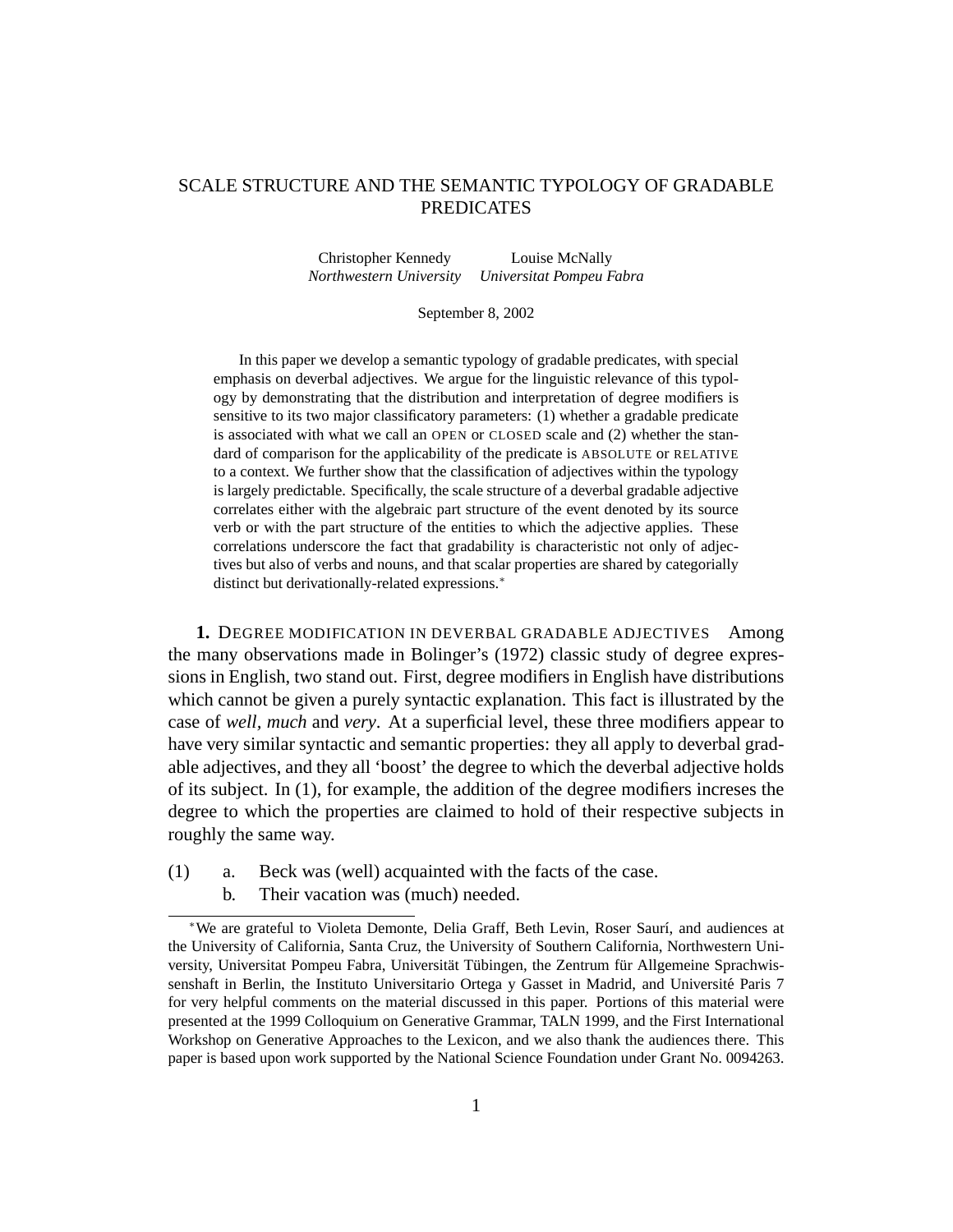c. Al was (very) surprised by the results of the election.

Despite these similarities, however, these modifiers differ in terms of their acceptability with different adjectival participles. In fact, as shown by the following examples, their distributions are largely complementary (see Knowles 1974 for discussion of the complementarity of *very* and *much*):

- (2) a. Martin Beck is well/??very/??much acquainted with the facts of the case.
	- b. This is a well/??very/??much known problem.
	- c. The facts are well/??very/??much understood.
	- d. The concert seemed well/??very/??much publicized.
	- e. The well/??very/?much documented abuse of public funds continued during subsequent administrations.
- (3) a. Department chair is a much/??well/??very desired position.
	- b. She took a much/??well/??very needed rest.
		- c. That film was much/??well/??very praised.
		- d. This novel seems to be much/??well/??very talked about in the trade journals.
- (4) a. A very/??well/??much surprised face peered out of the window.
	- b. Kim was very/??well/??much pleased by the reviewers report.
	- c. People should very/??well/??much concerned by the changes in global weather patterns.

These judgments are mirrored by distributional asymmetries in corpus data, as illustrated by the numbers in Table 1. These counts are from the first edition of the British National Corpus (http://info.ox.ac.uk/bnc), and reflect the number of hits in a search of approximately 100 million words.

One possible explanation for these facts, or at least for the impossibility of *very* in (2)-(3), is that these participles are either not adjectives or are not gradable. As shown by the examples in (5) and (6), *very* is restricted to modifying expressions that are both adjectives and gradable. The modifier *much* also requires its argument to be gradable (Doetjes 1997), though it does not show the same sorts of categorial restrictions.

- (5) a. ??He is very a boy/a very boy. (cp. He is very much of a boy.)
	- b. ??That candidate is very to the left of the center. (cp. That candidate is very far/well to the left of the center.)
- (6) a. ??That bomb is *very atomic*.
	- b. ??Richard Nixon, a *very former* president, resigned before he was impeached.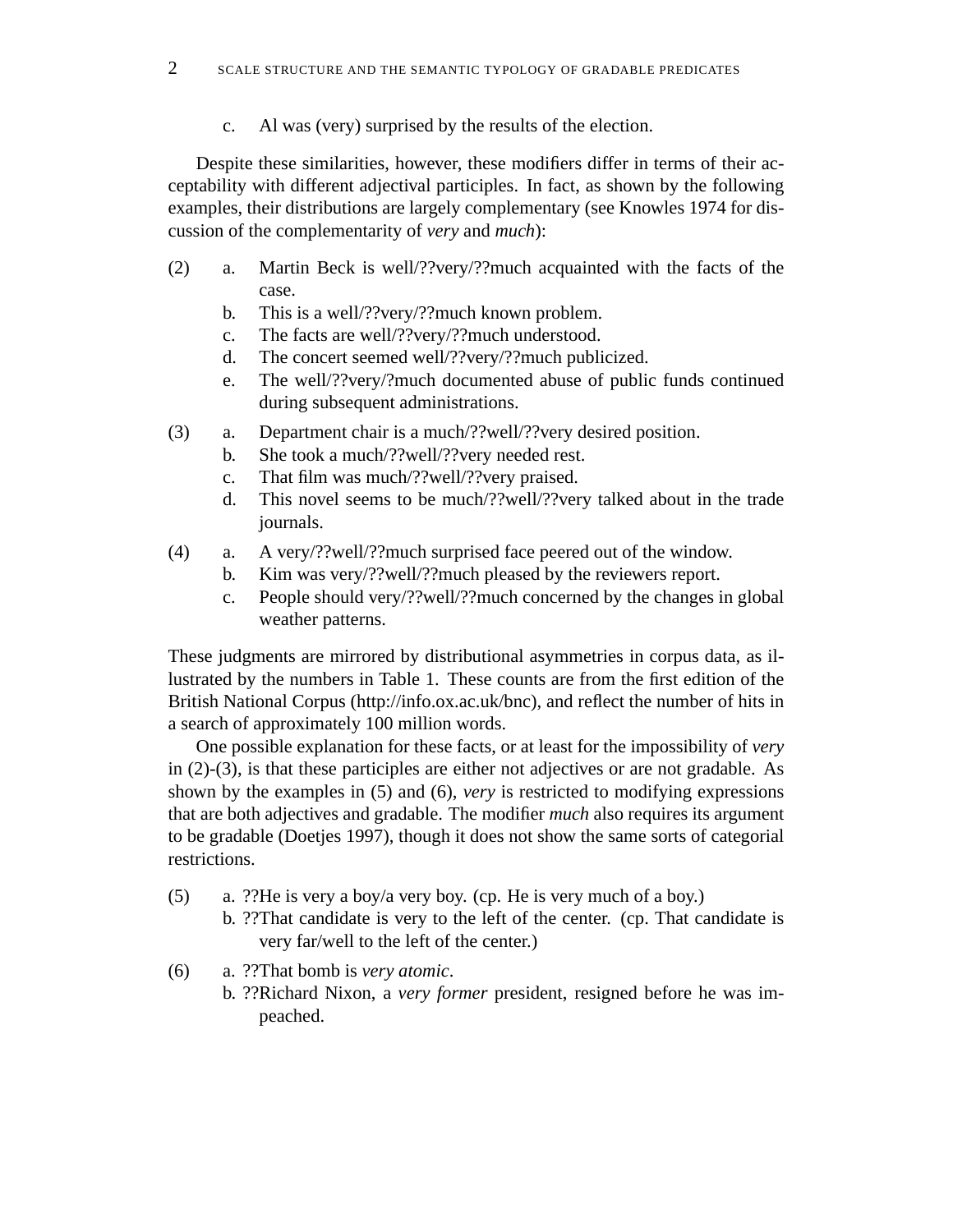|             | well | very                  | much |
|-------------|------|-----------------------|------|
| protected   | 62   | $\overline{2}$        | 0    |
| educated    | 78   | 3                     | 0    |
| defined     | 146  | $\mathcal{D}_{\cdot}$ | ∩    |
| needed      | 2    | 0                     | 211  |
| appreciated | 12   | 0                     | 134  |
| prized      | 0    |                       | 16   |
| surprised   | 0    | 154                   | 5    |
| worried     | 0    | 192                   | 1    |
| frightened  |      | 92                    |      |

Table 1: Distribution of degree modifiers in the British National Corpus

This hypothesis cannot be correct, however. First, the facts in (7) show that the participles that disallow modification by *very* allow negative *un*-prefixation, a property of adjectives (and not verbs, for instance).

- (7) a. Beck is *unacquainted* with the facts of the case.
	- b. For in a world as yet *unacquainted* with the horrors of the mushroom cloud, poison gas was still regarded as the ultimate in hideous weapons. [Brown Corpus F02]
	- c. The singer's *unpublicized* appearance caused a commotion at the restaurant.
	- d. These claims are *undocumented*, and therefore not admissible in court.
	- e. *uneducated, undefined, unprotected*
	- f. *unneeded*, *undesired*, *unpraised*, *unappreciated*

Second, they can appear as complements to copular verbs such as *seem*, *remain* or *become*, yet another adjectival property.

- (8) a. Beck seemed *acquainted* with the facts of the case.
	- b. The phenomenon remains poorly *understood*.
	- c. The scandal became *publicized* after a leak to the press.
	- d. The case remained *documented* on file.

Finally, the fact that these participles are gradable is shown by their appearance in comparative constructions, a property that holds only of gradable predicates. This is illustrated by the corpus data in (9).

(9) a. But as I became *more acquainted* with this set and stopped rushing from impossible passage to impossible passage, hoping against hope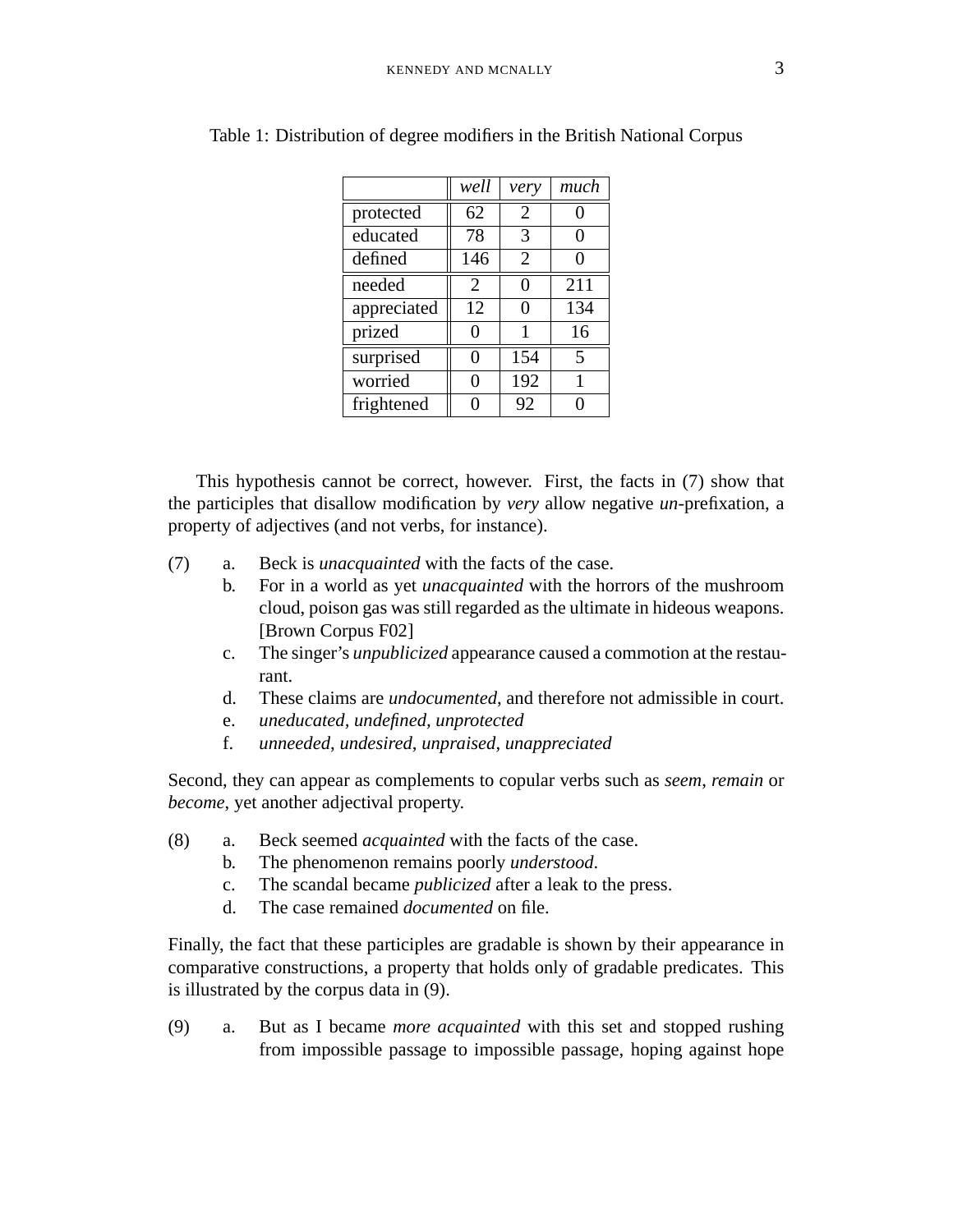that at some point he would lose his balance and tumble like a secondrate trapeze artist off his swing, I was unwittingly dragged in to a more sinister, melancholic side to his playing. [*CD Review*, 1992. (BNC)]

- b. The causes of weakness in adhesion are rather *less understood* at present than they are in cohesion but no doubt they are rather similar in character. [J. Gordon, *The New Science of Strong Materials*. 1991. (BNC)]
- c. This was certainly more dramatic than the *more publicized* event that finished off the dinosaurs. [Antony Milne, *The Fate of the Dinosaurs: New Perspectives in Evolution*. 1971. (BNC)]
- d. He was *more talked about* than if he had been open and obvious. [Jean Bow, *Jane's Journey*, 1991. (BNC)]
- e. ...virginity was *more prized*, promiscuity was frowned upon. [W.F.R. Stewart, *Sexual Aspects of Social Work*, 1979. (BNC)]

We therefore conclude that the facts in  $(2)-(4)$  can be explained neither in terms of a category mismatch nor in terms of the non-gradability of the predicate: these deverbal expressions are gradable adjectives (see Borer 1998, pp. 92–93, for the same conclusion).

Bolinger's second important observation, which echoes an earlier point made by Sapir (1944), is the obvious but mostly neglected fact is that gradability is a property not just of adjectives, but of nouns, verbs, adverbs, and prepositions as well (though see Doetjes 1997; Kennedy and McNally 1999; Hay, Kennedy, and Levin 1999; Tsujimura 2001; Vanden Wyngaerd 2001; Paradis 2001; Wechsler 2002 for examples of recent work exploring these connections). Given the fact that the adjectival expressions we are interested in here are derived from (or related to) verbs, we should ask whether there is some regular correspondence between aspects of verb meaning and aspects of adjective meaning, in particular: are there underlying similarities in the kind of gradability they manifest? Put another way, it accidental that the various participles in  $(2)-(4)$  show the behavior that they do, or does some property of the source verb determine the behavior of the adjectival form with respect to degree modification?

The purpose of this paper is twofold. First, we use the distribution of degree modifiers as a starting point for developing a semantic analysis of gradable predicates that supports a typology parameterized along two core features. The first is the structure of the scale that a gradable property uses as a basis for ordering the objects in its domain, in particular, whether the scale is fully closed (has a minimum and maximum value), partly closed (has only a minimum or maximum value, but not both), or fully open (has no minimum or maximum value). The second feature is the nature of the standard of comparison with respect to which a particular use of a gradable property is evaluated: put roughly, whether it is fixed contextually (as with an adjective like *tall*, which may be true of an object in one context and false in another), or whether it is determined without reference to context (as in the case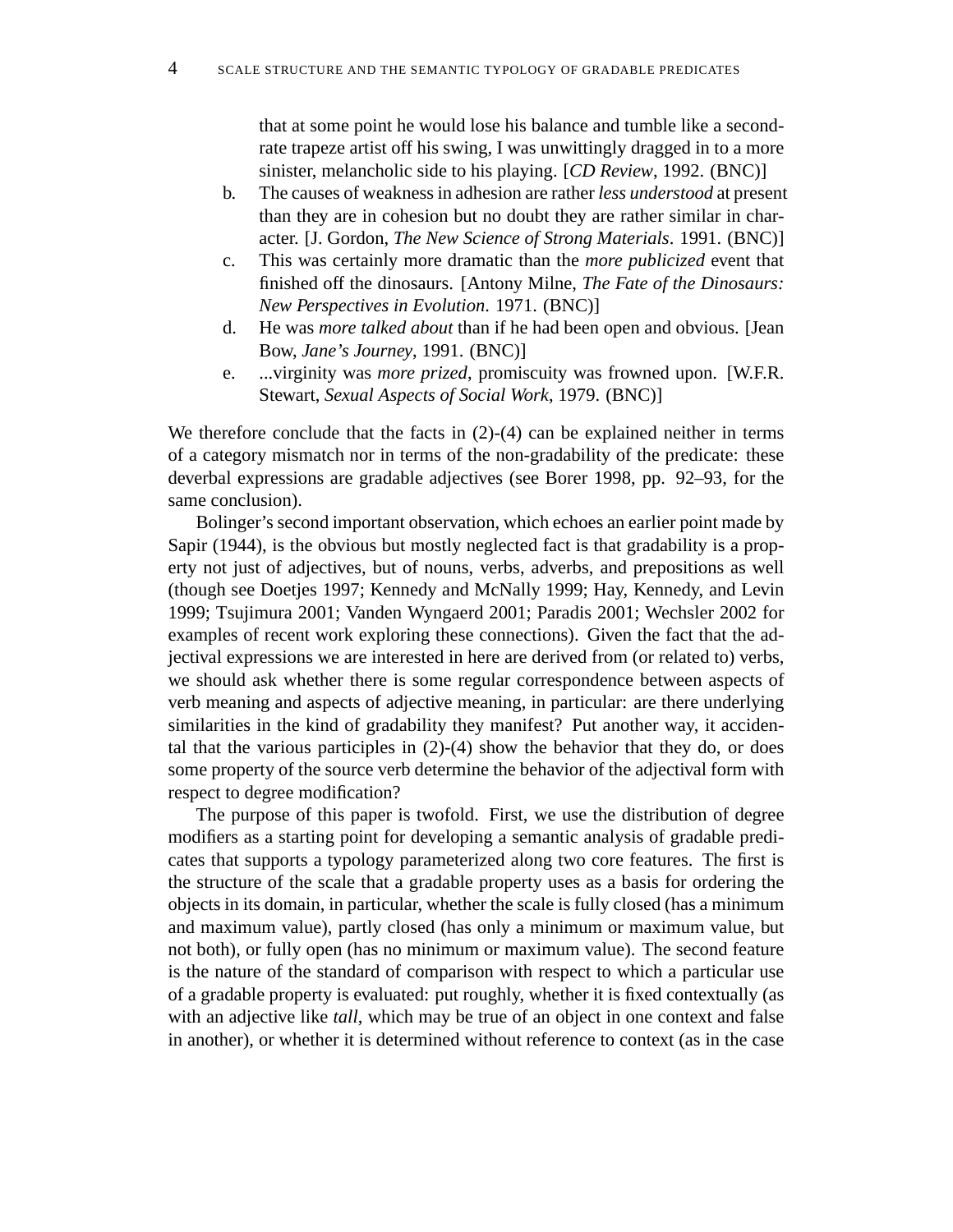of *empty*, which simply requires its argument to be devoid of contents). The fact that degree modifiers are sensitive to these features argues for encoding them in the lexical semantics of gradable expressions.<sup>1</sup>

Our second goal in this paper is to demonstrate that the scalar properties of gradable expressions are largely predictable from properties of the events and individuals which they denote or to which they apply and, moreover, that scale structure is shared by derivationally-related lexical items — for example, deverbal adjectives and source verbs (cf. Yumoto 1991). This result reinforces the larger claim advanced by Bolinger and Sapir: gradability is a fundamentally important grammatical property, whose influence extends beyond adjectives to other lexical categories. The generality of scale structure, its importance for a wide range of linguistic phenomena, and the relative simplicity of the typology of scales that we will develop thus justify a prominent place for scale structure in natural language semantics.

**2.** THE SEMANTIC TYPE OF GRADABLE PREDICATES We begin by laying out our basic assumptions about the semantic analysis of gradable adjectives. A well known property of gradable adjectives like *tall* and *expensive* is that their interpretations are context dependent: what counts as tall or expensive may vary from context to context. One way to account for this variation is to characterize the truth conditions of a sentence containing a gradable adjective in terms of a contextually defined STANDARD OF COMPARISON, as in (10) (see e.g., Sapir 1944; McConnell-Ginet 1973; Bartsch and Vennemann 1973; Kamp 1975; Lewis 1979; Klein 1980, 1991; Bierwisch 1989; Ludlow 1989; Kennedy 1999b; Graff 2000 and many others)

- (10) a. Michael Jordan is tall.
	- b. The Mars Pathfinder mission was expensive.
- (11) a. Michael Jordan's height is at least as great as a standard of tallness.
	- b. The cost of the Mars Pathfinder mission was at least as great as a standard of expensiveness.

The standard of comparison is itself determined relative to a COMPARISON CLASS of objects that are similar in some way to whatever is being discussed (see Klein 1980 for discussion); the result is that the truth conditions of sentences like those in (10) may vary. For example, in a conversation about the cost of various missions to outer space, the comparison class for *expensive* might include many things that are quite a bit more expensive that the Mars Pathfinder mission. (One of the successes of the Pathfinder mission was that its cost was relatively low.) If the standard of comparison is set correspondingly high, then (10b) will work out to be false. In

<sup>1</sup>Paradis (2001) also provides a number of empirical arguments that the distribution of degree modifiers correlates with the scalar properties of gradable adjectives, though she does not develop a semantic analysis of modifiers or a formal characterization of adjectival scale structure to account for these facts.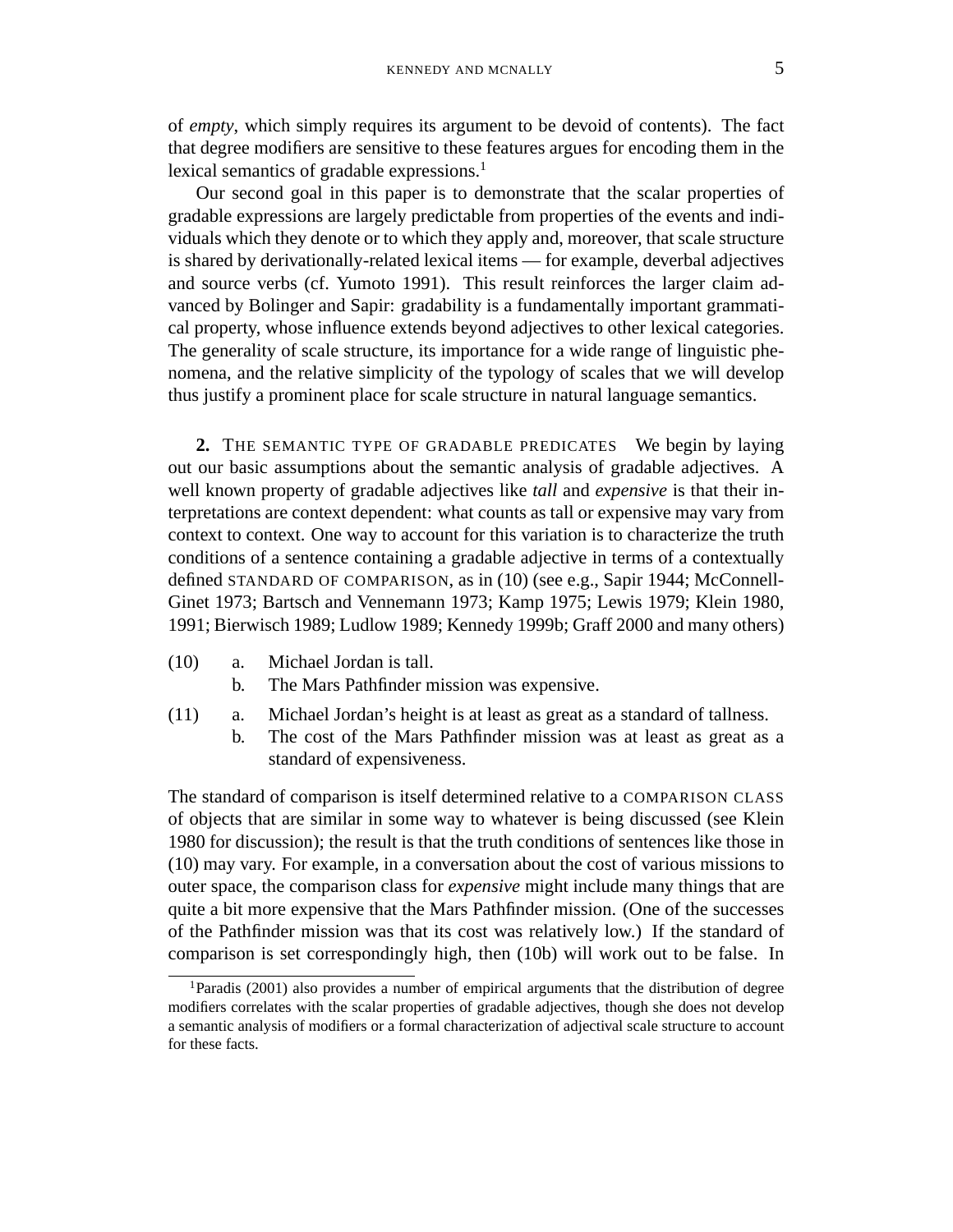contrast, in a discussion about things with the name 'Pathfinder', the comparison class might include compasses, mountain bikes, and sport utility vehicles, as well as missions to Mars. The standard of comparison should therefore be quite a bit lower, and (10b) may work out to be true.

There are different ways in which this basic analysis can be implemented. The approach that we assume here is one in which gradable adjectives map their arguments onto abstract representations of measurement, or DEGREES, which are formalized as points or intervals totally ordered along some DIMENSION (e.g., height, cost, etc.; we provide a more formal discussion of these issues below). The set of ordered degrees corresponds to a SCALE, and propositions constructed out of gradable adjectives define relations between degrees on a scale with truth conditions analogous to the paraphrases in (11). (See Kennedy 1999a,b for an overview of scalar analyses of gradable adjectives and for arguments that a scalar approach is empirically superior to analyses that do not make use of scales or degrees).

For the semantic type of gradable adjectives, we follow a well-established tradition and analyze them as relations between individuals and degrees (see Seuren 1973; Cresswell 1977; Hellan 1981; von Stechow 1984a; Heim 1985; Bierwisch 1989; Klein 1991; Kennedy 1999b and others). Specifically, a gradable adjective like *expensive* has the denotation in (12), where **expensive** is a measure function that maps its argument onto the scale associated with the adjective, in this case a scale of  $cost<sup>2</sup>$ 

(12)  $\left[\begin{bmatrix}A \exp\exp\sin\psi\end{bmatrix}\right] = \lambda d\lambda x.\exp\exp\sin\psi(x) \succeq d$ 

The adjective *expensive* thus denotes a relation between objects x and degrees of cost  $d$  such that the cost of  $x$  is at least as great as  $d$ .

In this type of approach, the value of the degree argument is determined by degree morphology — in English, comparatives, degree modifiers, and measure phrases. Comparative morphemes, for example, are analyzed as quantifiers over degrees (see e.g. Heim 2000); degree modifiers are discussed in detail below. For predicates formed out of unmodified gradable adjectives, such as those in (10), we will assume that the degree argument is bound by a default existential quantifier

<sup>&</sup>lt;sup>2</sup>Kennedy (1999a,b) argues for a decompositional analysis in which the measure function is actually the denotation of the adjective itself, rather than a subpart of the adjective meaning (see also Bartsch and Vennemann 1973). Properties of individuals are built on top of measure functions through the addition of (possibly phonologically null) degree morphemes, which contribute an ordering relation and a standard degree to the adjectival predicate. Particular degree morphemes, which in English include comparative morphemes and degree modifiers, differ in the type of ordering relation they impose and in the properties of the standard degree that they introduce, but the end result of combining degree morphology with a gradable adjective is a property of individuals that is characterized as a relation between two degrees  $-$  i.e., an expression of the same semantic type as an adjectival predicate on the traditional analysis. Since the proposals we make in this paper do not crucially rely on one of these two analyses, we adopt the more standard relational analysis of gradable adjectives.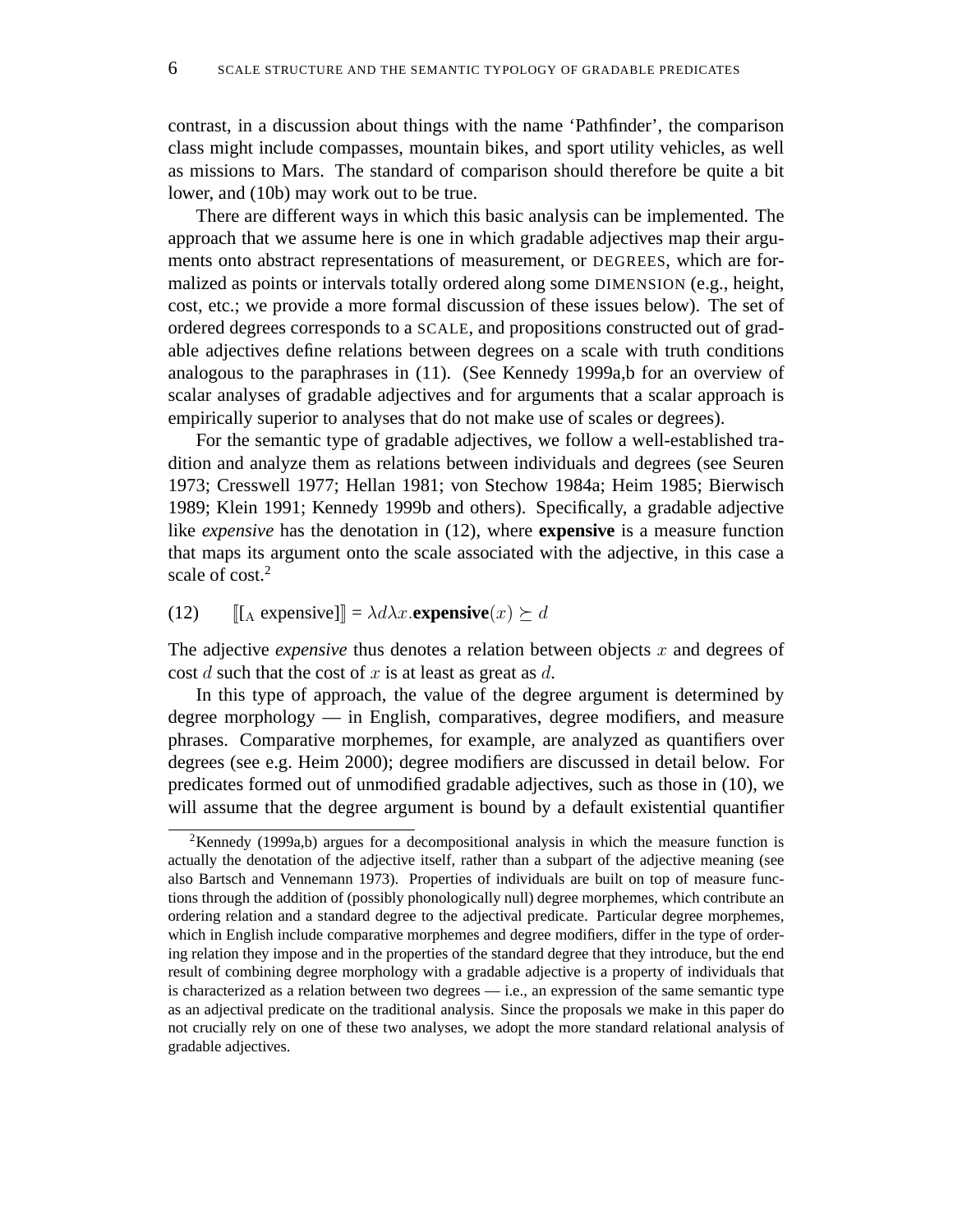with an unspecified restriction **C**, as shown in (13); We assume that this quantifier is introduced by whatever mechanisms handle implicit arguments in general.<sup>3</sup>

(13)  $[[A] \text{ [Lap} \text{ [Lap} \text{ [Lap} \text{ ]} \text{ ]} = \lambda x. \exists d [\textbf{C}(d) \wedge \textbf{expensive}(x) \succeq d]$ 

The domain restriction variable **C** determines the standard of comparison (in this case, the 'cutoff point' for things that are definitely *expensive*) by defining an appropriate property of degrees, e.g. the property of being significantly greater than some norm for some comparison class (cf. Bierwisch 1989; Graff 2000), or the property of being greater than average for some comparison class (cf. Cresswell 1977; Klein 1991), and so forth. Assuming that the value of **C** is fixed contextually, like other implicit quantifier domain restrictions (see von Fintel 1994; Stanley 2000, 2002), the standard of comparison is allowed to vary across different contexts of use. The result is that sentences like those in (10) may be true in some situations and false in others, which is exactly what we want.<sup>4</sup>

**3.** SCALE STRUCTURE AND STANDARD OF COMPARISON A question that naturally arises from this sort of approach to grading is whether scales and degrees are merely convenient formal tools for representing the meanings of gradable adjectives, or whether they have linguistic and cognitive significance. One of the goals of this paper is argue for the latter conclusion. In this section, we will show that certain structural properties of scales — in particular, whether they have minimal and maximal elements (whether they are open or closed) — correlate to a large de-

(i) a.  $[[pos] = \lambda G \lambda x \cdot \exists d | d$  is greater than average  $\wedge G(d)(x)]$ b.  $[[A] \text{pos expensive}]] = \lambda x \cdot \exists d \exists d \exists s \text{ greater than average } \land \text{expensive}(x) \geq d]$ 

Our analysis differs from von Stechow's in assuming a contextual domain restriction on the degree quantifier, but is otherwise completely comparable (and we will assume interpretations of degree modifiers below that are completely analogous to (ia)). Ultimately, the choice of default quantifier or null morpheme boils down to one's assumptions about the interpretation of null arguments, which is an issue that goes beyond the scope of this paper.

<sup>4</sup>A common alternative to the approach described here is to analyze the standard of comparison as a designated free variable  $d_c$ , as shown in (i), whose value is set to the relevant standard of comparison for the context of utterance by a DELINEATION FUNCTION provided by the model (see Lewis 1979; Barker 2002).

(i)  $[[A]$  expensive] $] = \lambda x$ **. expensive** $(x) \succeq d_c$ 

We adopt the 'domain restriction' analysis of the standard of comparison in (13) primarily because it connects quite naturally with the lexical semantic analysis of gradable adjectives that we present in the appendix to this paper, but the choice between this approach and the 'free variable analysis' in (i) is not crucial. See Kennedy 2002 for further discussion of this issue.

<sup>3</sup> Alternatively we could follow von Stechow (1984a), who posits a null degree morpheme *pos* with the semantics in (ia) instead of a default existential quantifier (see also Cresswell 1977). Composition of *pos* and *expensive* (which he treats as denoting a measure function) gives (ib), which is essentially the same as (13).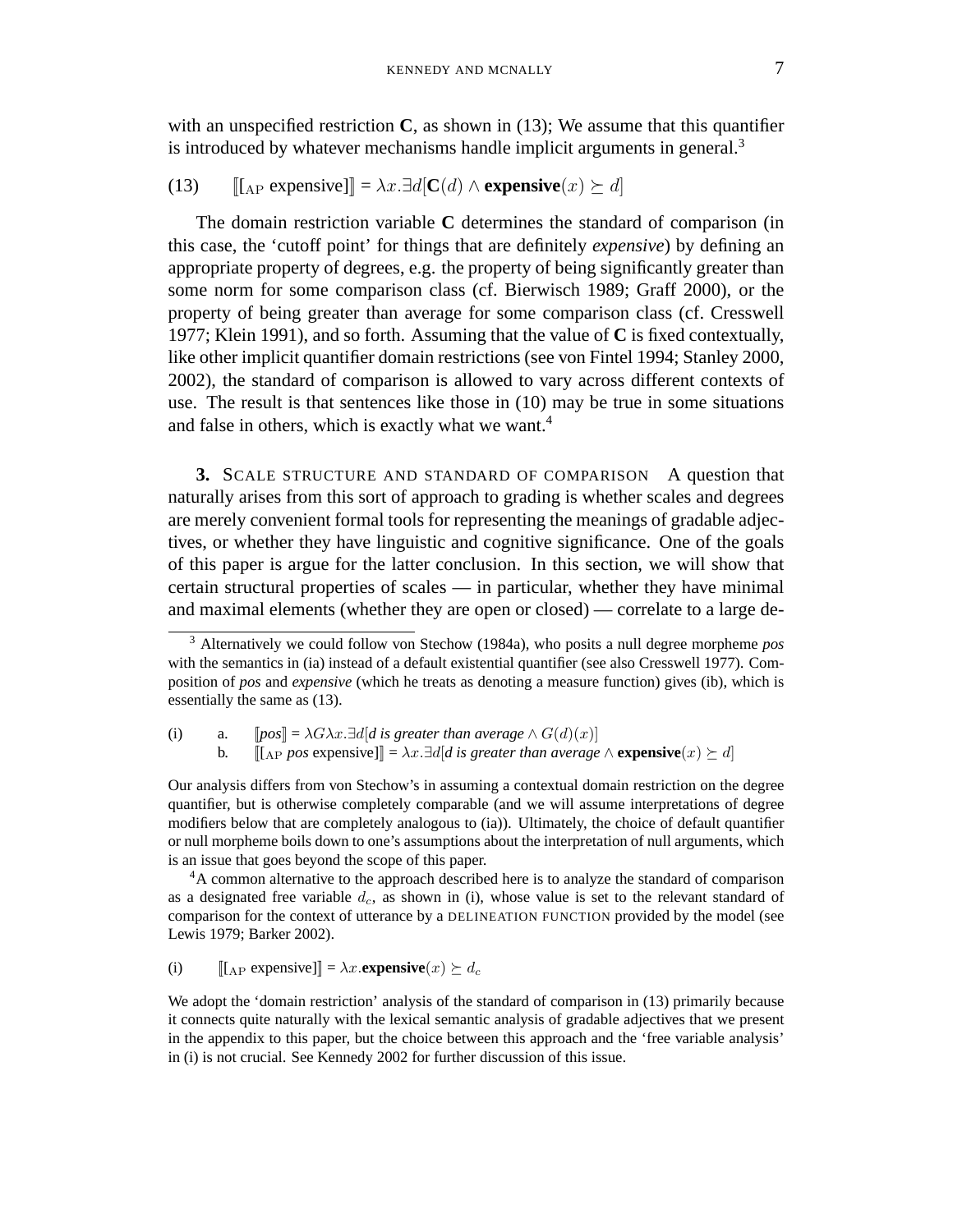gree the most important semantic property of gradable predicates discussed above: whether they invoke a context-dependent standard of comparison or not. In section 4, we will show that this feature also plays a crucial role in the analysis of the degree modifiers *very, much* and *well*. We present arguments that such an analysis must include an articulated theory of scale structure, and we show that scale structure has an impact on the grammatical properties of gradable adjectives.

**3.1.** A BASIC TYPOLOGY OF SCALE STRUCTURES Formally, a scale is a pair  $\langle S, \succeq_{\delta} \rangle$  consisting of a set of objects and an asymmetric ordering relation along some dimension  $\delta$ . Scales may be distinguished either by properties of the set of objects or by properties of the ordering relation. In the case of gradable adjectives, both points of variation are linguistically significant. The nature of the ordering relation invoked by a particular gradable adjective is precisely what distinguishes one gradable adjective from another: *tall* and *flexible* both express orderings, but the first involves an ordering with respect to height (or possibly something more abstract, like 'linear extent') and the second an ordering with respect to flexibility.

An empirical reflex of this distinction is the phenomenon of INCOMMENSURA-BILITY (see Klein 1991; Kennedy 1999b). As shown by the examples in (14), it is possible to construct (possibly quite complex) comparisons out of distinct gradable adjectives as long as they map their arguments onto scales that share the same ordering relation. Thus *wide* and *tall* in (14a) both involve orderings along a dimension of linear extent, and *long* and *old* in (14b) both involve orderings with respect to temporal extent. (The pairs of adjectives still denote different functions corresponding to different perspectives on the property they measure, though (e.g., *wide* corresponds to a horizontal perspective on linear extent, and *tall* to a vertical one), and so impose different orderings on their domains.)

- (14) a. They call him 'The Bus' because he's kind of as wide as he is tall. (National Public Radio broadcast, 1/26/02)
	- b. [This comparison] is unfair both to him and the quarterbacks like Dan Marino and John Elway who excelled for almost as long as [Peyton] Manning is old. (*Chicago Tribune*, 11/2/00)

In contrast, comparatives formed out of adjectives that do not use the same ordering relation are anomalous:

- (15) a. ??They call him 'The Bus' because he's kind of as wide as he is punctual.
	- b. ??These quarterbacks excelled for almost as long as Peyton Manning is talented.

Assuming that orderings along different dimensions entail different scales, and that comparative morphemes presuppose that the degrees they order come from the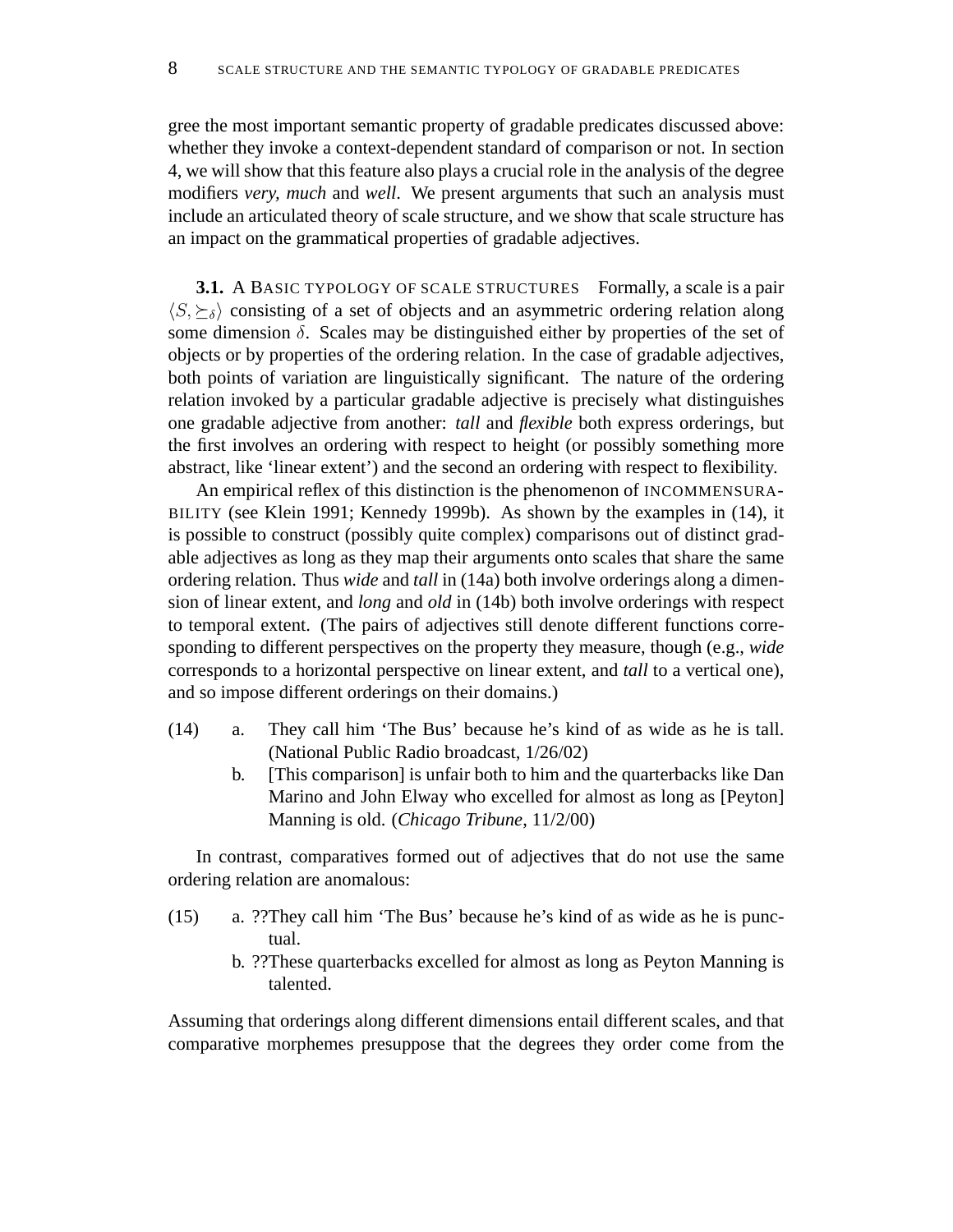same scale (see Kennedy 2001b), the examples in (15) are correctly predicted to be anomalous.

The structure imposed on the set ordered set of degrees — the scale — is also important, however, and it is this issue that we are most concerned with here. In principle, several different properties of the scale could be linguistically significant, including whether it is finite or infinite, whether it is dense or discrete, whether it contains minimal or maximal elements or not, and so forth. Determining the full range of structural variation in scales that natural languages are sensitive to requires an empirical investigation that goes beyond the scope of this paper; instead, we focus here on demonstrating that one of these parameters is particularly significant and must be captured in an adequate lexical semantic analysis of gradable adjectives: whether a scale is OPEN (does not have minimal/maximal elements) or CLOSED (has minimal/maximal elements).

At the level of intuitions about meaning, the open/closed distinction looks exactly right for characterizing the difference between the adjectives in (16a) and those in (16b): the former appear to involve properties that can have maximal and minimal values, but the latter do not.

- (16) a. empty, full, open, closed
	- b. long, short, interesting, inexpensive

This intuition is supported by linguistic data involving PROPORTIONAL MODIFIERS like *completely, partially*, and *half*, which are acceptable with some gradable adjectives and unacceptable with others. This is illustrated by the contrasts in (16b) and (16a) (see Lehrer 1985; Cruse 1986; Hay 1998; Kennedy and McNally 1999; Paradis  $2001$ ).<sup>5</sup>

- (17) *Closed scale adjectives*
	- a. completely {empty, full, open, closed}
	- b. partially {empty, full, open, closed}
	- c. half {empty, full, open, closed}
- (18) *Open scale adjectives*
	- a. ??completely {long, short, interesting, inexpensive}
	- b. ??partially {long, short, interesting, inexpensive}

b. I'm completely uninterested in finances, and Kim is even less interested than I am.

<sup>5</sup> Note that proportional modifiers of maximality like *completely* and *totally* have both an endpoint-oriented use and a use that is roughly synonymous with *very*; these two uses are distinguished by their entailments. A proportional use entails that the end of a scale has been reached, as shown by the fact that (ia) is a contradiction; a non-proportional use carries no such entailment, thus the contingency of (ib).

<sup>(</sup>i) a. #The line is completely straight, though you can make it straighter.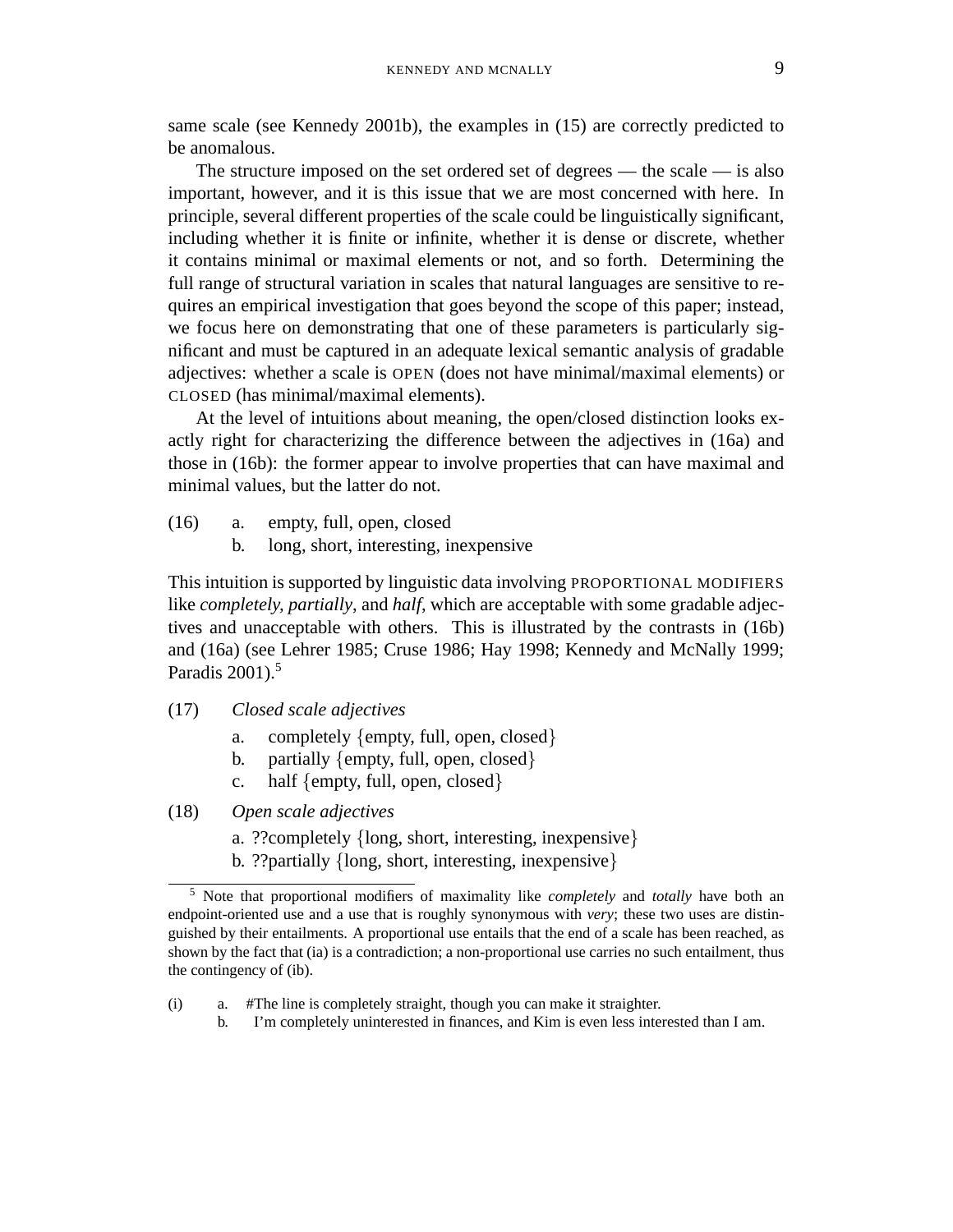### c. ??half {long, short, interesting, inexpensive}

These contrasts can be explained in terms of the semantic requirements imposed by proportional modifiers. Assuming the modifiers *completely, half* and *partially* have interpretations along the lines of those in (19), where  $S_G$  denotes the scale associated with a gradable adjective  $G$ , they are compatible only with adjectives that map their arguments onto scales with maximal or minimal elements. (The DIFF function returns the difference between two degrees; see Kennedy 2001b.)

- (19) a.  $\text{[completely]} = \lambda G \lambda x. \exists d | d = max(S_G) \wedge G(d)(x)$ 
	- b.  $[\text{half}] = \lambda G \lambda x \cdot \exists d[\text{DIFF}(max(S_G), d) = \text{DIFF}(d, min(S_G)) \wedge G(d)(x)]$
	- c. [[partially] =  $\lambda G \lambda x. \exists d | d \succ min(S_G) \wedge G(d)(x)$ ]

This sort of analysis immediately raises two questions, however: what precisely are the parameters of variation in scale structure, and how are these parameters encoded in the meanings of individual gradable adjectives in such a way that scalar information is compositionally accessible to terms like proportional modifiers? The details of the answer to the second question will vary depending on the particular theoretical framework used to characterize lexical meaning; in this paper we focus on the more general theoretical question about the parameters of scalar variation. (See McNally and Kennedy 2002 for an analysis of the lexical representation of gradability formulated in the Generative Lexicon framework (Pustejovsky 1995), and see Koenig 1992 for a simliar approach.)

Starting from the simplest assumption about possible scale structures — scales may or may not have maximal and minimal elements — there are four logically possible variations to consider: a scale may have neither a minimal nor maximal element, it may have a minimal but no maximal element, it may have a maximal but no minimal element, or it may have both maximal and minimal elements. The first and fourth options correspond to totally open and closed scales, respectively; the second and third options are lower closed and upper closed respectively. To make things precise, let us assume that scales consist of sets of points that are isomorphic to the real numbers, and represent these four possible scale structures as in  $(20)$ .<sup>6</sup>

## (20) *A typology of scale structures*

| a. $\langle S_{(0,\infty)}, \preceq_{\delta} \rangle$        | <b>OPEN</b>         |
|--------------------------------------------------------------|---------------------|
| <b>b.</b> $\langle S_{[0,\infty)}, \preceq_{\delta} \rangle$ | LOWER CLOSED        |
| c. $\langle S_{(0,1)}, \preceq_{\delta} \rangle$             | <b>UPPER CLOSED</b> |
| d. $\langle S_{[0,1]}, \preceq_{\delta} \rangle$             | <b>CLOSED</b>       |

 $6N$  Note that we do not need to assume that scales are actually constructed out of numbers (i.e., that gradable adjectives actually map their arguments onto numerical values), though this is one way of formalizing them (see Klein 1991 for discussion). What is important is that whatever the ontological status of scales and degrees — whether they correspond to numbers, equivalence classes of objects in a model (Cresswell 1977), mental constructs (Bierwisch 1989), or something else — they can vary with respect to the structural properties discussed here.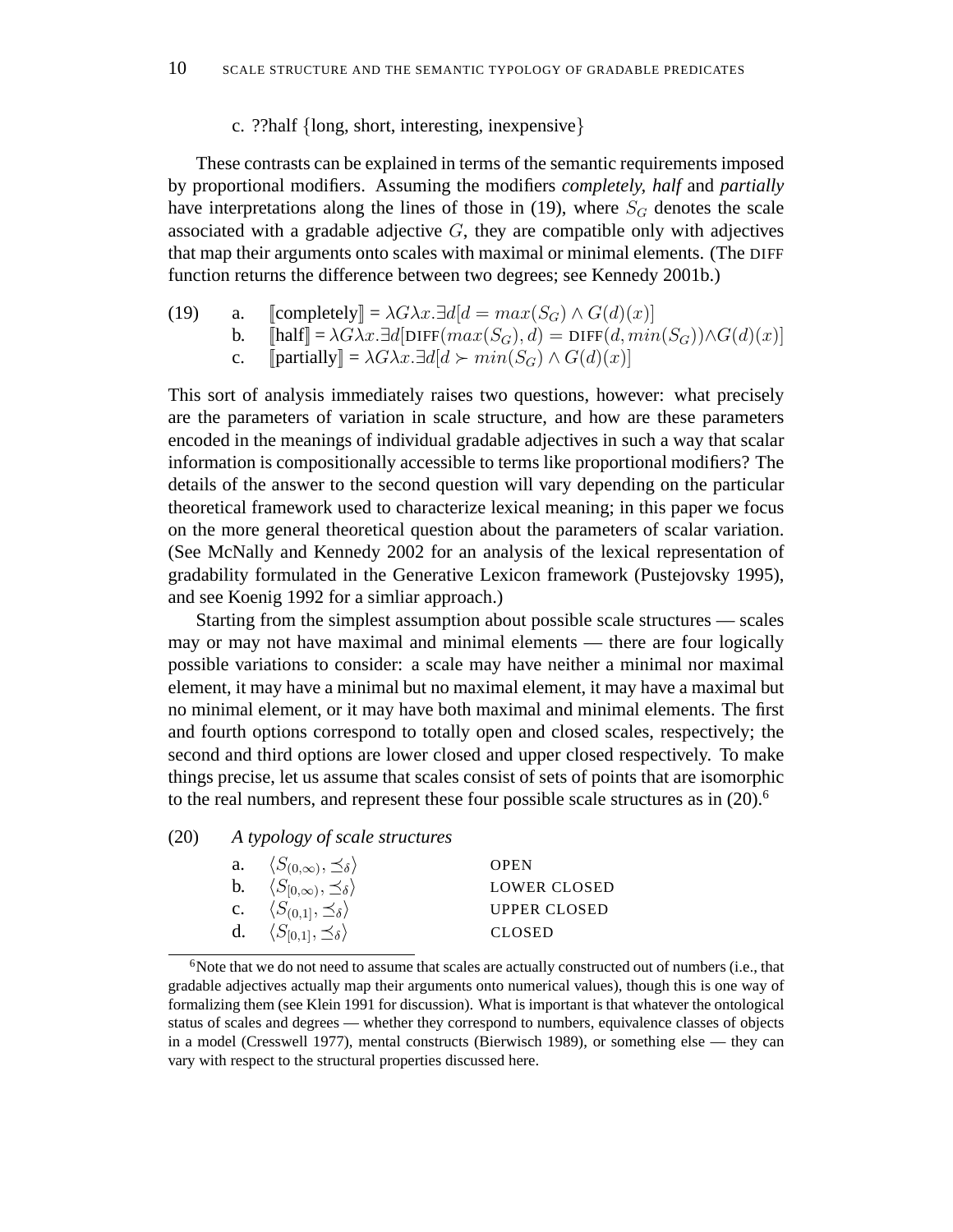The question we need to address is whether all of these options are actually attested. Assuming the semantic analyses of proportional modifiers in (19) is essentially correct, these terms provide an empirical tool for probing scale structure. However, in order to get full use out of this tool, we need to take adjectival polarity into account.

At a basic level, the crucial semantic difference between polar antonyms like *tall/short*, *empty/full*, *wet/dry*, *expensive/inexpensive*, *accurate/inaccurate*, *pure/impure* and so forth is a scalar one: both members of an antonymous pair map their arguments onto the same scale (e.g., both *tall* and *short* map their arguments onto a scale of height), but they make use of inverse ordering relations. This fact is illustrated by tautologies like (21).

(21) The Sears Tower is taller than the Empire State Building if and only if the Empire State Building is shorter than the Sears Tower.

In terms of the assumptions laid out here, we can assume that positive and negative pairs of adjectives make use of the same set of degrees and an ordering along the same dimension, but the orderings are the inverse of each other (see e.g. Rullmann 1995).<sup>7</sup> The antonyms *tall* and *short*, on this view, include the measure functions in (22a) and (22b), respectively, where the domain  $D$  is the set of objects with some height value.

 $(22)$  a.  $[\![\textbf{tall}]\!] = f : D \rightarrow \langle S_{(0,\infty)}, \preceq_{height} \rangle$ **b.**  $[\textbf{short}] = f : D \rightarrow \langle S_{(0,\infty)}, \succeq_{height} \rangle$ 

The feature of polarity that we are concerned with here is the following: if the positive member of an antonym pair has a maximal degree, then this corresponds to the minimal degree for the negative adjective, and vice-versa. This is most clearly illustrated by a pair like *full/empty*: if a cup is maximally full, then it is minimally empty (not empty at all); likewise, if it is maximally empty, then it is minimally full (not full at all).

Taking polarity into account, then, we see that proportional modifiers give us a tool for determining whether all four scale types listed in (20) are attested. Specifically, given the assumptions about polarity outlined above, we predict that modifiers that pick out maximal degrees should be acceptable with positive adjectives only if

<sup>&</sup>lt;sup>7</sup>Kennedy (2001b) argues that this account of adjectival polarity is actually empirically inadequate, as it makes incorrect predictions about the acceptability and interpretation of comparatives constructed out of antonymous pairs of adjectives. Kennedy instead advocates an alternative approach to polarity in which degrees are characterized as intervals on a scale, rather than points, and polar adjectives map their arguments onto complementary regions of the same scale (see also Seuren 1978; von Stechow 1984b). In addition to resolving the empirical problems for the analysis of polarity outlined here, this approach has the advantage of deriving the inverse ordering relation between positive and negative adjecitves (Kennedy 2001a). For the purposes of the current paper, however, the two approaches are equivalent, but is worth pointing out that if the Seuren/von Stechow/Kennedy approach to polarity is correct, then it provides further arguments that structural properties of scales — in this case, the structure of degrees — are linguistically significant.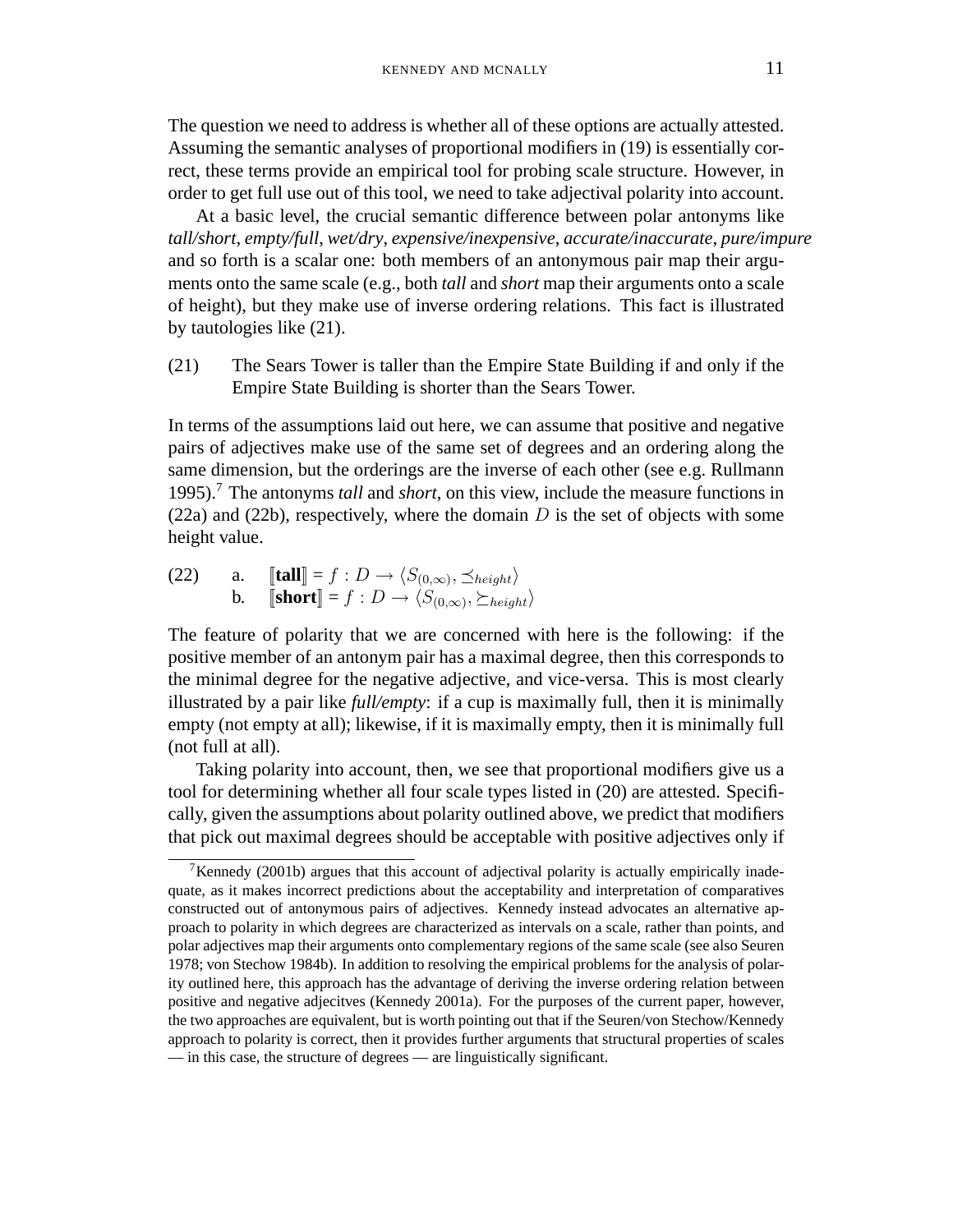they use a scale with a *maximal* element, and with negative adjectives only if they use a scale with a *minimal* element. In other words, the four scale types should give ruse to the pattern of acceptability in (23) for the indicated degree modifier/polar adjective collocations (where ?? denotes semantic anomaly).

| (23) |                          |  | OPEN L-CLOSED U-CLOSED CLOSED |  |
|------|--------------------------|--|-------------------------------|--|
|      | $[Deg_{max} A_{pos}]$ ?? |  |                               |  |
|      | $[Deg_{max} A_{neg}]$ ?? |  |                               |  |

The maximizing modifier *absolutely* provides particularly clear judgments in this test (cf. Unger 1975), since it does not admit of a *very*-like interpretation (see note  $5$ ).<sup>8</sup> As shown by the following examples, the expected pattern does in fact emerge:

- (24) *Open scales* a. ??absolutely {tall, deep, expensive, likely} b. ??absolutely {short, shallow, inexpensive, unlikely} (25) *Lower closed scales* a. ??absolutely {possible, bent, bumpy, wet}
	- b. absolutely {impossible, straight, flat, dry}
- (26) *Upper closed scales*
	- a. absolutely {certain, safe, pure, accurate} b. ??absolutely {uncertain, dangerous, impure, inaccurate}

## (27) *Closed scales*

- a. absolutely {full, open, necessary}
- b. absolutely {empty, closed, unnecessary }

We can therefore conclude that at least the four basic scale types in (20) are attested, and that this is a possible point of variation for different gradable adjectives. In the next section, we will see that whether an adjective uses a totally open scale or one of the three scales with maximal/minimal values has further important effects on its interpretation.

**3.2.** THE CONTEXT (IN)DEPENDENCE OF THE STANDARD The distribution of proportional modifiers is not the only area in which we see the linguistic significance of scale structure. Scale structure also influences a crucial feature of the interpretation of gradable adjectives in context: the determination of the standard of comparison.<sup>9</sup>

<sup>8</sup>*Absolutely* does permit a higher-order interpretation of the form *it is absolutely true that* p, however this reading is sufficiently distinct from the 'maximal degree' reading that it does not confuse things.

<sup>&</sup>lt;sup>9</sup>A number of recent works have uncovered other empirical consequences of the open/closed scale distinction in several different empirical domains. For example, Vanden Wyngaerd (2001)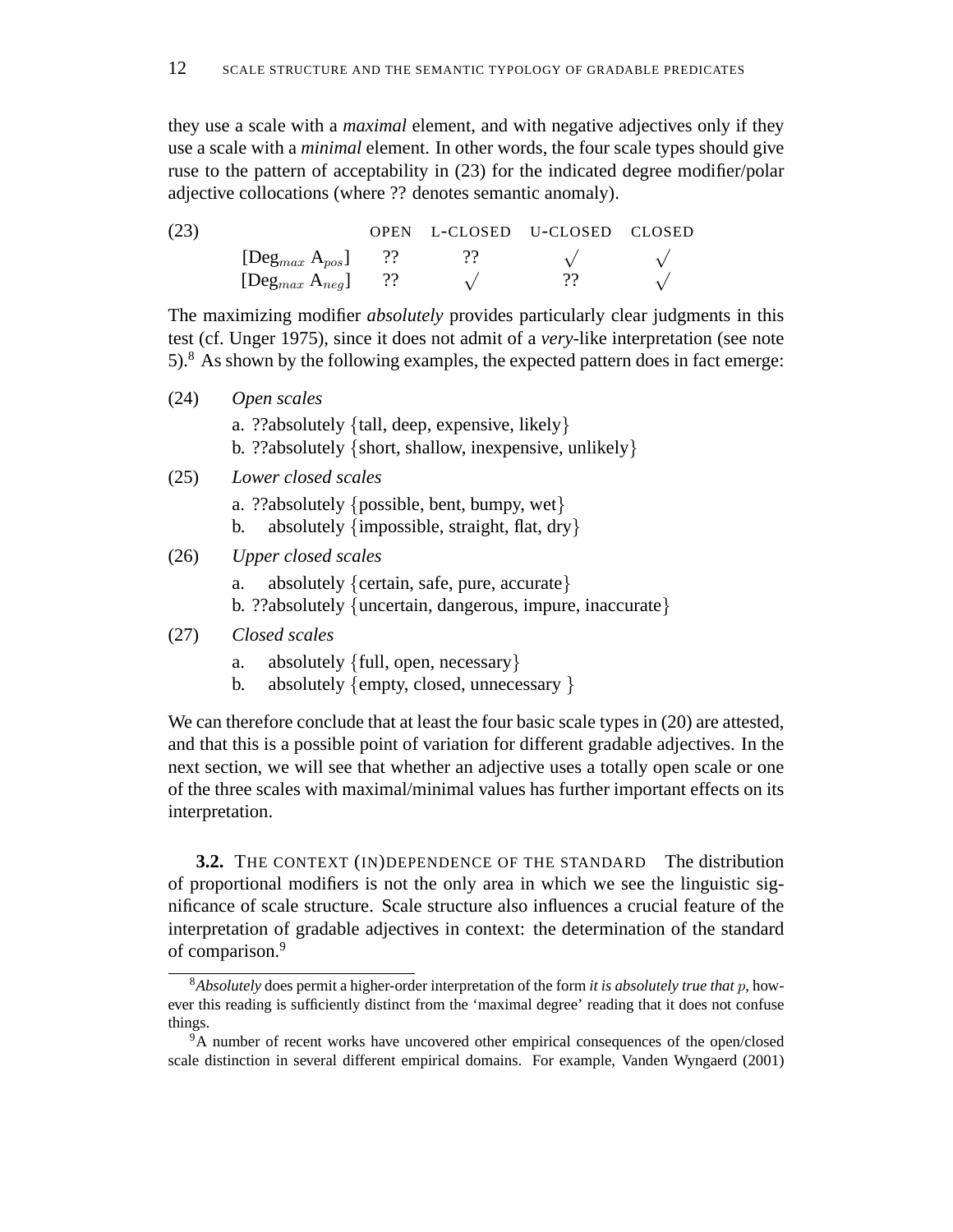An expectation of the approach to gradable adjective meaning outlined in section 2, the general structure of which is shared by all scalar analyses, is that all predicates headed by (unmodified) gradable adjectives should give rise to the sort of vagueness observed with *tall* and *expensive*. This is not the case, however: there are adjectives that are demonstrably gradable but whose standards are not contextdependent in the way discussed above. For example, the adjectives in (28) simply require their arguments to possess some *minimal* degree of the gradable property they introduce, not that the degree to which the arguments possess this property is greater than some contextually determined standard. Thus under normal usage, (28a) does not mean that the degree to which the baby is awake surpasses some standard (for babies), but rather simply means that the baby has a non-zero level of awakeness. Likewise, (28b) is true as long as there is some amount of water on the table, (28c) just requires some minimal positive aperture of the door, and (28d) is true of a rod that is minimally bent.

### (28) *Minimum standards*

- a. The baby is awake.
- b. The table is wet.
- c. The door is open.
- d. The rod is bent.

The adjectives in (29) are similar, except that their arguments are required to posses a *maximal* degree of the property in question. (29a) typically means that the glass is completely full, not that its contents fall above some standard of fullness, (29b) is an assertion that the road has no bumps, (29c) requires the door to be completely closed, and (29d) requires a completely straight rod.

#### (29) *Maximum standards*

- a. The glass is full.
- b. The road is flat.
- c. The door is closed.
- d. The rod is straight.

Following Unger (1975), we will refer to adjectives like those in (28) and (29) as ABSOLUTE LIMIT (gradable) adjectives, and 'ordinary' gradable adjectives with context-dependent standards as RELATIVE (gradable) adjectives. Other than Unger's work, there has been little discussion in the semantics literature of absolute limit adjectives. (Unger focuses specifically on the behavior of the gradable adjective *flat*, as well as the predicates *certain* and *know*, as part of a broader philo-

argues that the open/closed scale distinction is relevant to the licensing of resultative predicates in Dutch, Wechsler (2002) makes similar claims for English, and Rotstein and Winter (2001) argue that this aspect of scale structure is the basis for the 'total' vs. 'partial' predicate distinction identified by Yoon (1996).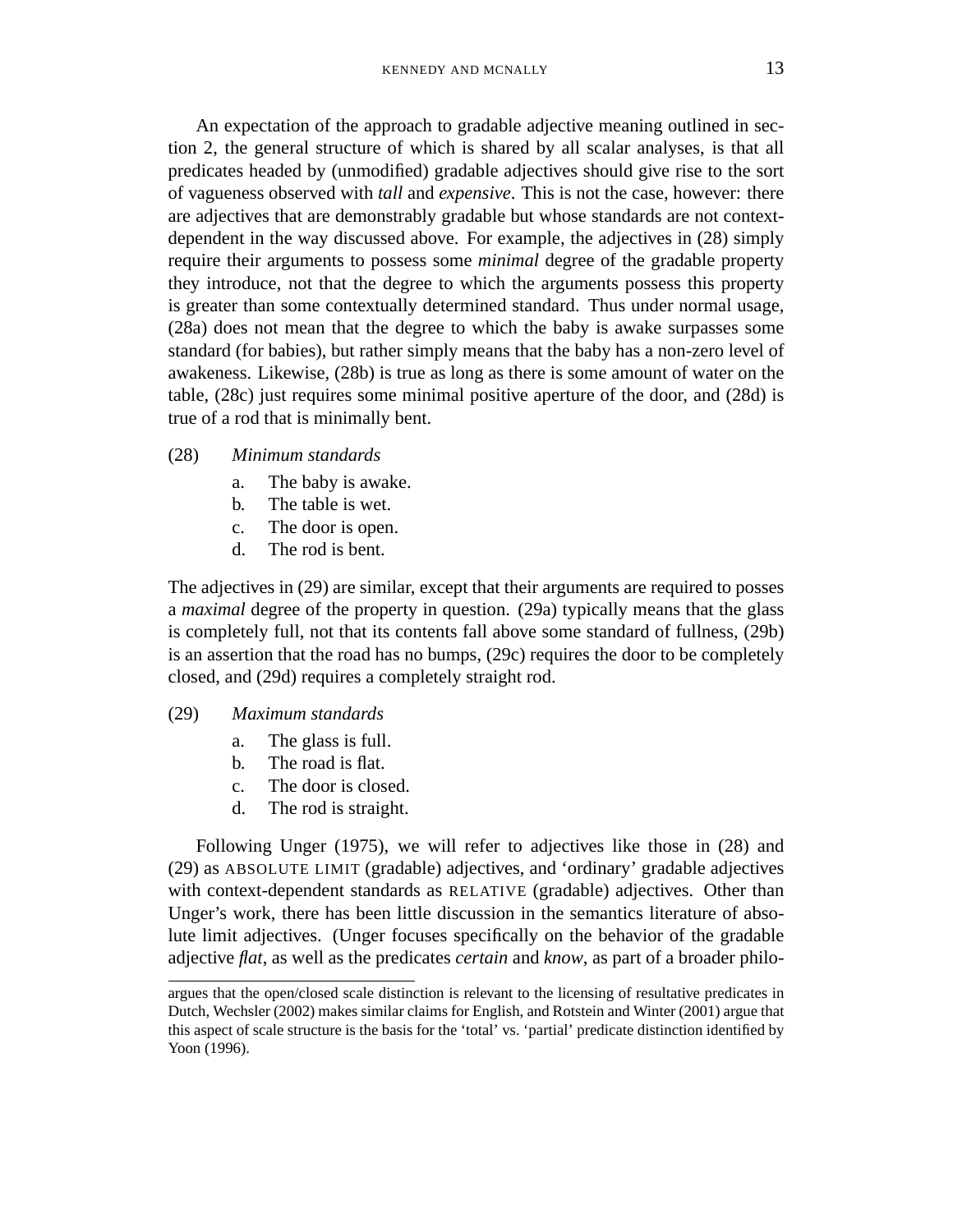sophical argument for a skeptical epistemology.) This may stem from a strong initial intuition that our characterization of the facts is both too strong and too weak: that the adjectives in (28) actually require something significantly more than a minimum standard, and that those in (29) actually allow something less than a maximum standard. These intuitions are supported by examples like those in (30).

- (30) a. I'm not awake yet.
	- b. The gas tank is full, but you can still top it off. It's not completely full yet.
		- c. The theater is empty tonight.

(30a) can be felicitously uttered by someone who is not talking in his sleep. Likewise, most speakers we have consulted feel that *full* only requires its arguments to fall *near* the maximal value on the scale, pointing to examples like (30b), which does not sound contradictory (but cf. the examples discussed below in (45)). Similarly, (30c) can be used to describe a situation in which only a very few people show up to a film in a very large movie theater.

On the whole, it is fairly easy to come up with other 'imprecise' uses of absolute limit adjectives, calling into question our claim that these adjectives represent a semantic class distinct from relative gradable adjectives. While it is arguably true that in some cases imprecise uses reflect a semantic shift away from a 'default' absolute limit meaning towards a purely relative one (a point to which we return below), we nevertheless contend that there are both coherent theoretical reasons and compelling empirical arguments for maintaining our (and Unger's) claim that absolute limit adjectives need to be semantically distinguished from relative adjectives, and that context-(in)dependence of the standard of comparison is a property that is largely determined by linguistically-encoded properties of gradable adjectives (in particular, lexical semantic ones), and not by non-linguistic properties of the context of utterance.

First, from a purely theoretical perspective, it is fairly straightforward to account for imprecise uses of absolute limit adjectives such as (30) while still maintaining the claim that they have maximum or minimum standards. The simplest strategy would be to claim that the propositions conveyed by sentences like these are strictly speaking *false*, and explain their felicity and informativity in terms of general pragmatic principles governing the interpretation of 'loose talk' (this is essentially Unger's position). Formally, we could implement this approach in terms of Lasersohn's (1999) theory of PRAGMATIC HALOS, which provides a framework for determining how much deviation from what is actually true still counts as 'close enough to the truth' in any context to be an acceptable amount of deviation. Lasersohn proposes that the pragmatic context can associate with any expression of the language a set of denotations of the same type as its actual denotation which differ only in some respect that is pragmatically ignorable in the context; this is its pragmatic halo. Any value in the pragmatic halo of an expression  $\alpha$  counts as an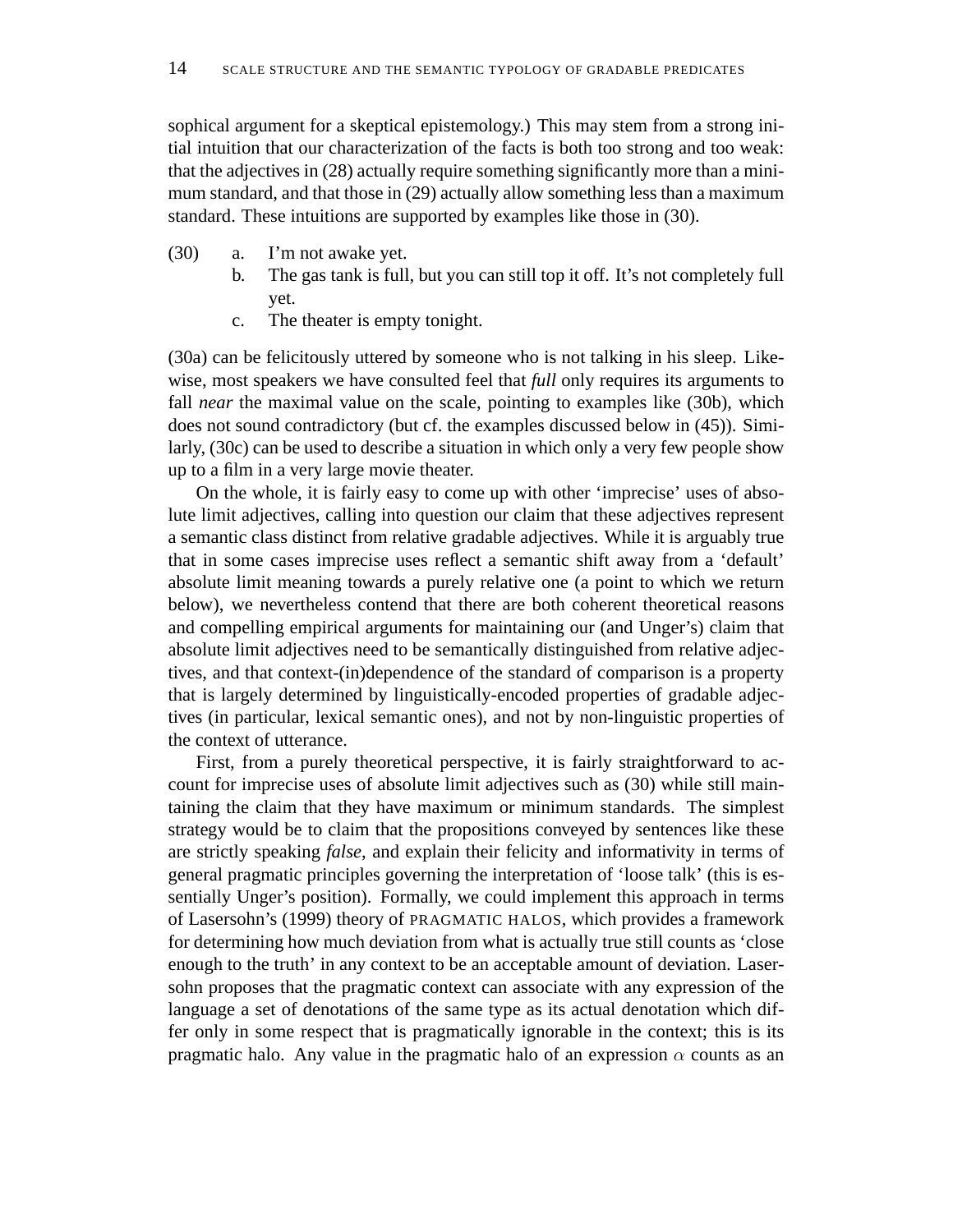acceptable and informative approximation of  $\alpha$  even if this leads to a proposition that is strictly speaking false. In the case of (30c), for example, we can maintain our claim that the actual denotation of the predicate headed by *empty* is a property that is true only of objects that are completely empty, but that its pragmatic halo includes properties that are true of objects that are just a little bit less than empty. How much less is determined by context; in this case by non-linguistic factors such as the size of the theater, expectations about attendance, and so forth.<sup>10</sup>

Regardless of how we account for imprecise uses of absolute limit adjectives, if our claim that their meanings involve endpoint-oriented standards is correct, we should be able to find empirical evidence that distinguishes them from relative gradable adjectives. In particular, we predict that they should show a significantly smaller degree of variation in the position of the standard than relative adjectives (since any variation would be governed by the principles of 'loose talk', rather than allowed by the meaning of the term), and we expect to find evidence that the standards used by absolute adjectives involve minimal and maximal degrees. In the following sections, we will present data that supports both of these conclusions.

**3.2.1.** FOR-PPS The first piece of evidence that distinguishes absolute limit adjectives from relative ones comes from the distribution of *for*-PPs. As shown by (31), such expressions can be used to introduce the comparison class with respect to which a context-dependent standard is determined.

- (31) a. The baby is {tall, short, fast, talkative} for a two year old.
	- b. That table is {small, sturdy, unusual} for a dining room table.
	- c. That glass is {expensive, clean, dirty} for a wine glass.
	- d. The door is {strong, big, wide} for an office door.

This type of *for*-PP is infelicitous with adjectives like those in (28) and (29), however, which follows if the interpretation of these adjectives does not involve reference to a context-dependent standard: the for-PPs in (32) contribute nothing to the assertion.

(32) a. ??The baby is awake for a kid who hasn't napped all morning.

<sup>&</sup>lt;sup>10</sup>There are alternative approaches to the problem of getting 'close enough to the truth' that we could also adopt; see Lasersohn 1999 for a survey. A somewhat different strategy for dealing with imprecise uses of absolute limit adjectives would be to weaken our notion of 'maximum' and 'minimum' so that these predicates pick out regions on a scale that are (in some appropriately vague sense) close to the actual maxima/minima. (See Schwarzchild and Wilkinson 1999 for discussion of the role of scalar regions in the semantics of gradable adjectives.) While this approach may sound very much like introducing a context dependent standard, there is an important difference: the 'region of maximality/minimality' would necessarily be connected to the actual maximum or minimum, rather than located at arbitrary point on the scale, so we would predict absolute limit adjectives to show a very small degree of flexibility in where the standard can be. As the data discussed below indicate, this is exactly right.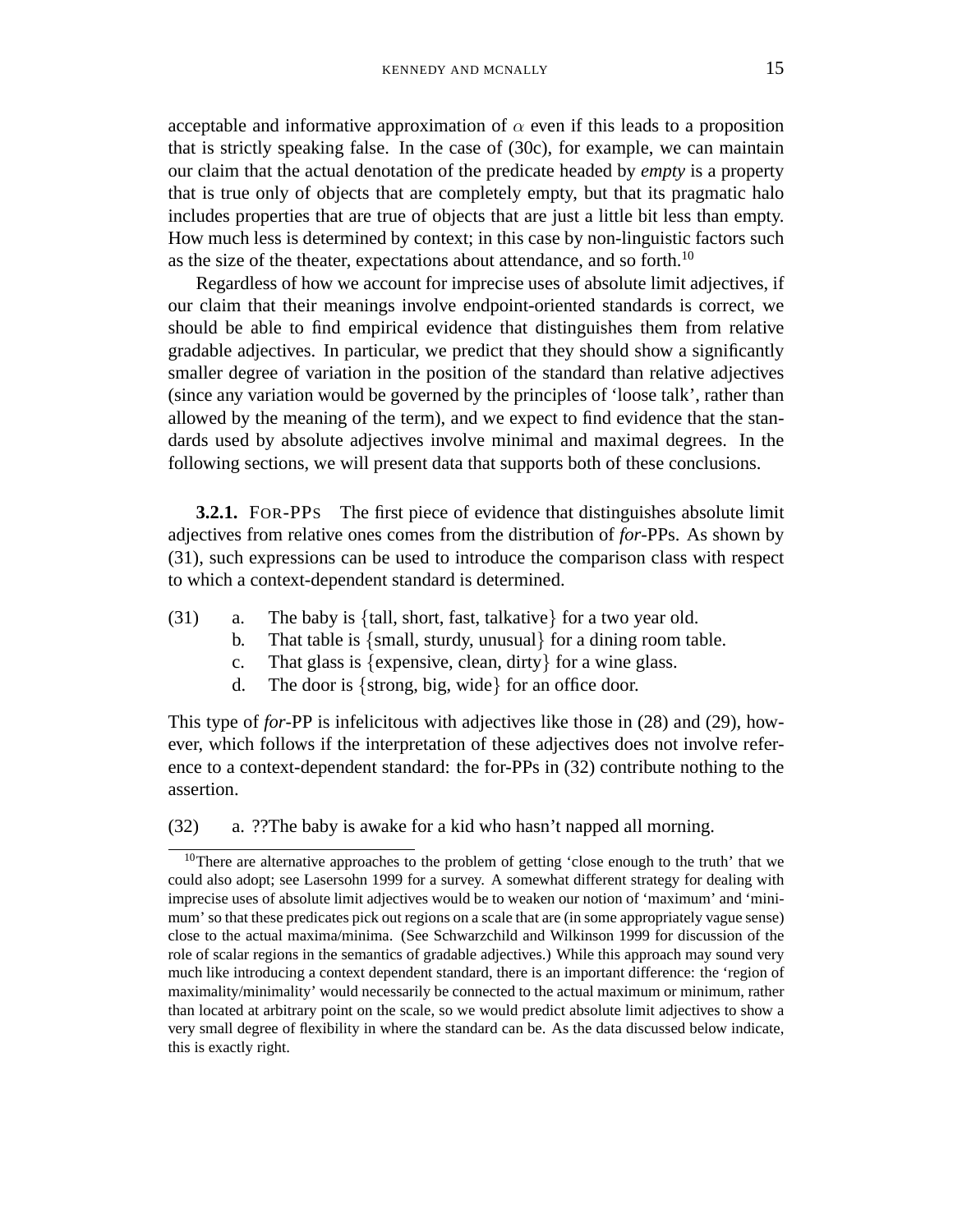- b. ??That table is wet for a dining room table.
- c. ??That glass is full for a wine glass.
- d. ??The door is closed for an office door.

Note that these facts do not indicate that these adjectives are not gradable. As shown by (33), they are perfectly felicitous in comparatives, in contrast to what we find with true nongradable adjectives such as those in (34).

- (33) a. The baby is more awake now than it was a few minutes ago.
	- b. The table is wetter than the floor.
	- c. My glass is fuller than your glass.
	- d. The door is more closed than it needs to be.
- (34) a. ??The energy we use these days is more nuclear than it was before they built that plant down the road.
	- b. ??Dinosaurs are more extinct than spotted owls.

**3.2.2.** SHIFTING STANDARDS Two similar arguments illustrate the impossibility of shifting the standards of absolute limit adjectives in contexts in which the standards of relative adjectives can be easily shifted. The first comes from antonyms. As shown by the examples in (35), it is possible to sequentially describe an object in terms of both members of a relative antonym pair in a single context, since the standard for the second member of the pair can be appropriately shifted up or down to be consistent with that introduced by the first.

- (35) a. Mercury is a small planet, but it's still quite large.
	- b. The Mars Pathfinder mission was expensive, but it was inexpensive compared to other missions to outer space.

In contrast, antonyms with context independent standards cannot be felicitously predicated of the same object in the same context:

- (36) a. ??This is a full theater, though it's still quite empty.
	- b. ??The students are awake, but they're asleep for kids who are supposed to be paying attention.

The second argument of this type comes from the use of gradable adjectives in definite descriptions. Relative gradable adjectives can be used to distinguish one object from another, even when the degree to which that object possess the relevant is less than the contextually determined standard (Kyburg and Morreau 2000; Sedivy, Tanenhaus, Chambers, and Carlson 1999). Consider, for example, a context in which one farmer is negotiating with another farmer over two pigs (adapting an example from Kyburg and Morreau). One of the pigs is a runt, the other is bigger, but neither truly qualifies as fat for a pig. It is nevertheless the case that a definite description like *the fat pig* can be quite naturally used to identify the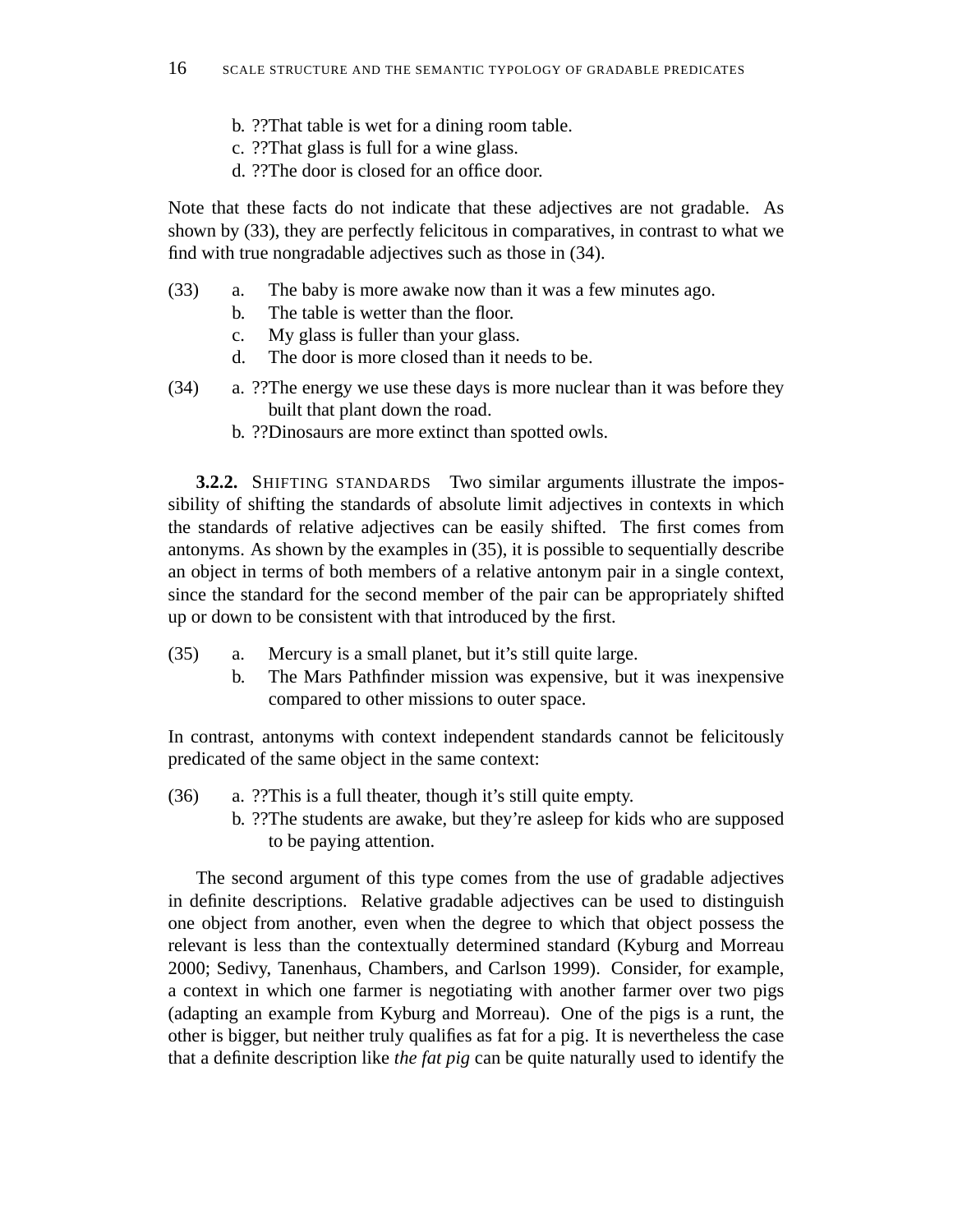fatter of the two pigs, since the standard for *fat* can be shifted just for the purpose of differentiating one pig from another. Thus (37a) could be both felicitous and true in this context, while (37b) would be false.

- (37) a. The fat pig can talk to spiders.
	- b. The pig that can talk to spiders is fat (for a pig).

Absolute limit adjectives do not permit this sort of use, however. Consider a context in which two glasses of beer are on the table, one of which is half full and one of which is 2/3 full. Referring to the latter with the definite description *the full glass*, as in (38a), is infelicitous; instead, it is necessary to use the comparative form of the adjective as in (38b). (The comparative form is of course also possible with relative adjectives when a distinction is being made between two objects, but it is not required.)

(38) a. #The full glass of beer is mine.

b. The fuller (of the two) glass(es) of beer is mine.

Minimal standard absolute adjectives behave the same. If two people A and B are standing in front of two partially open doors, one that is barely open and one that most of the way open, A cannot felicitously direct B towards the more open of the two doors by saying (39a); A must say (39b).

- (39) a. #You should go through the open door.
	- b. You should go through the more open (of the two) door(s).

These facts follow if the standards for *full* and *open* are fixed at the maximum and minimum values of the respective scales (modulo imprecision). Since the standards cannot be shifted, the existence and uniqueness presuppositions associated with the definite descriptions in these examples (that there is a full glass of beer/open door) are not satisfied, and the (a) sentences are anomalous.

**3.2.3.** PRETTY The degree modifier *pretty* also distinguishes between relative and absolute limit gradable adjectives. When it modifies adjectives of the former type, it has a meaning very similar to *very*, in that it 'boosts' the value of whatever degree the context selects as a standard (though perhaps not to quite the same degree). As a result, (40a) entails (40b).

- (40) a. The rod is pretty long.
	- b. The rod is long.

The same interpretation is observed with absolute limit adjectives that make use of minimal standards, such as *bent*: (41a) entails (41b), and describes a rod that has a high degree of bend relative to the (minimum) standard.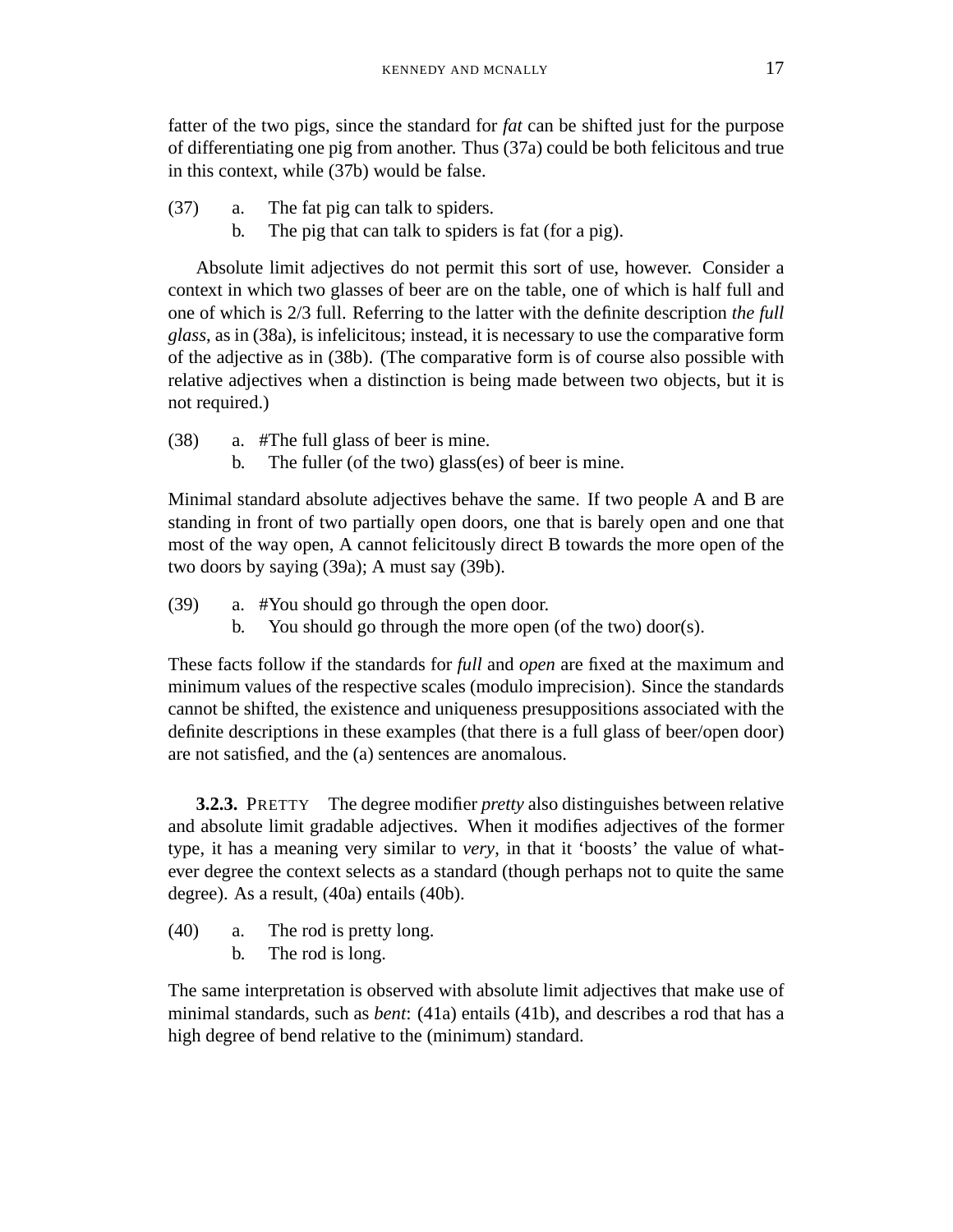- (41) a. The rod is pretty bent.
	- b. The rod is bent.

In contrast, when *pretty* modifies an absolute limit adjective with a maximal standard, its interpretation is different, as pointed out by Unger (1975). (42a) means that the rod is nearly or almost straight, and entails the negation in (42b).

- (42) a. The rod is pretty straight.
	- b. The rod is not straight.

If the basic meaning of *pretty* is that of a standard booster (like *very*, a point to which we return below), then it is not surprising that this meaning disappears with maximum standard adjectives like *straight*: if the standard is already the maximum degree on the scale, it cannot be boosted. Following Unger, we may assume that in such cases, an implicit *close to* or *nearly* is inserted into the semantic representation as a kind of repair strategy, and *pretty* modifies this (i.e., (42a) really means something like *The rod is pretty nearly/close to straight*.

**3.2.4.** ENTAILMENT PATTERNS Entailment patterns provide a fourth piece of evidence for distinguishing relative from absolute limit adjectives. If the standards associated with the latter involve endpoints, as we have claimed, then the denotations of the predicates they head can be characterized as in (43).

(43) a. 
$$
\llbracket [\text{Lap } \text{adj}_{min}] \rrbracket = \lambda x. \exists d[d \succ min(S_{adj}) \land \text{adj}(x) \succeq d] \qquad min \text{ shtad}
$$
  
b. 
$$
\llbracket [\text{Lap } \text{adj}_{max}] \rrbracket = \lambda x. \exists d[d = max(S_{adj}) \land \text{adj}(x) \succeq d] \qquad max \text{ shtad}
$$

These truth conditions are just like what we posited above in (13), except that the restrictions on the standard are explicit, rather than context-dependent: (44a) requires it to be a minimum degree and (44b) a maximum degree. For the purposes of this paper, we will assume that the domain restriction variable **C** is obligatorily set to the values in (43a) or (43b) for absolute adjectives, though exactly how this is accomplished is an issue that should be resolved in future work (see Kennedy 2002 for discussion).

These truth conditions make clear predictions about entailment patterns. First, (43a) predicts that a denial  $a$  is not  $adj_{min}$  should entail that  $a$  posesses no amount *adj*-ness at all (assuming that the minimal degree on a closed scale represents a zero amount of the relevant property). The contradictory statements in (44) illustrate that this prediction is borne out.

(44) a. #My hands are not wet, but there is some moisture on them.

b. #The door isn't open, but it is ajar.

Second, (44b) predicts that an assertion of  $a$  is  $adj_{max}$  should entail that  $a$  has a maximal amount of '*adj*-ness', i.e., that nothing can be more *adj* than a. This sort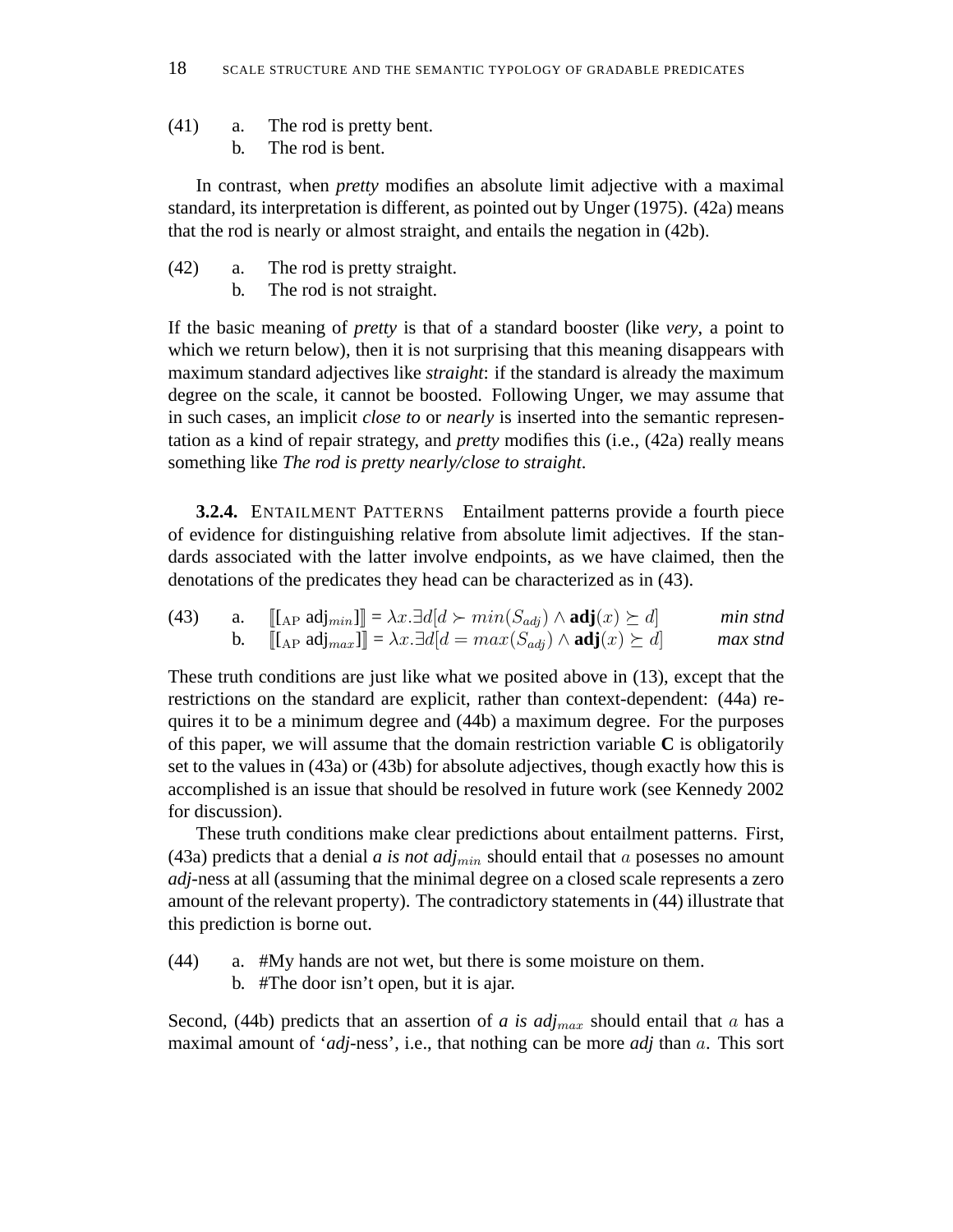of entailment is difficult to test, since maximum standard adjectives readily allow imprecise uses (see the discussion of (30) above), but the examples in (45) involve cases in which an imprecise interpretation is highly unlikely (though see Unger (1975) for arguments that it is possible to force a precise interpretation by adding focal stress to the adjective). B's response in (45a) is readily understood as a joke, but note that the joke wouldn't be possible if A's assertion didn't, strictly speaking, entail that B's glass was 100% empty. And according to our intuitions, *dead*, unlike e.g. *full*, is rarely if ever used imprecisely, hence the outright oddness of  $(45b)^{11}$ .

- (45) a. A: Your glass is empty; let me get you another beer.
	- B: No it's not there are still a few drops left in it.
	- b. #The plant is dead, though one part of it still appears to be alive.

Since the truth conditions for a relative adjective entail only that its argument falls above a contextually determined standard of comparison, neither of these entailments should hold. This is correct:

- (46) a. That film is interesting, but it could be more interesting.
	- b. Sam is not tall, but his height is normal for his age.

A related argument involving entailments is discussed in Cruse 1986 (see also Rotstein and Winter 2001). As shown by the examples in (47), there exist pairs of antonyms such that negation of one form entails the assertion of the other:

- (47) a. The door is not open.  $=$  The door is closed.
	- b. The table is not wet.  $\models$  The table is dry.
	- c. The baby is not awake.  $\models$  The baby is asleep.

The explanation for this is straightforward: both members of the pairs in (47) are absolute limit adjectives, but the positive adjectives impose minimum standards while the negative adjectives impose maximum standards. Since a minimal positive degree corresponds to a maximal negative degree on the same scale, the entailment relations in (47) follow from the truth conditions in (43) (see the discussion of polarity in section 3.1.

Relative antonyms do not show the same entailment relations, as illustrated by (48).

(48) a. The door is not large.  $\not\models$  The door is small.

- b. The table is not expensive.  $\not\models$  The table is inexpensive.
- c. The baby is not energetic.  $\not\models$  The baby is lethargic.

<sup>&</sup>lt;sup>11</sup> Although *dead* is sometimes taken as a paradigmatic case of an ungradable adjective, the felicity of expressions such as *half dead* indicate that it is, in fact, gradable, associated with a bounded scale and an upper endpoint standard (see below).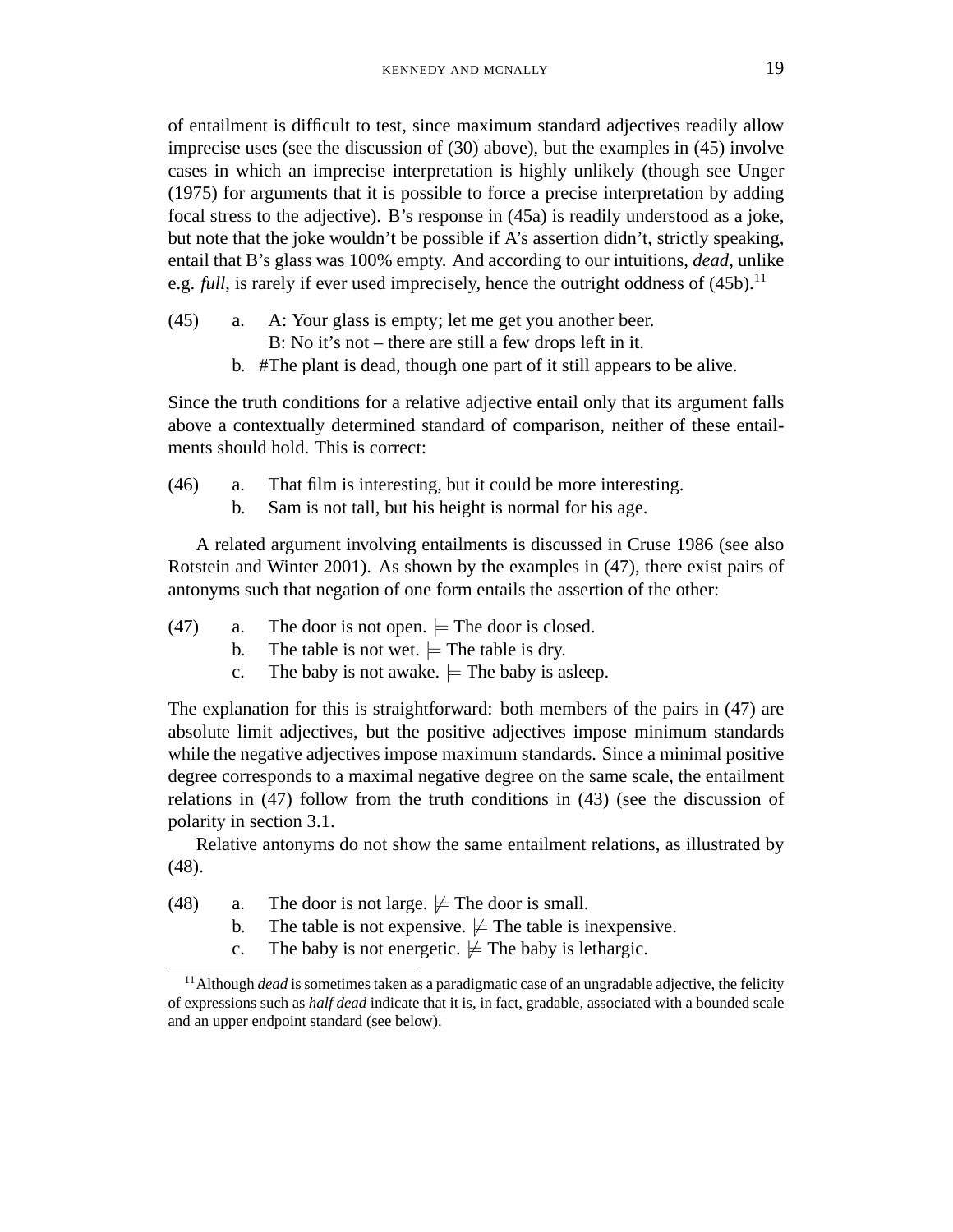Again, this follows from the fact that the standards for both positive and negative relative gradable adjectives are contextually identified, and crucially need not be endpoints (in fact, cannot be endpoints if the scales are open). Since a context dependent standard is determined for particular uses of particular adjectives, it need not be the case that the standard for e.g. *large* be the same as that of its antonym *small* (this point was illustrated above by (35a)), and we allow for the possibility of a 'grey area' between the standards onto which fall objects that are neither large nor small (Sapir's (1944) ZONE OF INDIFFERENCE; Klein's (1980) EXTENSION GAP). Indeed, the possibility of such 'borderline cases' is one of the defining properties of vague predicates; see Williamson 1994 for general discussion.

Finally, a version of the same entailment test can be used to determine whether the standard corresponds to the upper or lower end of a scale. (This test presupposes that the adjectives being tested have context-insensitive standards, however; cf. Knowles 1974, pp. 23-24). If the standard is a maximal degree, then an affirmation such as *x is half/partially adj* entails that *x is not adj*, as shown by (49a-b).

- (49) a. The plant is half dead.  $\models$  The plant is not dead.
	- b. The glass is partially full.  $\models$  The glass is not full.

If the standard corresponds to the lower endpoint, however, then such an affirmation entails that *x is adj*. This is illustrated by the examples in (50).

- (50) a. The door is half open.  $=$  The door is open.
	- b. The table is partially wet.  $\models$  The table is wet.

The conclusion to be drawn from the preceding array of facts is that there is a semantic distinction between gradable adjectives with absolute limit and relative standards. Even though the former have imprecise uses that sometimes make them appear superficially similar to relative adjectives, the data discussed above show that the absolute/relative distinction — whether a gradable adjective has a contextsensitive or context-insensitive standard — is in fact grammatically significant.

**3.3.** RELATING SCALES AND STANDARDS We now have a new question: is there a principled relationship between an adjective's scale structure and its standard value? The data discussed so far suggest the following generalization: gradable adjectives associated with totally open scales have relative standards; gradable adjectives that use totally or partially closed scales have absolute standards. The first of these two generalizations is exceptionless: since open scales lack endpoints, it is impossible for open scale adjectives to have endpoint standards. While we will see below that the second of these two generalizations is not exceptionless, it does appear that the standards for closed-scale adjectives default to an endpoint of the scale: the minimum in some cases (e.g., *awake* and *open*); the maximum in others (e.g., *asleep* and *straight*). There are at least two, mutually compatible, ex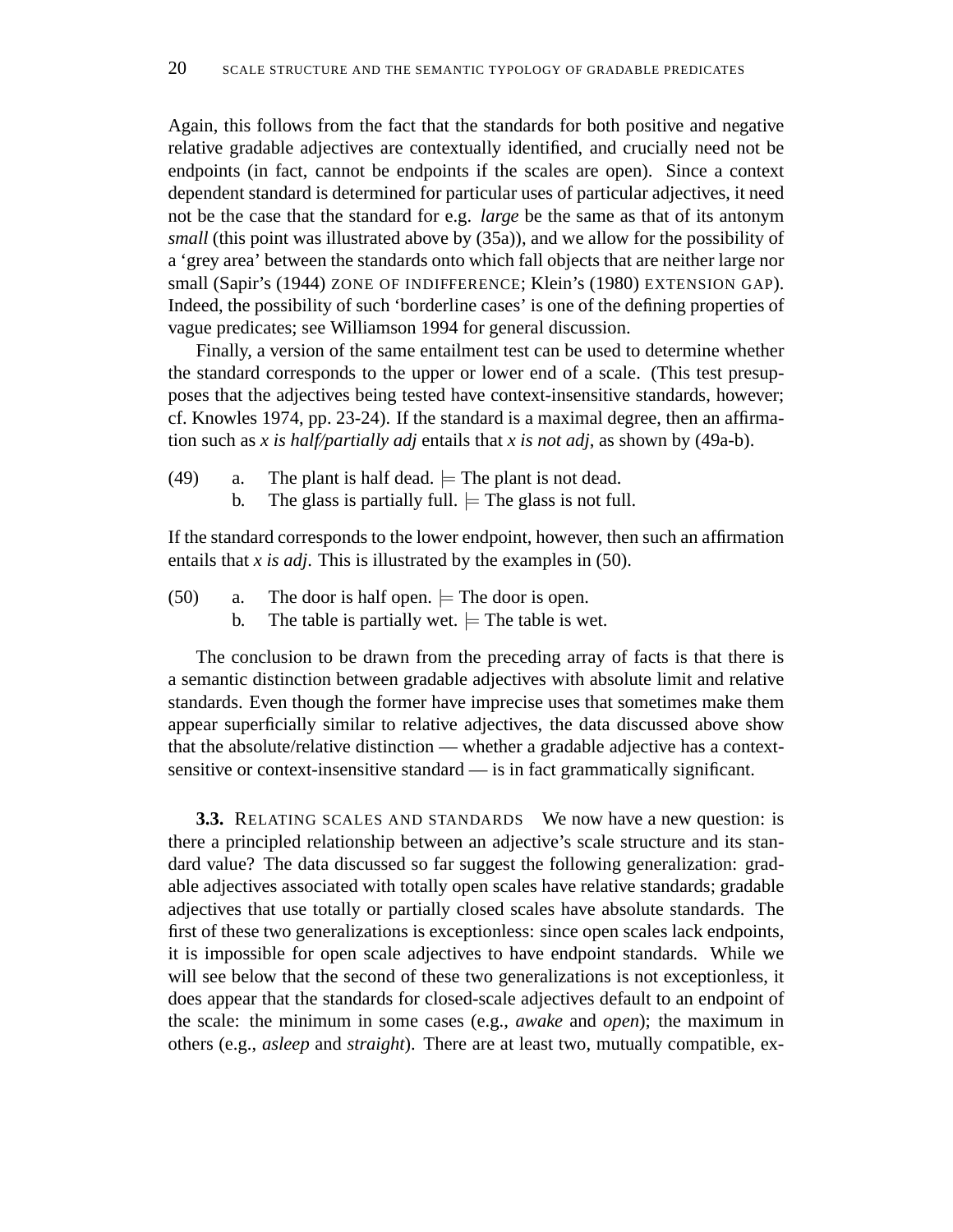planations for such a default. The first is functional: The endpoints of a totally or partially closed scale provide a fixed, obvious, and thus useful value as a potential standard. The second, and probably more important, one has to do with the way in which adjectival properties come to hold of entities. In many cases, an adjectival property comes to be true of an entity in virtue of that entity having participated in some kind of event or state. As will be explained in detail in section 5, there is a strong correlation between the structure of such an event, the role played by the relevant entity in it, and the satisfaction conditions (including the nature of the scales structure) for the adjectival predication whose truth is supported as a result of the event or state transpiring. The result, as we will see below, is a maximal or minimal absolute limit standard, depending on the relation of the argument to the event.

Nevertheless, there isn't a logically necessary reason why adjectives with closed scales should have absolute limit standards. As we have seen, many closed-scale, absolute limit adjectives have imprecise uses, and it is also seems clear that there are closed-scale adjectives with true relative standards. In particular, we have observed a tendency for adjectives with closed scales to undergo semantic changes or extensions in which their standards change from absolute to relative. One such example is *educated*, which admits proporitional modifiers (*completely/partially/half educated*) and *well*-modification, which we will argue in section 4 to be a property of closed-scale adjectives. Its principle definition in the *Oxford English Dictionary*, which was written on historical principles, is given in (51a); in contrast, the *Collins Cobuild English Dictionary*, which is based on corpus of English of the 1980s, classifies the word as a (relative, in our terms) gradable adjective and defines it as in (51b).

- (51) a. That has received education, mental or physical; instructed, trained, etc; see the vb. Often with an adverb prefixed, as *half-*, *over-*, *well-*.
	- b. Someone who is educated has a high standard of learning.

Although we must leave a complete exploration of this matter for future research (though see the discussion of *dry* in section 4.2 below for some initial thoughts), it seems clear that such changes require something like the existence of a prototypical set of properties which can be extrapolated from a set of individuals to which the adjective applies and which can constitute a basis for a relative standard of comparison.

**4.** DEGREE MODIFICATION The central conclusion of section 3 is that scale structure (open vs. closed) and standard value (relative vs. absolute) are grammatically significant properties of individual gradable adjectives. We now return to the issue we started this paper with — the distribution of the modifiers *very, much* and *well* in adjectival participles — and we show that the facts can be explained in terms of these two semantic features of gradable adjectives.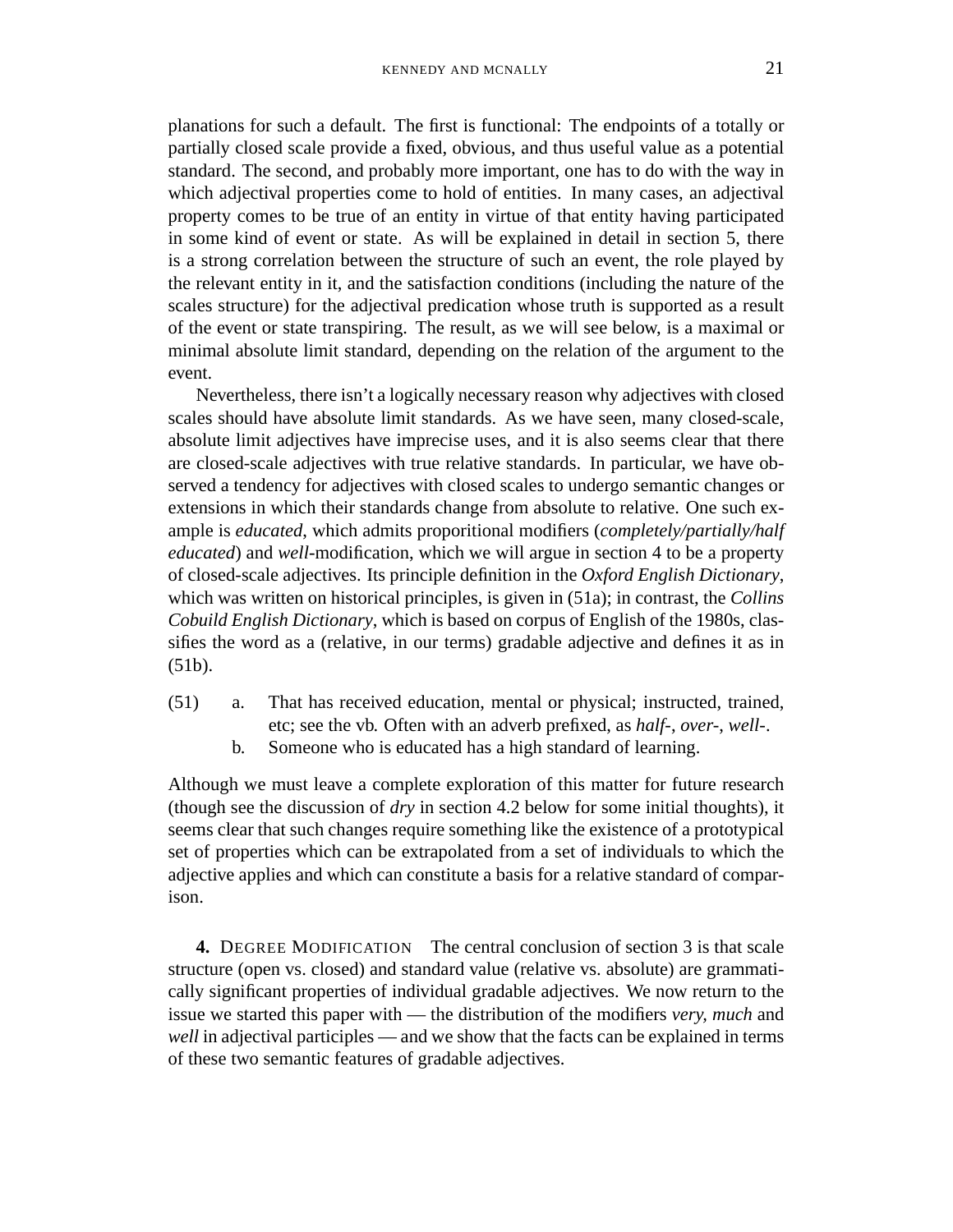**4.1.** THE SEMANTICS OF DEGREE MODIFICATION Recall from the discussion in section 2 that we are assuming that gradable adjectives denote relations between individals and degrees with interpretations along the lines of (52), where **m** is a function from objects to degrees on the scale associated with *GrAdj*.

(52) 
$$
\llbracket \mathbf{GrAdj} \rrbracket = \lambda d\lambda x. \mathbf{m}(x) \succeq d
$$

We further assume that degree morphemes denote functions from (gradable) adjective meanings to properties of individuals, whose semantic function is to restrict the value of the degree argument of the adjective in some way. In other words, all degree modifiers have interpretations that match the template in (53), where **R** is a property of degrees.<sup>12</sup>

(53) 
$$
\mathbb{E}[\text{Deg}] = \lambda G \lambda x. \exists d[\mathbf{R}(d) \wedge G(d)(x)]
$$

What distinguishes different degree modifiers from each other is the specific value of **R**, i.e., the way in which they restrict the adjective's degree argument. For example, the comparative degree modifiers *more, less* and *as* are placed into the template in (53) by substituting the values for **R** specified in (54), where  $d_c$ is the degree denoted by the comparative (*as* or *than*) clause (we ignore here the question of how this value is compositionally derived; see Gazdar 1981; Hellan 1981; von Stechow 1984a; Heim 1985; Bierwisch 1989; Rullmann 1995; Hendriks 1995; Kennedy 1999b, to appear for different approaches).

(54) a. more: 
$$
\mathbf{R} = \lambda d \cdot d \succ d_c
$$
  
b. less:  $\mathbf{R} = \lambda d \cdot d \prec d_c$   
c. as:  $\mathbf{R} = \lambda d \cdot d \succeq d_c$ 

Note that these restrictions on the degree argument place only a single, general requirement on the expression modified by comparative morphemes: that it be a gradable adjective (i.e., that it has a degree argument in the first place). It is possible, however, that other degree modifiers may place further restrictions on the degree argument that limit the range of gradable adjectives with which they may felicitously combine.

Proportional modifiers, which as noted above restrict the standard based on specific features of the modified adjective's scale, are a case in point. Assuming the truth conditions for proportional modifiers discussed above in (19), the different values of **R** for *completely, half* and *partially* are shown in (55) (where  $S_G$  is the scale associated with  $G$ , as above).

(55) a. completely: 
$$
\mathbf{R} = \lambda d \cdot d = max(S_G)
$$
  
b. half:  $\mathbf{R} = \lambda d \cdot \text{DIFF}(max(S_G), d) = \text{DIFF}(d, min(S_G))$ 

<sup>&</sup>lt;sup>12</sup>Note that the null degree morpheme *pos* posited by von Stechow (1984a) (see note 3) is an instance of  $(53)$ .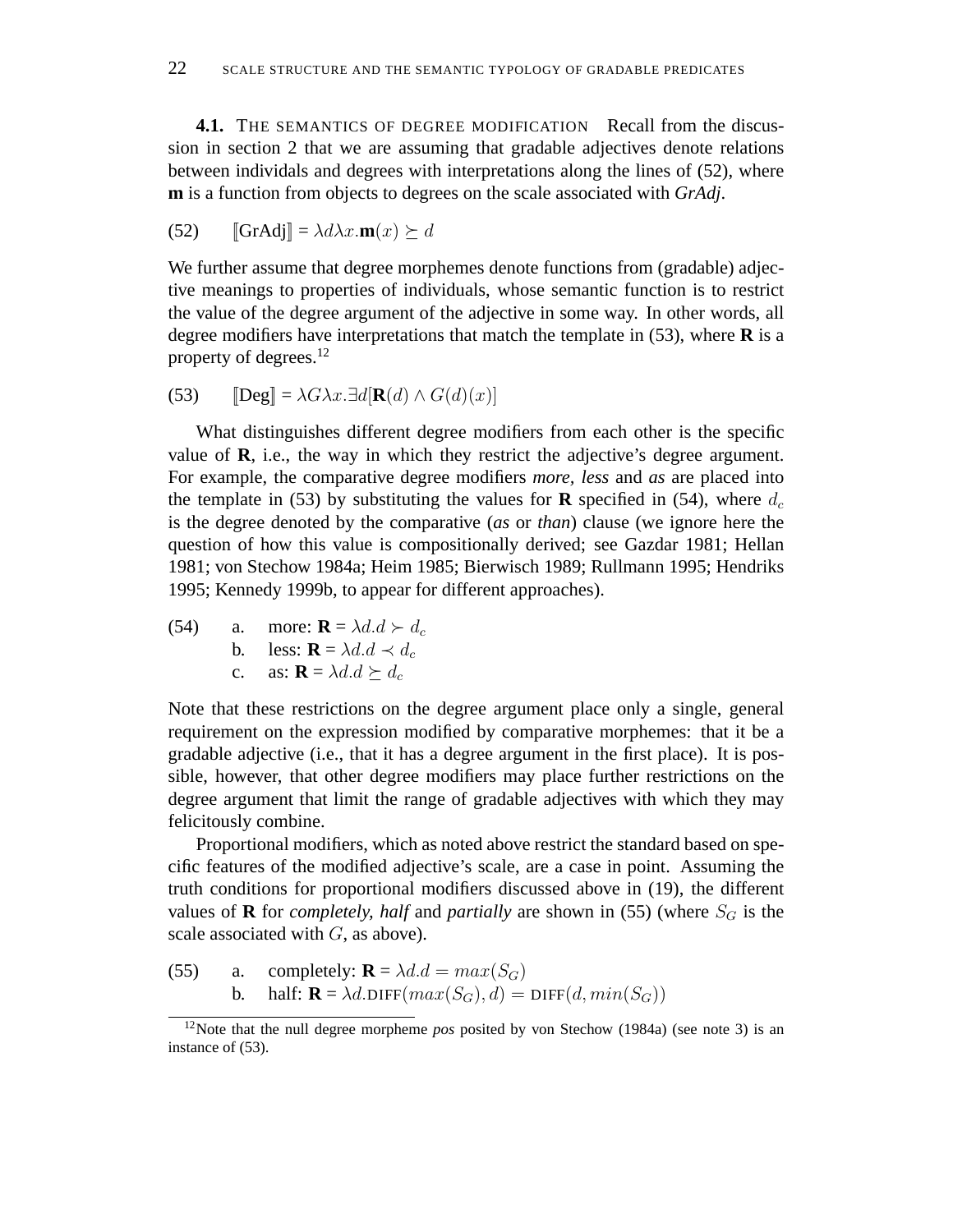c. partially:  $\mathbf{R} = \lambda d \cdot d \succ min(S_G)$ 

Assuming that the *max* and *min* functions are defined only for scales with the relevant endpoints, these modifiers require the adjectives they modify to have appropriately closed scales.

Given the observations in section 3, we might also expect to find degree modifiers that are sensitive to the nature of a gradable adjective's standard value — the relative/absolute distinction — in addition to modifiers that are sensitive to scale structure, like proportional modifiers. As we will show in the following sections, the 'standard boosting' degree modifiers *very* and *much* are examples of this class of expressions, while *well* is sensitive to scale structure rather than standard type.

**4.2.** VERY We begin with *very*. Roughly speaking, the difference between e.g. *expensive* and *very expensive* is that the latter denotes a property whose meaning is just like the former, except that the relative standard is boosted by some amount. This is most clearly illustrated by pairs like the one in (56), which shows that the standard boosting effect of *very* (in terms of absolute increase of degree) depends on how high the initial standard is determined to be.

- (56) a. The international space station is very expensive. (for space projects; *large increase in the standard*)
	- b. The coffee at the airport is very expensive. (for coffee; *smaller increase in the standard*)

This suggests a lexical entry for *very* along the lines of (57), where **high** is a contextdependent property of degrees of the form 'greater than the standard by a large degree'. Clearly, this is a vague restriction on degrees, but the examples in (56) show that this is exactly what we want.

$$
(57) \qquad [very] = \lambda G \lambda x. \exists d[\mathbf{high}(d) \land G(d)(x)]
$$

The connection between *very* and the relative standard is even stronger than these examples suggest, however: in normal usage, adjectives associated with *absolute* standards reject modification by *very*:

- (58) a. ??They were very able to solve their own problems.
	- b. ??The door is very open.
	- c. ??That drug is currently very available.

The adjective *dry* provides a particularly clear illustration of this restriction on *very* modification, since it has both relative and absolute uses. When *dry* is used to describe a (more or less) permanent, stable property such as the average degree of moisture in the atmosphere, as in (59a), it can be modified by *very*. As shown by (59b), this use of *dry* accepts *for*-PPs, indicating that it receives a relative interpre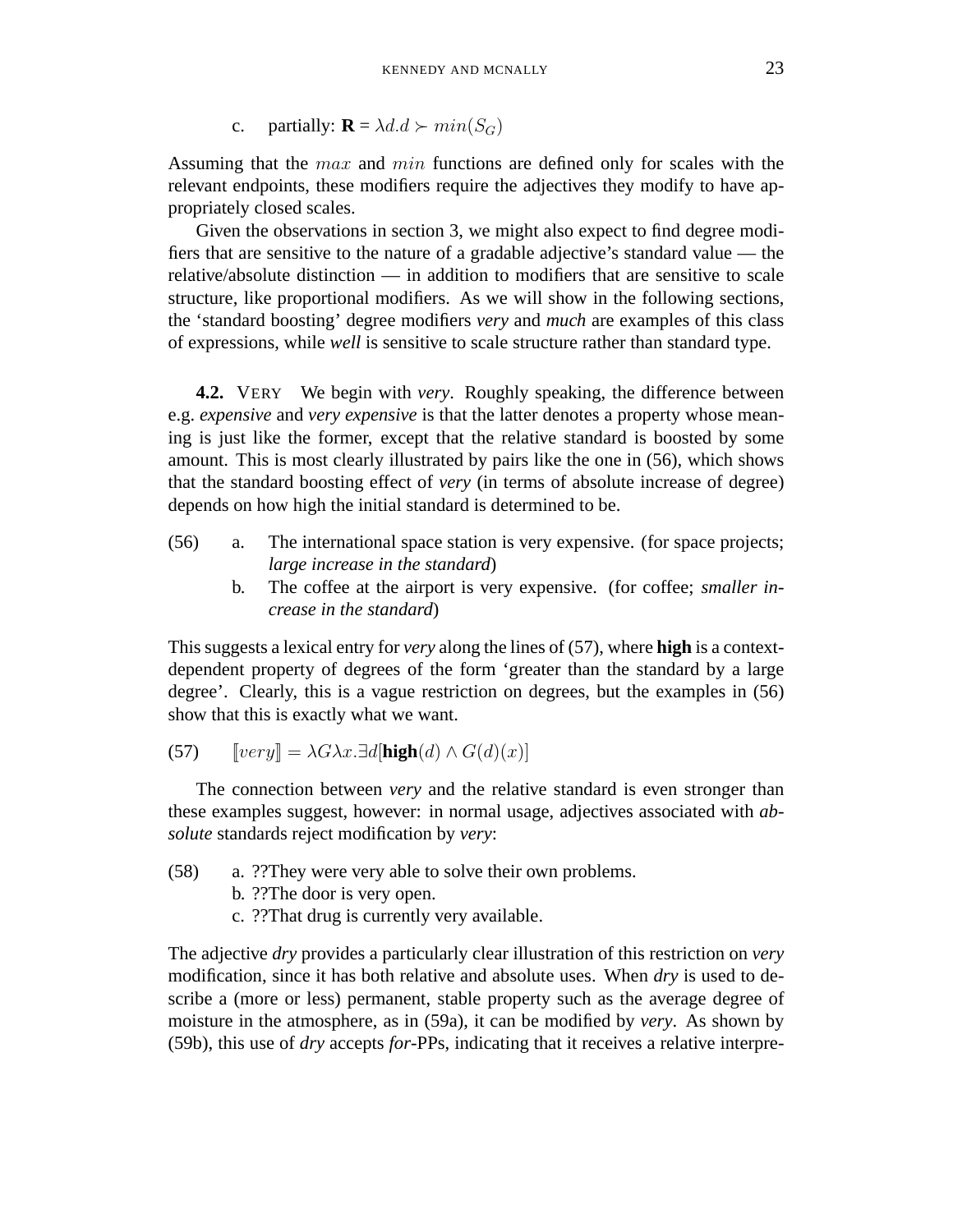tation.

| (59) |  |  | This region of the country is very dry. |  |  |
|------|--|--|-----------------------------------------|--|--|
|      |  |  |                                         |  |  |

b. This region of the country is dry for a temperate zone.

However, if it is used to describe a more transient sort of property like the amount of liquid on a surface, as in (60b), modification by *very* is impossible, and *for*-PPs are infelicitous, indicating an absolute interpretation.

(60) a. ??This part of the countertop is very dry. b. ??This part of the countertop is dry for a cutting surface.

In examples in which the object being described does not promote one reading of *dry* over another, we can actually detect an ambiguity. (61a) can be understood either as a claim that my hands have a certain skin quality, or as a claim about the amount of some liquid on them. (61b) is consistent only with the former interpretation, however, while (61c) forces the latter.

- (61) a. My hands are dry.
	- b. My hands are very dry.
	- c. My hands are partially dry.

These facts reflect Bolinger's observation that the adjective modified by *very* must express an 'essential' rather than 'accidental' property (Bolinger 1972, p. 38- 39). In most cases, adjectives with absolute scales are simply incompatible with *very*, though *very* modification is acceptable to the extent that the adjective can have a relative-like, 'essential' interpretation, as illustrated by the examples in  $(62)$ .<sup>13</sup>

- (62) a. What we need is a man who is very able, very cheerful, and a good mixer. (Bolinger 1972, p. 39)
	- b. The department chair is very open to suggestions as to how to revamp the doctoral program.
	- c. She's is a very available person considering her busy schedule.
	- d. The baby is very awake. ( $\neq$  wide awake)

Alternatively, for absolute adjectives with maximum standards, *very* may satisfy the constraint that it modify a predicate with a relative standard in a way comparable to what we saw with *pretty* in section 3.2.3: it may be construed as modifying an

 $13$  For the time being, we remain neutral as to exactly how this interpretation comes about. There are various, not entirely mutually exclusive, possibilities: the adjective might be vague with respect to the type of standard used to evaluate its applicability, with context serving to resolve the vagueness; the adjective might have become truly polysemous over time, with the degree modifier serving to disambiguate; or it may be that, faced with an ostensible conflict between the standard required by *very* and that associated with the adjective, speakers are able to reinterpret the adjective in such as way as to eliminate the conflict. What is important for our purposes is that the degree modifier clearly manifests some kind of sensitivity to the standard value.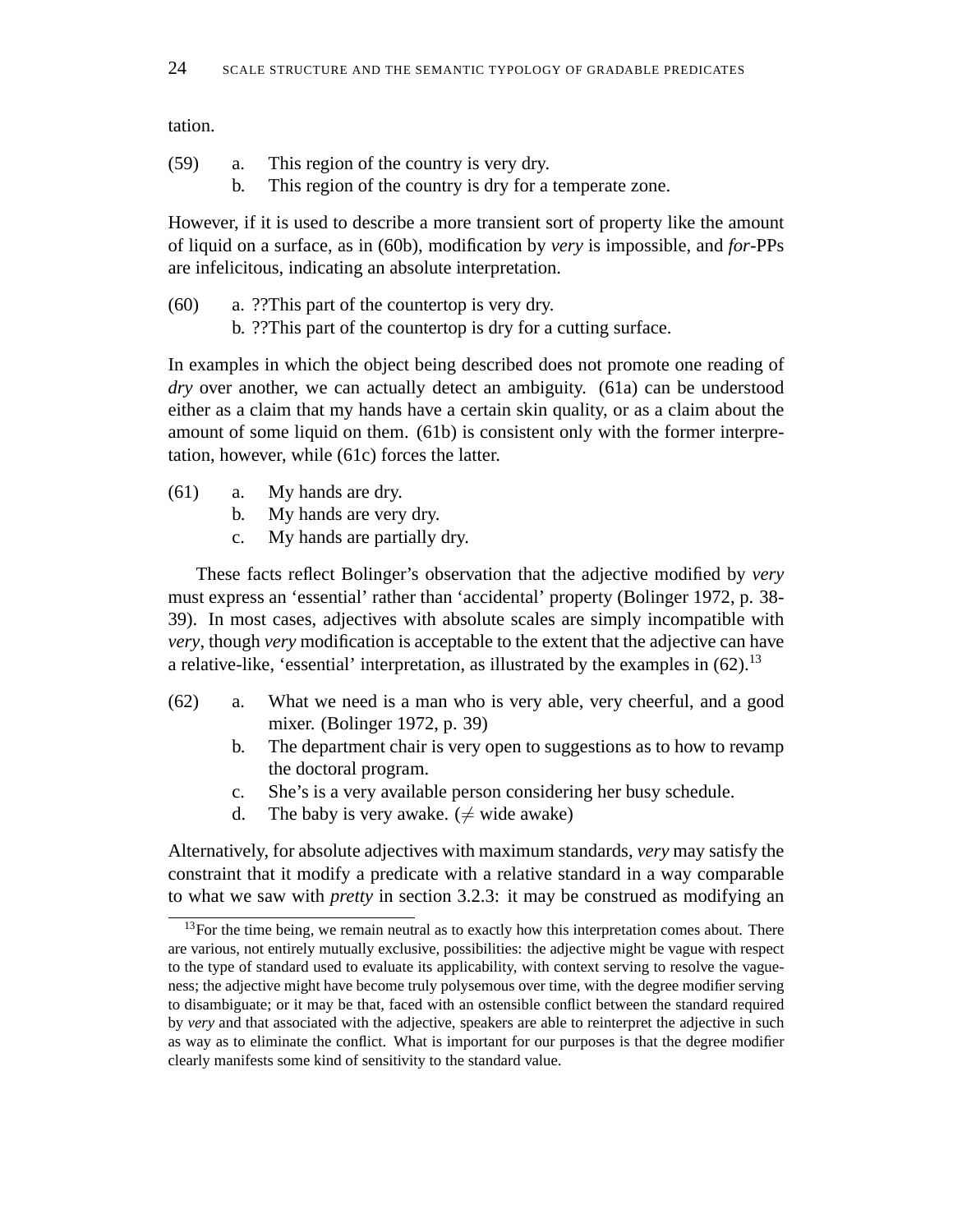implicit *nearly*, so that *very A* means *very nearly A* (and so entails *not A*).

As an illustration of this, consider a context involving a bar in which all the glasses are marked to indicate the level to which they are supposed to be filled with beer. In a situation where an inattentive bartender accidentally fills a glass past this 'full mark', it would be infelicitous for his accuracy-obsessed boss to object by saying (63a). Likewise, the lucky recipient of the overfull glass of beer cannot felicitously describe this situation with (63b).

- (63) a. Hey! That glass is very full! Pour out some of that beer.
	- b. Wow! My glass is very full for a change!

We can account for these facts by revising the interpretation for *very* given above in (57) to constraint the domain of the modifier to the set of relative adjectives, as shown in  $(64)$ .

(64) 
$$
[very] = \lambda G : G \in A_{rel} \lambda x. \exists d[\mathbf{high}(d) \wedge G(d)(x)]
$$

Clearly, this analysis assumes that the set of relative and absolute adjectives is distinguished in the lexicon in some way. Although we have not proposed here a specific means of representing this distinction in the lexicon, since the details depend on particular theoretical assumptions about the representation of lexical information, the empirical data discussed in section 3.2 clearly show that such a distinction must in fact be encoded in some form or other, and so accessible to degree modifiers. (See McNally and Kennedy 2002 for a specific proposal about the lexical representation of scalar meaning; see also Koenig 1992 for a related approach.)

If our semantic analysis is correct, then we expect the class of deverbal gradable adjectives that accept modification by *very* to show properties of relative adjectives. For example, they should accept *for*-PPs that identify a comparison class, and they should show the entailment patterns observed with other relative adjectives (see section 3.2.4). The following examples confirm these predictions.

- (65) a. Klaus was very pleased for someone with his generally dreary outlook on life.
	- b. Mike appeared very frightened for a supposedly invincible boxer.
	- c. For someone who had just been accused of embezzlement, Gil seemed very relaxed.
- (66) a. Klaus wasn't pleased by the report, though he did find a few positive aspects to it.
	- b. Klaus was pleased by the report, though he could have been happier with it.
- (67) a. Mike wasn't frightened when he entered the ring, though he did feel a bit of apprehension.
	- b. Mike was frightened when he entered the ring, though he wasn't pet-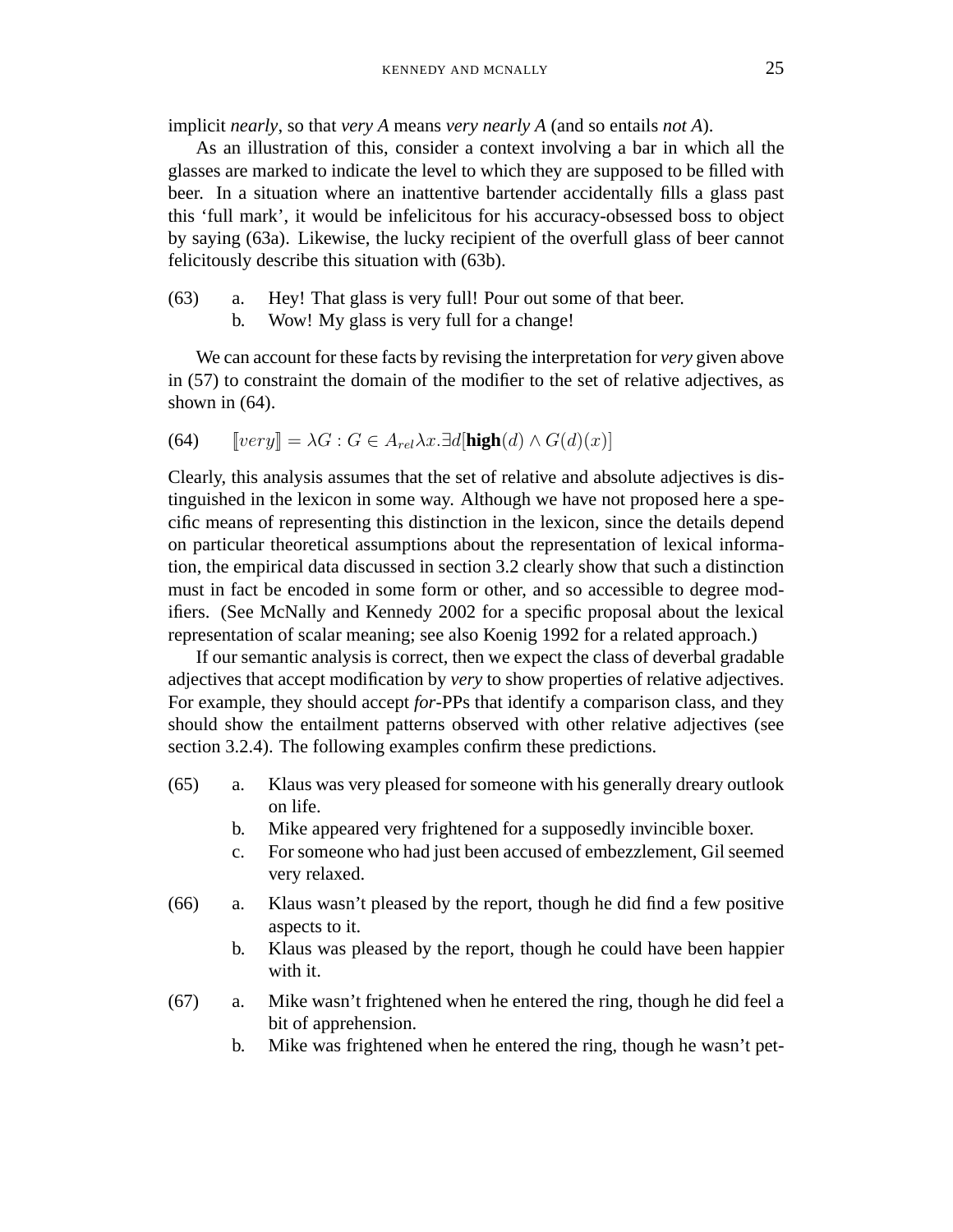rified.

- (68) a. Gil wasn't relaxed, though he wasn't very nervous, either.
	- b. Gil felt relaxed, though he could have been more so.

**4.3.** MUCH Turning to *much*, we claim that it has the same sort of meaning as *very*, with one crucial difference: *much* is constrained to modify only absolute adjectives, as made explicit in (69).

(69) 
$$
[much] = \lambda G : G \in A_{abs} \lambda x. \exists d[\mathbf{high}(d) \land G(d)(x)]
$$

This analysis is most clearly supported by the distributional properties of *much* as a modifier of deverbal gradable adjectives (we address the acceptability of *much* with lexical adjectives below).

First, since **high** takes the basic standard and boosts it, (69) predicts that *much* is compatible only with absolute gradable predicates that make use of minimum standards: maximum standards cannot be boosted, so modification of a maximum standard adjective by *much* should be either undefined or vacuous. The entailment test for minimum standards (*x is not A* entails *x has no amount of A-ness at all*; see section 3.2.4) confirms that adjectival participles that accept modification by *much* (see (3) and Table 1) do in fact have minimum standards: all of the examples in (70) are contradictory.

- (70) a. #The war was not desired, but certain parties hoped that a conflict would break out.
	- b. #Your financial support is not needed, but it is necessary that we get small contribution from you.
	- c. #The film was not praised, but one critic said good things about it.
	- d. #The problem was not talked about, though Frank mentioned it to his mother.

Deverbal adjectives with maximum standards do not accept modification by *much*:

- (71) a. ??The meat is much done. (cp. partly done  $\models$  done)
	- b. ??The book is much written. (cp. half written  $\models$  written)
	- c. ??The glass is much filled. (cp. partially filled  $\not\models$  filled)

Nor do adjectives with relative standards, as seen in the incompatibility of *much* modification with a *for*-PP that indicates comparison class:

- (72) a. ??Klaus was much pleased for someone with his generally dreary outlook on life.
	- b. ??Mike appeared much frightened for a supposedly invincible boxer.
	- c. ??For someone who had just been accused of embezzlement, Gil seemed much relaxed.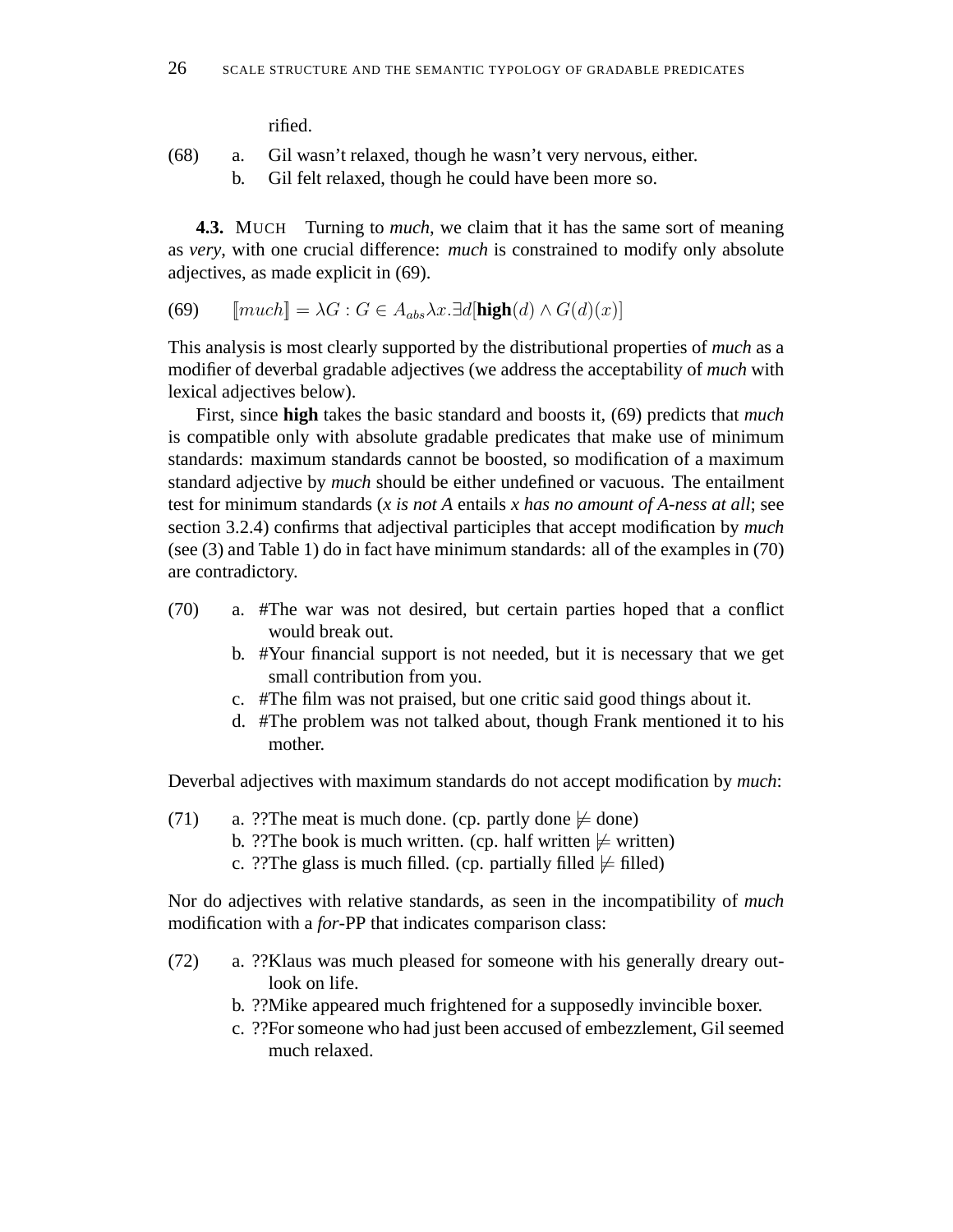Second, although the adjectives modified by *much* must have lower closed scales, since a minimum standard corresponds to a lower endpoint, (69) places no restrictions on the upper end of the adjectives' scales. This predicts that *much* should in principle be compatible both with totally closed and partially closed scale adjectives. This prediction is at least partly borne out: *much* is clearly compatible with adjectives whose scales are open on the upper end, as shown by the examples in (73), where the adjective is unacceptable with proportional modifiers of maximality:

- (73) a. ??a completely needed expense
	- b. ??a completely desired result
	- c. ??a completely discussed issue

It is less clear to what extent *much* is compatible with adjectives with totally closed scales. To date, we have found very few examples of this kind, though the following is ostensibly one:

(74) ...a much-deserved rest (cf. fully deserved) [Commissioner Gordon, at the end of *Batman* episode 'Surf's Up/Joker's Under']

Although the reason for this apparent gap in the data remains to be explained, it may be a kind of 'elsewhere effect', given that the modifier *well* is restricted to predicates with totally closed scales (though not necessarily with absolute standards!), as we will argue in the next section. Alternatively, it may ultimately be necessary to adjust the semantics for *much* to make reference to scale type in addition to the nature of the standard value.

Before we move to our analysis of *well*, it should be acknowledged that *much* also differs from *very* in that it is more often than not infelicitous with underived adjectives, even if they satisfy the absolute adjective/minimum standard requirement (cf. Bolinger 1972):

- (75) a. \*much {wet, open, dirty}
	- b. \*much {aware of the difficulties, able to cope, available}

It is unclear whether this is a purely morpho-syntactic constraint or is indicative of a deeper semantic difference between derived and underived adjectives–interestingly, there is significant overlap in the few underived adjectives that permit *much* and those that permit *well*; see below.<sup>14</sup> However, what is important for our purposes

- (i) a. much {wetter, more open, dirtier, etc.}
	- b. much {drier, more closed, cleaner, etc.}
	- c. much {taller, happier, more expensive, etc.}

<sup>&</sup>lt;sup>14</sup>An important exception to this generalization involves comparative forms (as well as the comparative-like expressions *the same*, *different*, and *preferable*), which are compatible with *much*modification independent of the relative/absolute distinction: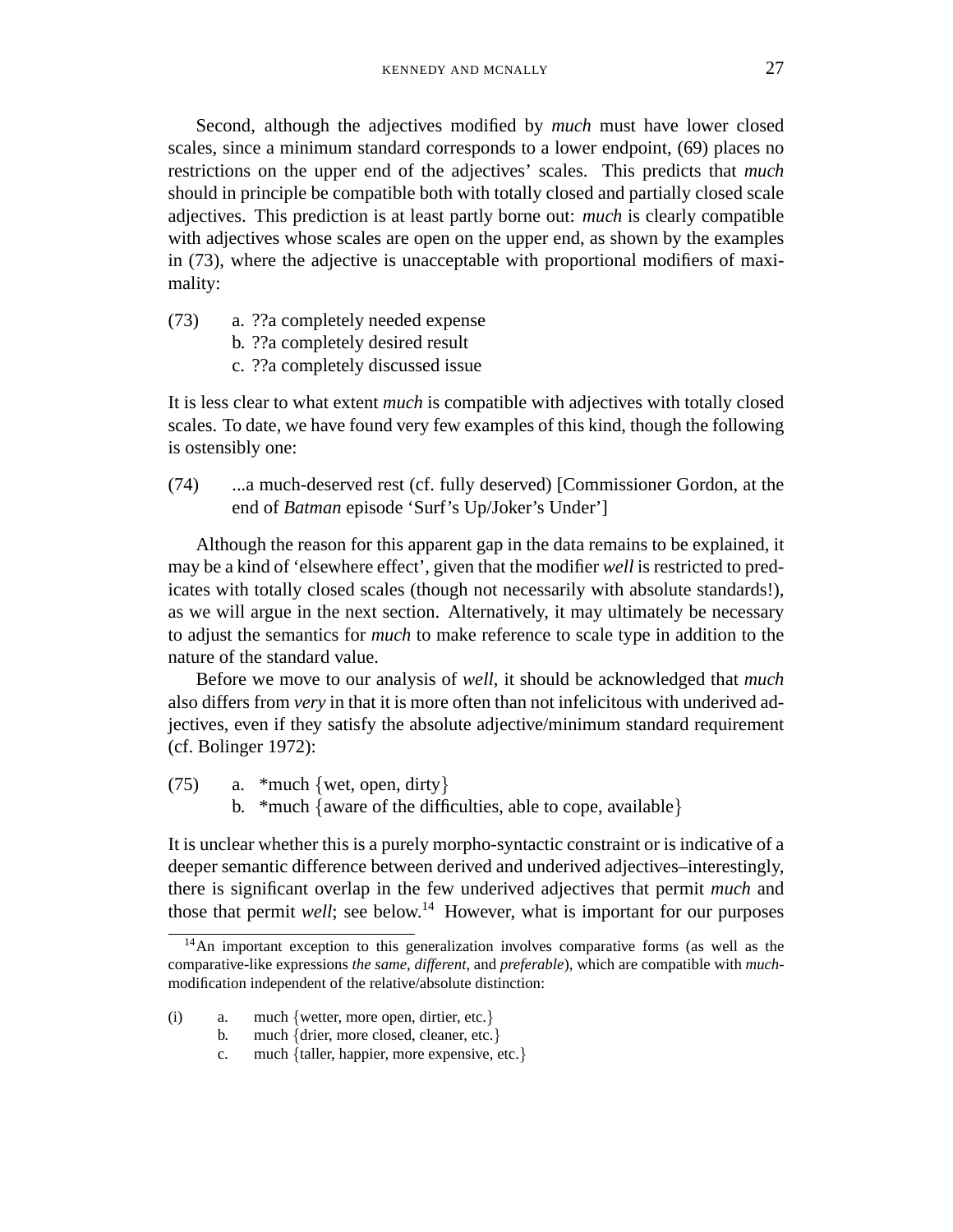is that both *much* and *very* can modify *derived* gradable adjectives; therefore it is in this domain we can clearly see the effects of the purely semantic restriction on absolute vs. relative adjectives that we have argued for here.

**4.4.** WELL We now turn to a rather different kind of degree modification. In contrast to *very*, *well* combines felicitously with adjectives that have totally closed scales, but not with adjectives that have open scales:

- (76) a. We are well aware of the difficulties.
	- b. They are well able to solve their own problems.
	- c. The bud was well open. (Bolinger 1972, p. 43)
- (77) a. We are partially/half/completely aware of the difficulties.
	- b. They are partially/half/completely able to solve their own problems.
	- c. The bud was partially/half/completely open.

(ii)  $[\text{more}] = \lambda G \lambda d \lambda x \cdot \exists d' [d' \succ d \wedge G(d')(x)]$ 

On this analysis, the interpretation of e.g. *more expensive* is as shown in (iii), which is an expression of the same semantic type as an ordinary gradable adjective, and so could in principle combine with *much*.

(iii)  $[\text{more expensive}] = \lambda d\lambda x \cdot \exists d'[d' \succ d \land \text{expensive}(x) \succeq d']$ 

If we make the further assumption that comparatives are members of the class of absolute adjectives (or a related class of adjective phrases) — an assumption justifiable when we consider the behavior of comparative forms with respect to the tests for absolute vs. relative standards in 3.2 — then *more expensive* also satisfies the selectional restrictions of *much*, giving us (iv) as the interpretation of *much more expensive*.

(iv)  $[\text{much more expensive}] = \lambda x \cdot \exists d''[\text{high}(d'') \land \exists d'[d' \succ d'' \land \text{expensive}(x) \succeq d']]$ 

In prose: *much more expensive* is true of an object iff there is a degree d'' that is appropriately higher than the standard for *more expensive* (the degree introduced by the comparative clause) and a degree  $d'$  that exceeds  $d''$ , and the degree to which object is expensive is at least as great as  $d'$ .

As it stands, however, this analysis leaves unresolved how exactly the comparative clause is compositionally incorporated into the interpretation of the adjective phrase as a whole, suggesting that an alternative proposal should be considered on which *much* modifies *more* alone. Note, though, that this alternative would also require, perhaps problematically, that *much* also be able to modify the *-er* morphology alone. We leave a resolution of this complex issue for future work.

Under at least one plausible analysis of comparatives the fact that *much* can modify comparative forms follows directly from the semantics we have proposed in (69). Unlike non-comparative degree morphology, *more* and the other comparative morphemes select for not only an adjective but also a degree argument, which may be made explicit by a comparative clause. Let us suppose that the denotation of e.g. *more* is something like (ii); here we assume that surface word order reflects order of composition, i.e., that the first argument of *more* is the adjective (as in e.g., Klein 1980), rather than the comparative clause (as in e.g. Heim 2000).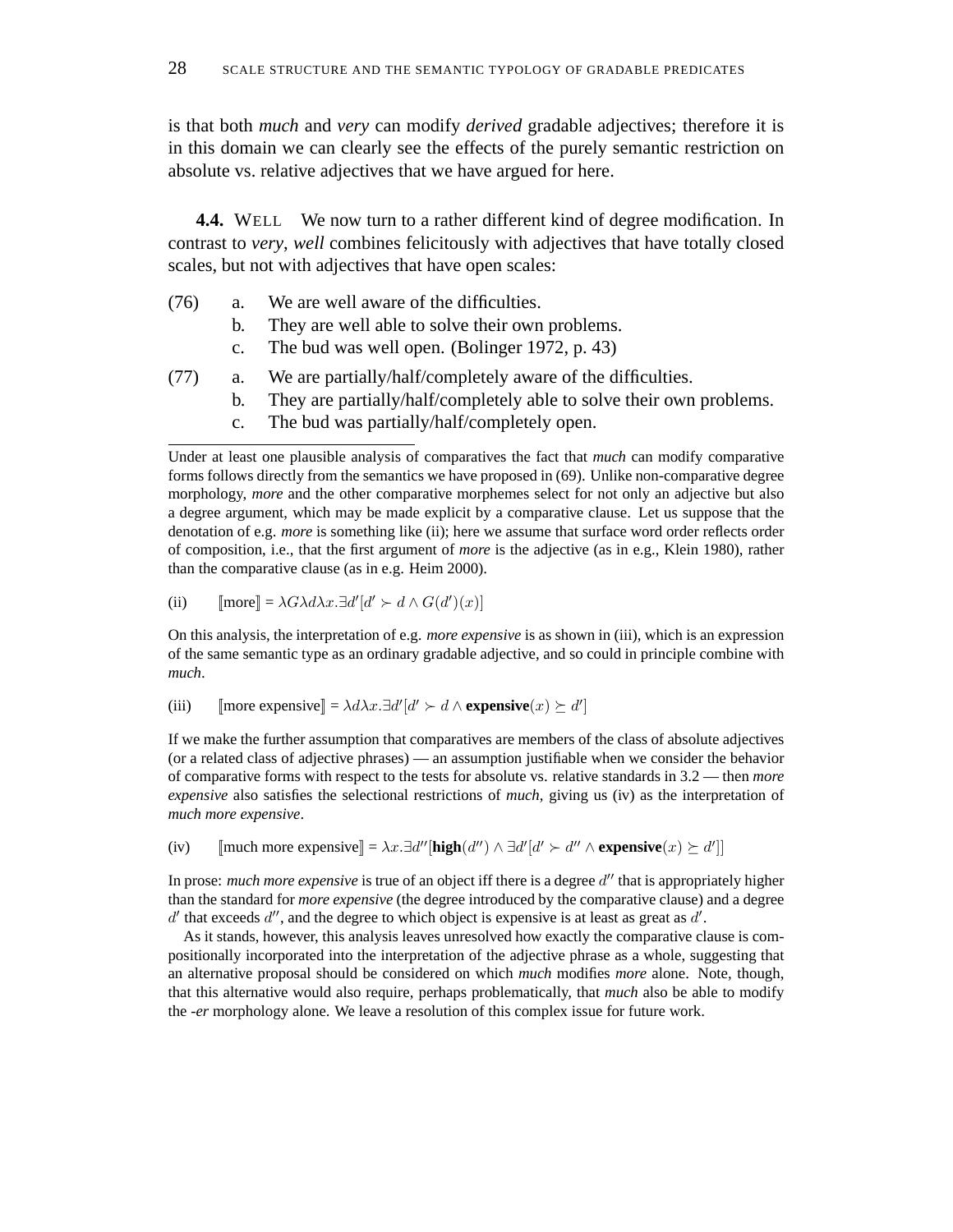Not all nonderived adjectives with totally closed scales permit modification by *well*, however, which may be due to an independent morphosyntactic preference for *well* to modify participles.<sup>15</sup> Focusing on participles that accept modification by *well*, we see from the acceptability of proportional modifiers that they have closed scales.

(78) a. well {acquainted, documented, understood, publicized, written, etc.} b. partially/half/completely {acquainted, documented, understood, publicized, written, etc.}

An important difference between *well* on the one hand and *very* and *much* on the other is that the output of *well*-modification can be the input to a full range of further degree modification:

- (79) a. Sam is more well able to cope with the situation than is his brother.
	- b. They remained very/quite/only too/hardly well aware of the difficulties that might arise from their analysis.
	- c. Martin Beck is very well acquainted with the facts of the case.
	- d. The facts are hardly well understood.
	- e. The concert was quite well publicized.

Although in many cases it may be difficult to determine whether the degree modifier or comparative has combined with just *well* or with the *well A* constituent, comparatives show that the latter type of combination is indeed possible: (79a) entails that Sam is well able to cope, whereas (80), in which the use of a suppletive form clearly shows that the comparative combines first (and exclusively) with *well*, only entails that Sam is able to cope to some degree. (See also Bolinger 1972, p. 268ff for related comments on the difficulty of determining what degree modifiers in fact modify.)

(80) Sam is better able to cope with the situation than is his brother.

These facts strongly indicate that *well* is not of the same syntactic or semantic category as *very* and *much*, even though its semantic effects are similar. Instead, the facts in (79) indicate that *well* denotes a function from (gradable) adjective meanings to adjective meanings. But what kind of function?

Four facts are relevant to answering this question. First, the fact that the output of *well* modification supports degree modification by *very* shows that the resulting complex expression must be a relative gradable predicate. Second, although a *well A* construction can be further modified by a range of degree morphemes, there is a

<sup>15</sup>Alternatively, this restriction may be due to a semantic requirement that *well* have access to an event variable in the fine-grained lexical semantics of the modified expression, as proposed below. Something similar may be going on with *much* (cf. the discussion above), though it does seem that *well* is somewhat more permissive than *much* when it comes to modification of underived adjectives; see Bolinger 1972, pp. 38ff, 44.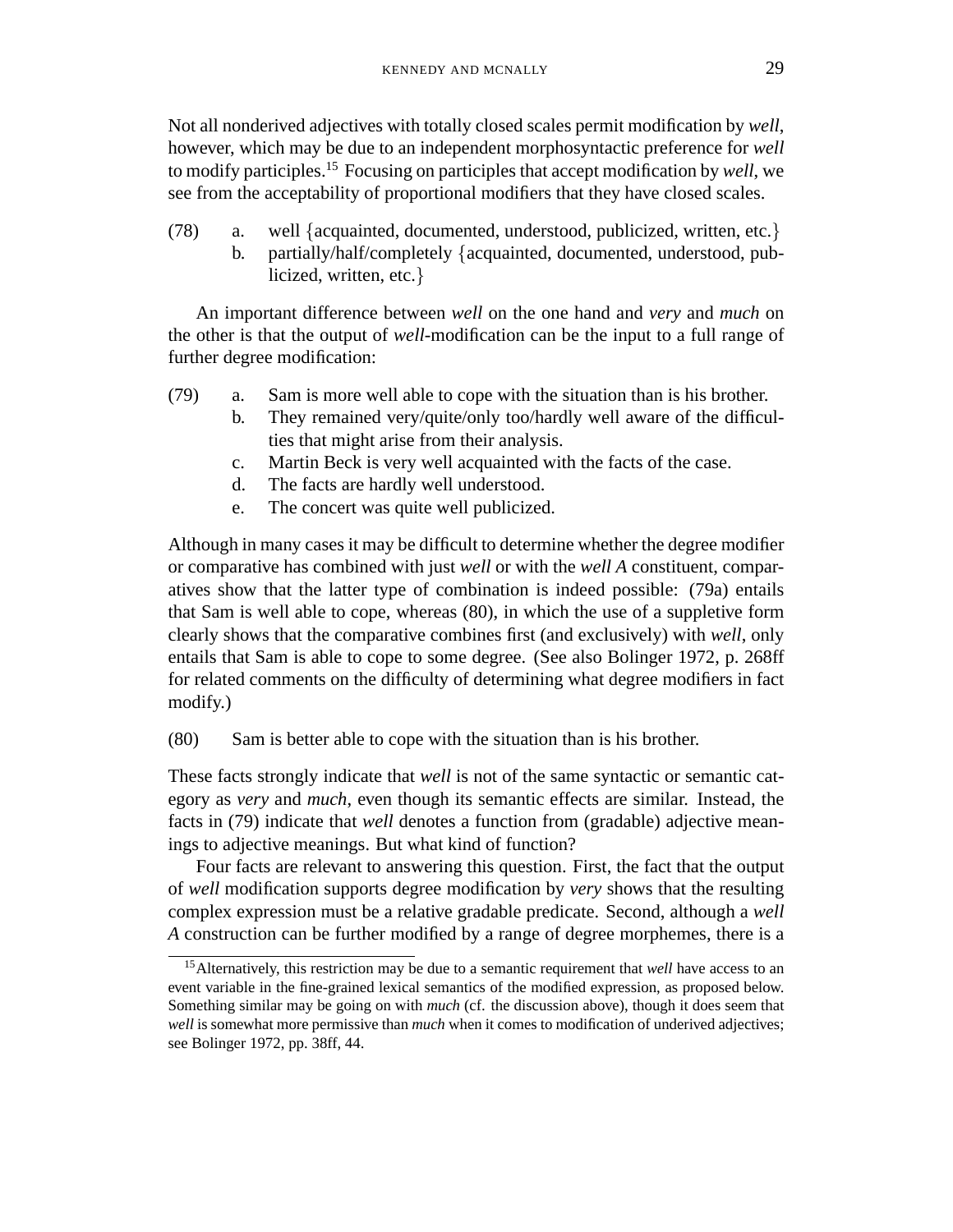systematic exception: proportional modification is infelicitous, as shown by (81), indicating that the *well A* complex uses an open scale.

- (81) a. ??Martin Beck is partially/half/completely well acquainted with the facts.
	- b. ??The concert was partially/half/completely well publicized.
	- c. ??The facts are partially/half/completely well understood.

Third, as illustrated by the examples in (82), an utterance of *x is well A* presupposes that *x* is A: each of  $(82a)-(82c)$  require it to be the case that  $(82d)$  is true.

- (82) a. Martin Beck is well acquainted with the facts.
	- b. Is Martin Beck well acquainted with the facts?
	- c. Martin Beck is not well acquainted with the facts.
	- d. Martin Beck is acquainted with the facts.

Finally, there is a clear semantic relation between the degree modifier use of *well* and its adverbial use, as illustrated by the examples in (83).

- (83) a. We acquainted Beck well with the facts.
	- b. Beck is someone well acquainted with the facts.

If a person is well acquainted with a set of facts, then it is also true that that person has been acquainted well with those facts.

With these considerations in mind, we will propose an interpretation of *well* in terms of the meaning of the open scale, relative adjective *good*, which we assume underlies *well*. Specifically, we propose that *well* takes a closed scale gradable predicate  $G$  as input and returns a relation between an object  $x$  in the positive extension of  $G$  (an object that is  $G$ ) and a degree  $d$  such that there is an event related to  $G$ with participant  $x$  and the degree to which the event is good is at least as great as d. An initial formalization of this hypothesis is provided in  $(84)$ , where  $G<sup>v</sup>$  is an abbreviation for an event description related to  $G$ , which we take to be specified in G's fine-grained lexical representation.

(84)  $[\text{well}] = \lambda G : S_G$  *is closed.* $\lambda d\lambda x : x$  *is*  $G.\exists e[G^v(x)(e) \wedge \textbf{good}(e) \succeq d]$ 

For example, a sentence like *Beck is well acquainted with the facts* presupposes that Beck is acquainted with the facts (and has therefore been the acquaintee in an acquainting event), and is true if this event qualifies as good, perhaps because it was very thoroughly carried out.

Obviously, more needs to be said about the relation between *well* and the event introduced by the gradable predicate, an issue that we investigate in detail in Mc-Nally and Kennedy 2002.<sup>16</sup> However, for the purposes of this paper, it is enough

<sup>&</sup>lt;sup>16</sup>In that work, we develop a more articulated analysis of the semantics of *well* which shares its basic claims about meaning with the analysis presented here, but which is formalized within the Generative Lexicon framework (Pustejovsky 1995), allowing for a specific characterization of how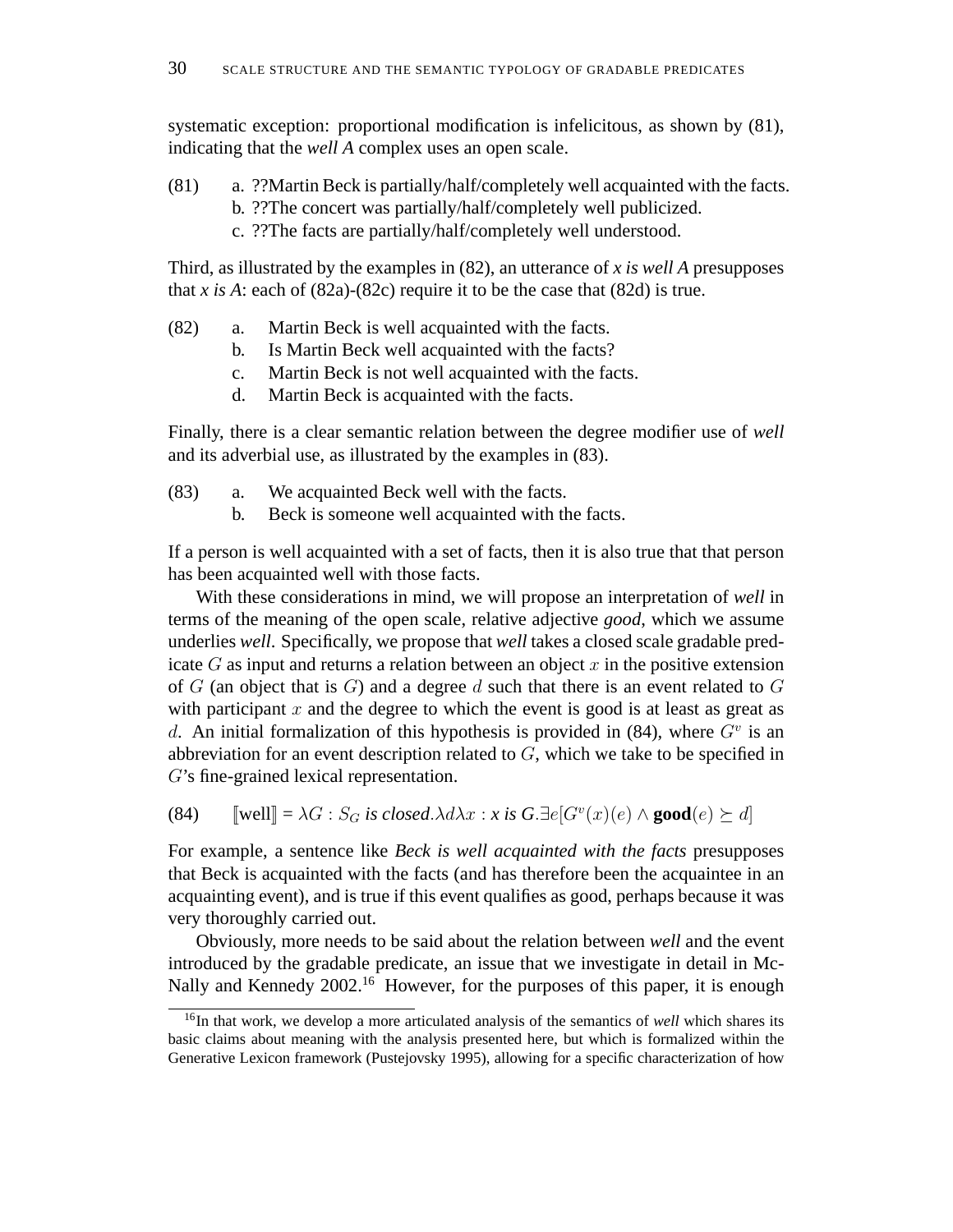to observe that (84) has the desired consequence of turning a closed scale adjective into an open scale one, since the degree argument of *well A* is a degree on the scale associated with *well* — the 'goodness' scale — rather than a degree on the scale associated with the modified adjective.

In addition to deriving the facts discussed above, this aspect of (84) also makes a new prediction: since there are various ways in which an eventuality might count as good, we should see a certain amount of polysemy in *well* modification. In fact, expressions of the form *well A* typically have two interpretations, as pointed out in Kennedy and McNally 1999. In addition to the 'high degree' reading that we have been focusing on here, *well* has a 'manner' reading that means something like 'in a good way'. The following titles of articles from the world wide web illustrate this apparent polysemy.

- (85) a. Well-documented, yet little known facts about dams and reservoirs (http://www.sandelman.ottawa.on.ca/dams/readme.html)
	- b. Well documented patterns reduce future labour (http://www.expressitpeople.com/20011119/management3.htm)

The point of the first article is that there is a large volume of information about the harmful effects of large dam and reservoir projects outside of the narrow domain of engineering literature (which is typically ignored); *well* is clearly being used here to indicate a high degree of documentation. The second article is a discussion of pattern-oriented methodologies in software development. It argues that such a methodology will be successful only if the relevant patterns are carefully documented; here *well* has a manner interpretation. See McNally and Kennedy 2002 for an explanation of the the degree vs. manner interpretations of *well* in terms of the role played by the object in the event.

**4.5.** SUMMARY Although our discussion of the semantics of these degree modifiers has been necessarily brief, it should at least be clear that they each show a slightly different kind of sensitivity to aspects of the scalar features of the adjectives they select for: in the case of *very* and *much*, reference to the nature of the standard value is necessary; in the case of *well* (and perhaps *much* as well), scale type is crucial.

**5.** THE ORIGINS OF SCALES AND STANDARDS The conclusion to be drawn from our analysis of degree modification, plus the other facts discussed in section 3, is that the two semantic properties of gradable predicates that we have focused on

*well* accesses an event variable introduced by its adjectival argument. In particular, we show how it is possible to capture the relationship between the manner adverb and degree modifier uses of *well* by guaranteeing in the semantics that the scale structure of an adjective phrase of the form *well A* is inherited from the scale structure of *well* in its manner adverb use.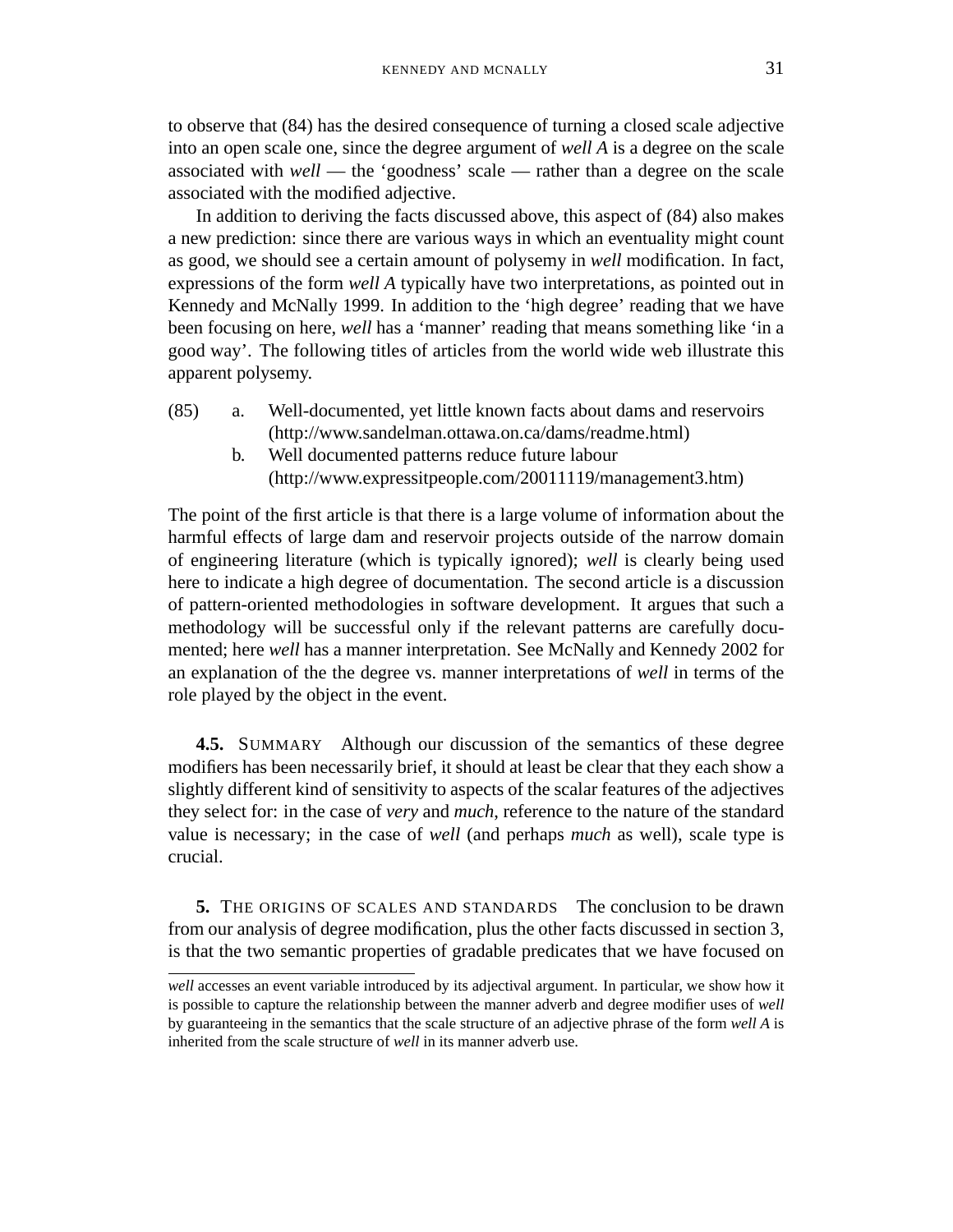in this paper — scale structure and the relative/absolute distinction in the standard of comparison — are linguistically significant features. We have further argued that these properties are linked: in general, gradable predicates with open scales have relative standards, and gradable predicates with (possibly partially) closed scales have absolute standards. These results raise an important new question: how is the scale structure of a gradable predicate determined? In the case of underived adjectives, we may assume that this information is encoded in the lexical entry, but in the case of derived adjectives, something more needs to be said. Is it possible to predict whether a particular derived adjective will be associated with an open or closed scale, and to predict what sort of standard value will it use? We argue that the answer to this question is 'yes', that the scale structure of a derived adjective can be predicted based on the event structure associated of the source verb or the boundedness of its argument (cf. Paradis 2001). We further show that the orientation of an absolute standard — whether it is maximum or minimum — also depends on properties of the aspectual and argument structure of the source verb.

# **5.1.** PREDICTING THE SCALE STRUCTURE OF DERIVED ADJECTIVES

**5.1.1.** EVENT STRUCTURE AND SCALE STRUCTURE Taking as a starting point the class of deverbal gradable adjectives with totally closed scales (those that are acceptable with degree modification by *well*), the data that we have observed indicate that this class corresponds very closely to the class of verbs that introduce incremental arguments. As pointed out by Krifka (1989, 1992) (see also Dowty 1991; Tenny 1995; Jackendoff 1996; Ramchand 1997), what is unique about this class of verbs is that it is possible to establish a homomorphic relationship between the events they denote and their incremental arguments. This homomorphism is captured formally by Krifka in terms of his notion of MAPPING TO OBJECTS, defined as a characteristic of thematic roles  $R$  as follows (Krifka 1989, p. 92):

(86) 
$$
\forall R[\text{MAP-O}(R) \leftrightarrow \forall e \forall e' \forall x [R(e,x) \land e' \subseteq_E e \to \exists x'[x' \subseteq_O x \land R(e',x')]]]
$$

In prose, MAP-O guarantees that all subevents  $e'$  of a given event  $e$  with participant x in role R (what Dowty 1991 refers to as the 'incremental theme') involve a part  $x'$ of x. A typical incremental theme is the object of the verb *eat*: for all subevents of a given event of eating an orange, for example, we can identify unique parts of that orange which were eaten during each of those subevents. Conversely, we know how much of the eating-an-orange event has been completed by examining how much of the orange has disappeared; the homomorphism in this direction is captured by Krifka's analogous notion of MAPPING TO EVENTS (see Krifka 1989, p. 92).

As pointed out by Ramchand (1997), however (see also Jackendoff 1996 and in particular Hay et al. 1999 and Kennedy and Levin 2002), there are at least two additional types of incremental arguments: what she calls  $Pat(ient)_{+/}$  and  $Pat_{LOC}$ .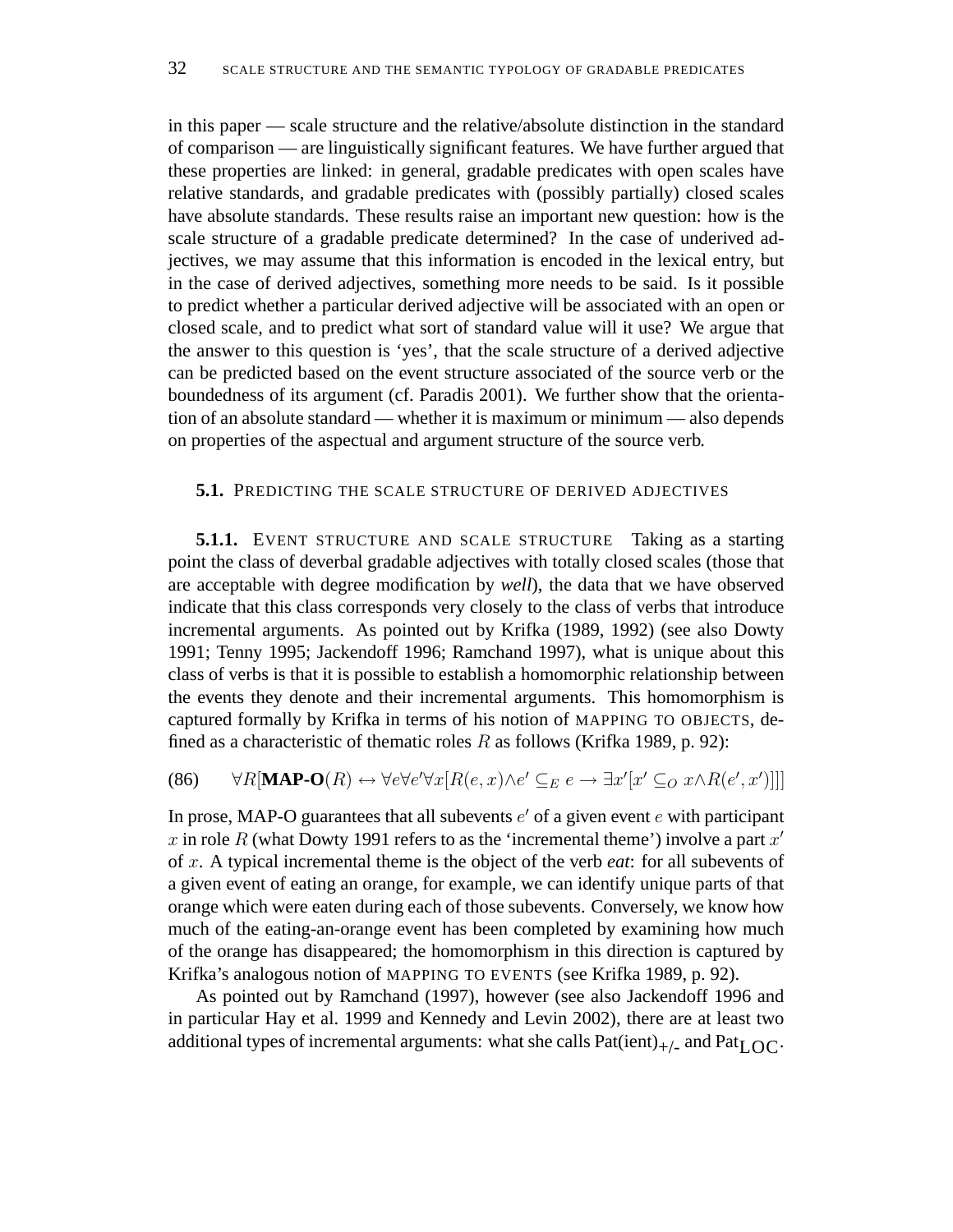$Pat_{+/-}$  arguments are those which undergo an incremental change of state, such as the subject of the verb *cool* in a sentence like *The soup cooled*. Those verbs for which a homomorphism can be established between the progress of the event and the location of one of its participants have  $Pat_{LOC}$  arguments. For example, the verb *descend* in *Max descended the staircase* entails incremental movement of the subject along a path defined by the direct object.<sup>17</sup>

We claim that it is precisely the homomorphic relation between the incremental theme argument and the corresponding event that is responsible for the scalar properties of adjectives derived from this class of verbs. Specifically, since such adjectival participles measure the degree to which their arguments have participated in the event described by the source verb, their scales should have minimal and maximal values defined as follows. The minimal degree on the scale represents participation in a minimal (sub)event of the appropriate sort by (a minimal part of) the incremental theme (or a minimal degree of the relevant measurable property for Ramchand's  $Pat_{+/-}$  arguments, or a minimal movement along the relevant path for Ramchand's Pat<sub>LOC</sub> arguments); the maximal degree on the scale represents participation in the maximal event involving (all of) the incremental theme/property/path.

As an example, consider *loaded*, as in (87).

#### (87) The truck is loaded with hay.

Let us assume, generalizing Dowty's (1991) analysis of *spray/load* verbs, that the truck is the incremental theme in the loading event described in (87). We can define a mapping between the progress of the event of loading and a property of the truck, namely, the volume of the material that it holds; the degree to which the truck can be said to be loaded corresponds to the degree to which it has progressed through a loading event. Since we can define a beginning point and endpoint for this event (corresponding to when the truck is unloaded and loaded, respectively), we can identify minimal and maximal values for the scale of 'loadedness' of the truck.

Note that it is important to distinguish the *derived* measure function expressed by an adjective derived from an incremental verb, which measures the degree to which an object has participated in the event described by the verb, from any adjectival component of the lexical semantics of the verb itself. A number of researchers have argued that incremental verbs crucially contain an adjectival component to their meanings, specifically a measure function of some sort, which play an important role in determining their aspectual properties as a function of the sort of arguments they compose with (see Krifka 1989, 1992 and in particular Kennedy

<sup>&</sup>lt;sup>17</sup>Whether the three types of incremental roles posited by Ramchand are theoretically justified, or whether these different classes of incremental verbs can be subsumed under a single, general semantic analysis, as argued by Kennedy and Levin 2002, is not a question that we will address here. What is important for us is that all of these verbs are similar in the incremental relation between (different aspects of) their arguments and the described events, and that this relation forms the basis for building a closed scale for the adjectival form, as argued below.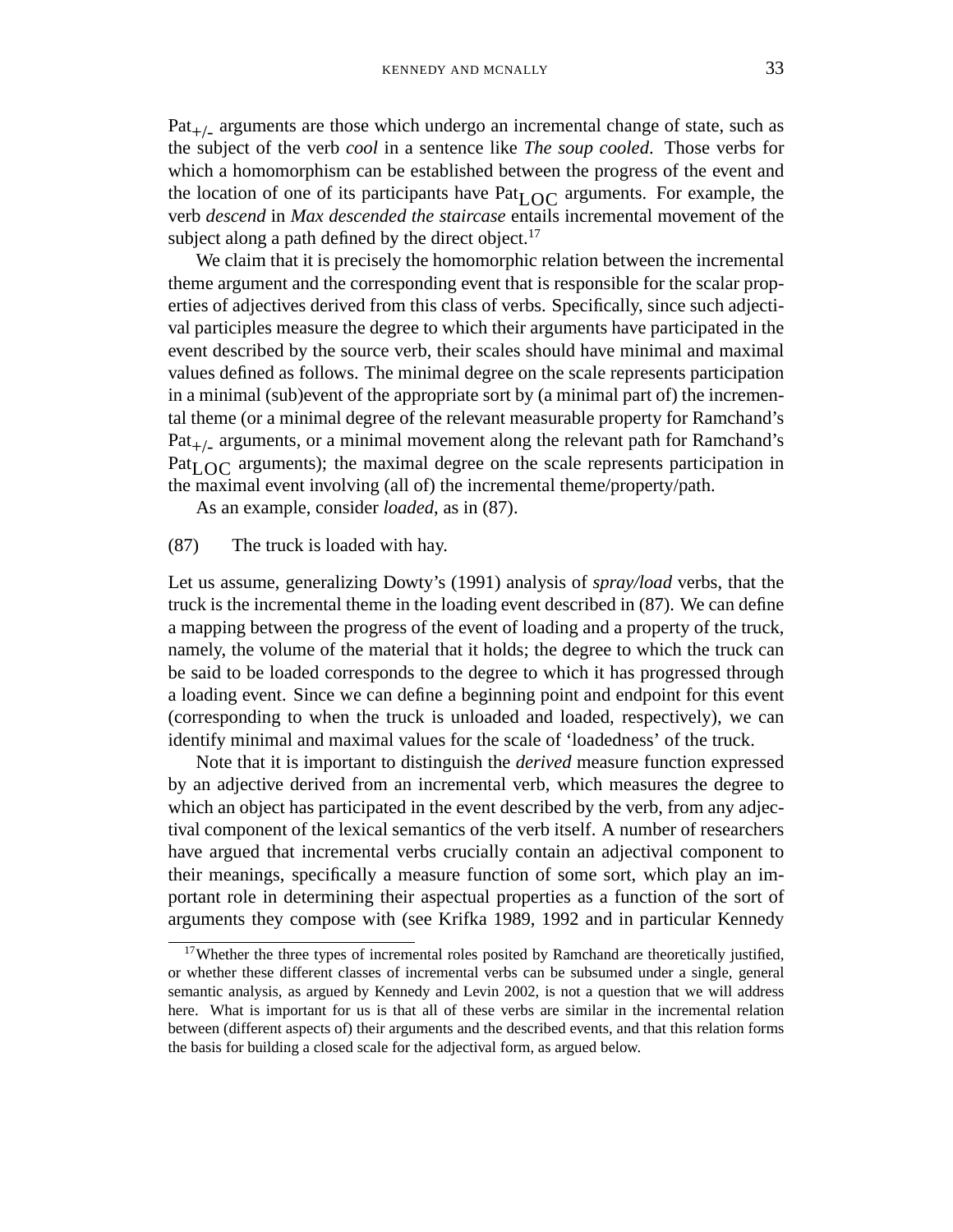and Levin 2002).<sup>18</sup>

The meaning of the verb *load*, for example, includes a function that measures the degree to which the incremental argument has been filled with stuff, i.e., an adjectival component whose meaning is very similar to *full*; this measure is distinct from that expressed by the adjectival participle *loaded*, however. This is illustrated by the differences in meaning between the sentences in (88) and (89).

- (88) a. Kim's truck is partially loaded.
	- b. Kim's truck is half loaded.
	- c. Kim's truck is 80% loaded.
	- d. Kim's truck is completely loaded.
- (89) a. Kim's truck is partially full.
	- b. Kim's truck is half full.
	- c. Kim's truck is 80% full.
	- d. Kim's truck is completely full.

The truth values of the examples in (88) are intimately connected to the progress of corresponding loading events (a half loaded truck is one which has gone halfway through a loading event, a fully loaded truck is one which has gone entirely through a loading event, etc.). However, although participation in a loading event affects the truth of the sentences in (89), the degree to which any particular truck is loaded need not be identical to the degree to which it is full. (88d), for example, does not entail (89d), as shown by (90).

(90) Kim's truck is completely loaded (with the hay), but it is not full.

The following examples support the generality of the claim that if an adjective is derived from a verb with an incremental argument, that adjective will have a closed scale, as such adjectives are compatible with proportional degree modifiers.<sup>19</sup>

# (91) *"Classic" incremental theme arguments*

- a. half eaten cookies
- b. a partially written novel
- c. a fully paid bill
- d. a half prepared talk

<sup>&</sup>lt;sup>18</sup>Indeed the general hypothesis that verbs that express changes of state have adjectival components to their meanings is commonplace in lexical semantics, showing up in e.g. Jackendoff's (1972) complex lexical representations, Dowty's (1979) verb decompositions, Kratzer's (2000) neo-Davidsonian analysis of derived statives in German, and many other works.

<sup>&</sup>lt;sup>19</sup>We will not explicitly demonstrate that these and the remaining participles discussed in this paper are adjectives. However, the reader can confirm for him/herself that the majority of them accept *un*-prefixation, and those which do not (like *hated*) occur readily as the complement to predicates like *seem*. See e.g. Levin and Rappaport 1986 on the question of which participles in English can be adjectival.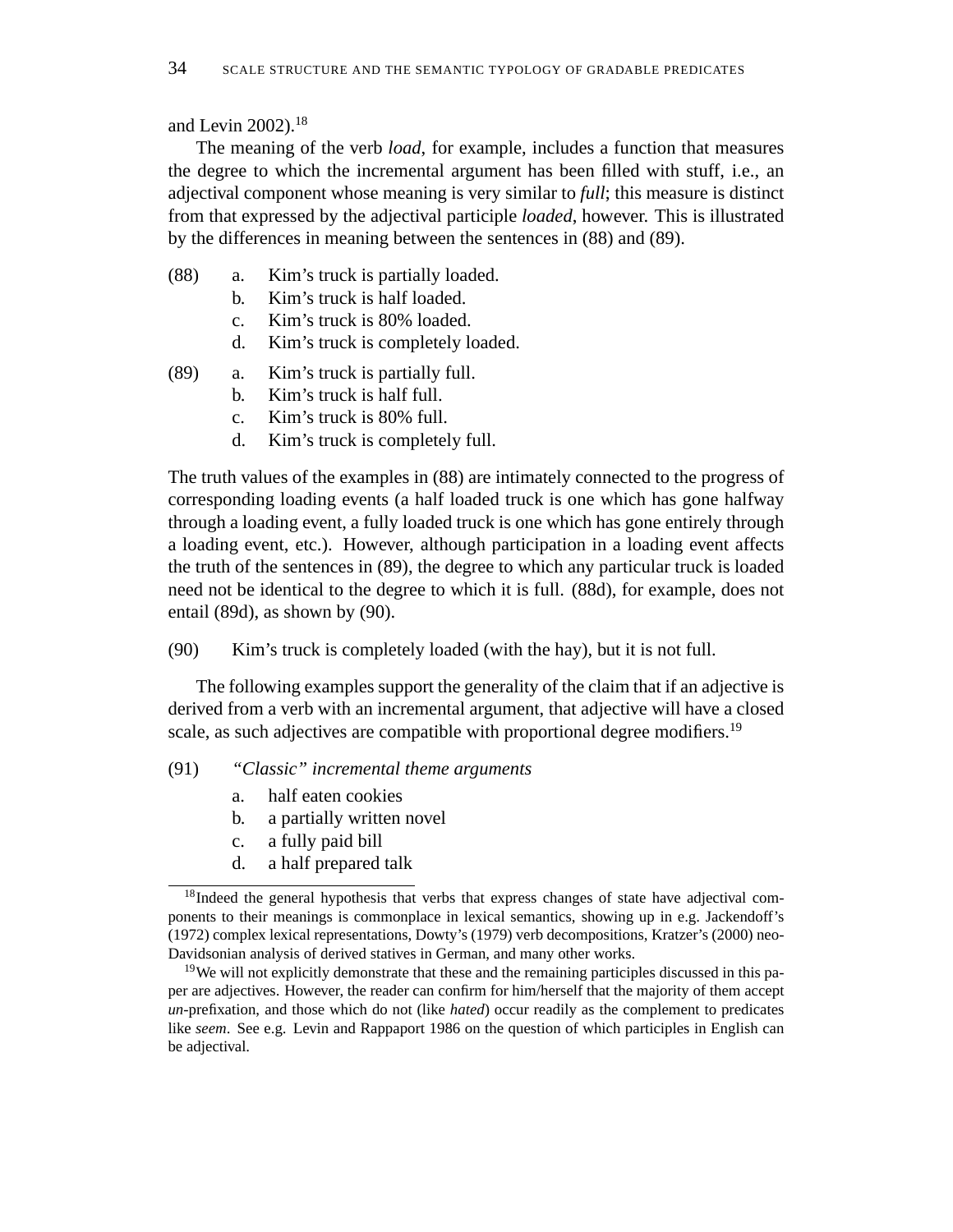- e. a completely severed connection
- $(92)$  *Pat*<sub>+/-</sub> *arguments* 
	- a. partially documented allegations
	- b. an individual fully acquainted with the facts
	- c. fully straightened teeth
	- d. partially frozen liquid
	- e. a completely covered terrace
- (93) *Pat*LOC *arguments*
	- a. a partially crossed desert
	- b. a half descended staircase
	- c. fully raised blinds
	- d. a completely traversed distance

As expected, all of these participles accept modification by *well*, though many of them allow only the 'manner' interpretation discussed in section 4.4 (which can be difficult though not impossible to place into an appropriate context, especially for the verbs in (93)), not a degree interpretation.

Now let us consider the implication that, if a participial adjective has a totally closed scale, it is derived from a verb with an incremental argument. If this implication is correct, then those adjectives derived from verbs *lacking* such arguments should *not* have closed scales, and it should be impossible to combine them with proportional modifiers. And indeed, the examples we have found, such as those illustrated in (94), systematically bear out this prediction. Note that these participles are derived from atelic verbs (whether stative or nonstative, (94a)-(94d)) or from verbs which are telic but in which the theme or experiencer argument is affected wholistically (94f) or experiences a change in property which is necessarily mapped onto an open scale (94g).

- (94) a. ??a completely hated/loved/envied/admired neighbor
	- b. ??a fully needed/wanted rest
	- c. ??a partially regretted action
	- d. ??a completely looked for reaction
	- e. ??a completely watched suspect
	- f. ??a partially kissed/met/punched young man
	- g. ??a fully worried/surprised mother

If telic verbs with incremental arguments map onto totally closed scales, what should we expect from adjectives derived from atelic verbs such as *needed* or *looked for*? If the same sort of homomorphic relation exists between the event structures of atelic verbs and the scale structures of the corresponding adjectives, then such adjectives should have *partially* closed scales. The minimal (sub)event or state which supports the truthful application of the adjectival property to its argument will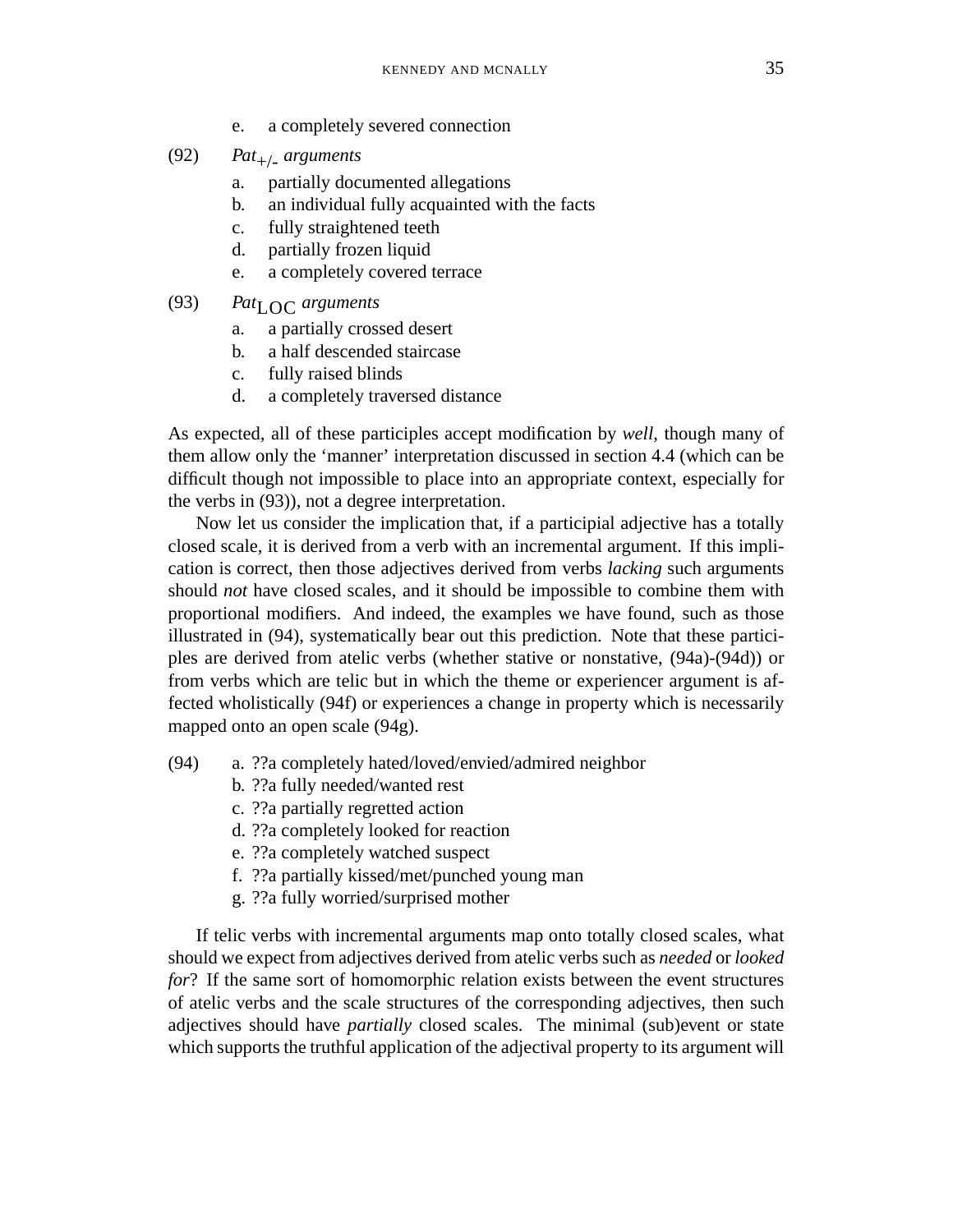map onto the lower endpoint of the scale. Progressively larger subevents will map onto progressively higher points on the scale. However, since atelic verbs describe situations with no natural endpoint, there will be no obvious *maximal* event or state which could correspond to an upper endpoint of the corresponding adjectival scale. The scale should thus be open on the upper end.

Consider for example *needed*. If the Mediterranean coast needs even just a tiny bit of rain (for example, because it's rained just slightly less than normal for the season), it will be entailed that rain is needed. If the drought continues, the degree to which the rain is needed will increase. But just as it makes no sense to talk about the *culmination* of this need relation (as opposed to its *end*), it makes no sense to talk about the rain being "completely needed".

However, since the degree modifier *much*, unlike the proportional modifiers, is compatible with adjectives with scales which are closed on the lower end and open on the top end, we predict that it should combine felicitously with the vast majority of adjectives derived from atelic verbs. The examples in (95) bear out this prediction.

## (95) *Adjectives derived from atelic verbs*

- a. a much admired statesman
- b. much needed rain
- c. a much regretted action
- d. a much praised piece of work
- e. a much looked for treasure
- f. a much talked about program

Observe that the ordering of entities (or events, since they can be needed too) on the "neededness" scale as described above was determined by the temporal duration of the need relation that supports the truthful ascription of the adjective. And similarly, most of the examples in (95) can be paraphrased as "*A*'d for a long time."

However, this is not the only kind of reading they permit, a fact which indicates that the scale structure associated with an adjective can stand in homomorphic relations to other aspects of the events which support their truthful ascription. For example, arguably the most natural reading of *much admired* is paraphrasable as *admired by many people*, without necessarily entailing that the admiration has been long lasting.<sup>20</sup> On the other hand, *a much talked about program* might well be one

<sup>20</sup>Adjectives denoting the property of being the object of an emotion, such as *admired*, *loved*, or *hated*, or the experiencer of an emotion, such as *worried*, also permit readings on which the scalar dimension along which they are measured is one of intensity. For example, a much despised neighbor might be despised by only one individual, but with a passion. What these facts show is that the derived measure function expressed by the deverbal adjective is indeterminate, able to measure the degree to which an object possesses some property (e.g., the property of being admired) from different perspectives. See McConnell-Ginet 1973; Kamp 1975; Kennedy 1999b for discussions of indeterminacy.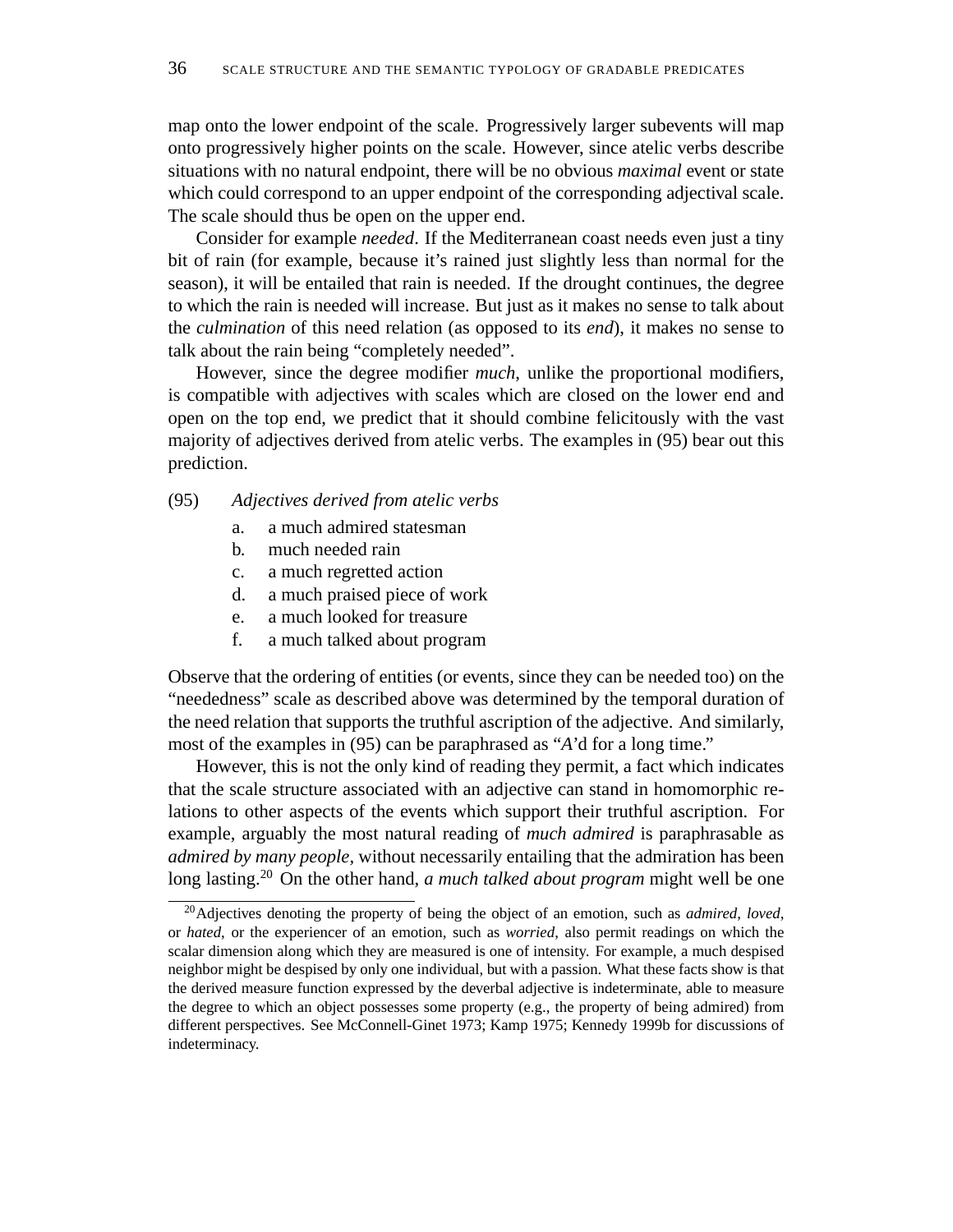which has been talked about many times, though not necessarily by many different people or for a particularly long time on any given occasion. In both cases, however, a scale for the adjective can be constructed by mapping from a set of potentially complex events which can be ordered in an algebraic structure as proposed in e.g. Link (1983), Landman (1989), or Lasersohn (1995). Such algebraic structures are formed by summing together larger events out of smaller ones–for instance, various "atomic" events in which the same statesman is the object of admiration, possibly by a different person each time, or in which the same program is talked about. These events are ordered by increasing size (and complexity), and this ordering, in turn, can map onto a scale which is bounded on the lower end but not on the upper end, since there is in principle no limit to the number of individuals that can admire someone, nor to the number of times an event such as talking about something can be iterated.

The hypothesis that event structure correlates with scale structure makes an additional prediction: no deverbal adjective should, in principle, be associated with a scale which is open on the *lower* end, whether or not it is bounded on the upper end. The reason is that there should always be a minimal event which supports the truth of the adjectival predication and which is homomorphically related to the lower bound on the scale. Evidence that this prediction is correct comes from the fact that, to the best of our knowledge, all deverbal adjectives prefixed with *un-*, which reverses the polarity of the adjective scale, accept modification by endpointoriented modifiers such as *absolutely* (see 3.1, above).

**5.1.2.** BOUNDED ARGUMENTS, BOUNDED SCALES Although the generalizations described in the previous section are quite robust, one also finds some *prima facie* counterexamples. One is *known*. The verb *know* is stative, and thus atelic, in English. Given what was said in the previous section, we would predict that *known* would be associated with a scale that is bounded on the lower end but open on the upper end. Nevertheless, examples such as (96), in which the adjective cooccurs with an (upper) endpoint-oriented modifier, are felicitous:

(96) The effects of that drug are not fully known.

How does *know* come to be associated with a closed scale? More specifically, what might provide the basis for a homomorphic mapping to that closed scale?

There are two possible answers to this question. One is that the scale structure of adjectival participles like *known* is based on an implicit event of 'coming to know', which has as its culmination the state described by the verb. A second possibility is that it is actually the extension of the adjective's argument that provides the basis for building a closed scale for such adjectives. If, for example, an object  $x$  is partially known, then one or more individuals stand in a knowing relation to at least some part of x; if x is fully known, then one or more individuals stand in a knowing relation to all parts of  $x$ ; and so on. In general, those adjectives which can be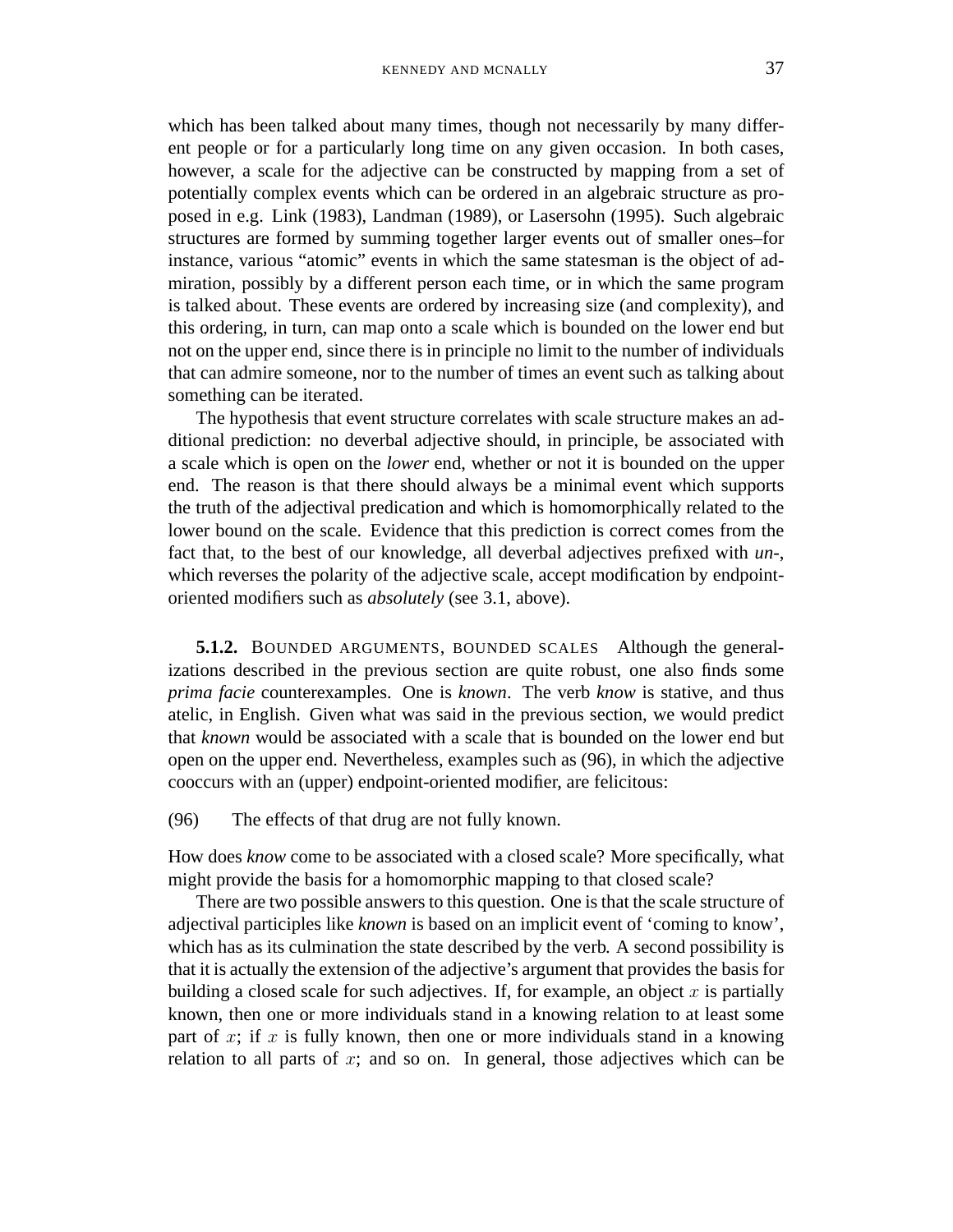applied not only to the whole of an entity but also to its parts can also be associated with a scale based on the part structure of that entity.

Evidence that the second analysis is correct comes from at least two sources. First, we find that not only participles but also non-deverbal adjectives typically associated with unbounded scales come to be associated with bounded scales when combined with the right kind of argument. Consider the adjective *hot* for example. Although it rejects modification by an endpoint-oriented adjective when its argument is not easily considered bounded, as in (97a), such modification becomes possible when the adjective is applied to something clearly bounded, as in (97b), which is paraphrasable as "All of the baby's face is hot."

- (97) a. ??Outside it's completely hot.
	- b. The baby's face is completely hot.

(98) makes the same point: A mass noun such as *milk*, even when understood generically, does not identify a bounded entity whose physical extension could form the basis for a mapping to a closed scale; consequently, the use of *completely* in (98a) sounds odd. In contrast, when the adjective is predicated of a bounded argument such as in (98b), the degree modifier becomes acceptable and the sentence entails that the entirety of the suit was white.

(98) a. ??Milk is completely white.

b. His suit was completely white.

The second source of evidence comes from the vagueness observable in (99), in which we find the modifier *half*, which, like *completely*, requires an adjective with a closed scale:

- (99) a. The meat is half cooked.
	- b. The crops are partially frozen.

(99a) can be understood as entailing that all of the meat is half cooked, but it also can be true in situations in which half of the meat is entirely cooked. In other words, in addition to the scale made available by the event structure of *cook* — the scale relevant for the first construal of the sentence — *cooked* can also be associated with a closed scale made available by the part structure of the meat, which is relevant for the second construal of the sentence.

Though we must leave for future research a full analysis of the effects of event structure and the boundedness of the adjective's argument on the determination of scale type, the above examples are sufficient to demonstrate that the scale type of adjectives is often predictable, and that regularities can be established not only between the algebraic part structure of events and scale structure, but also — in a parallel fashion — between the algebraic part structure of individuals and scale structure.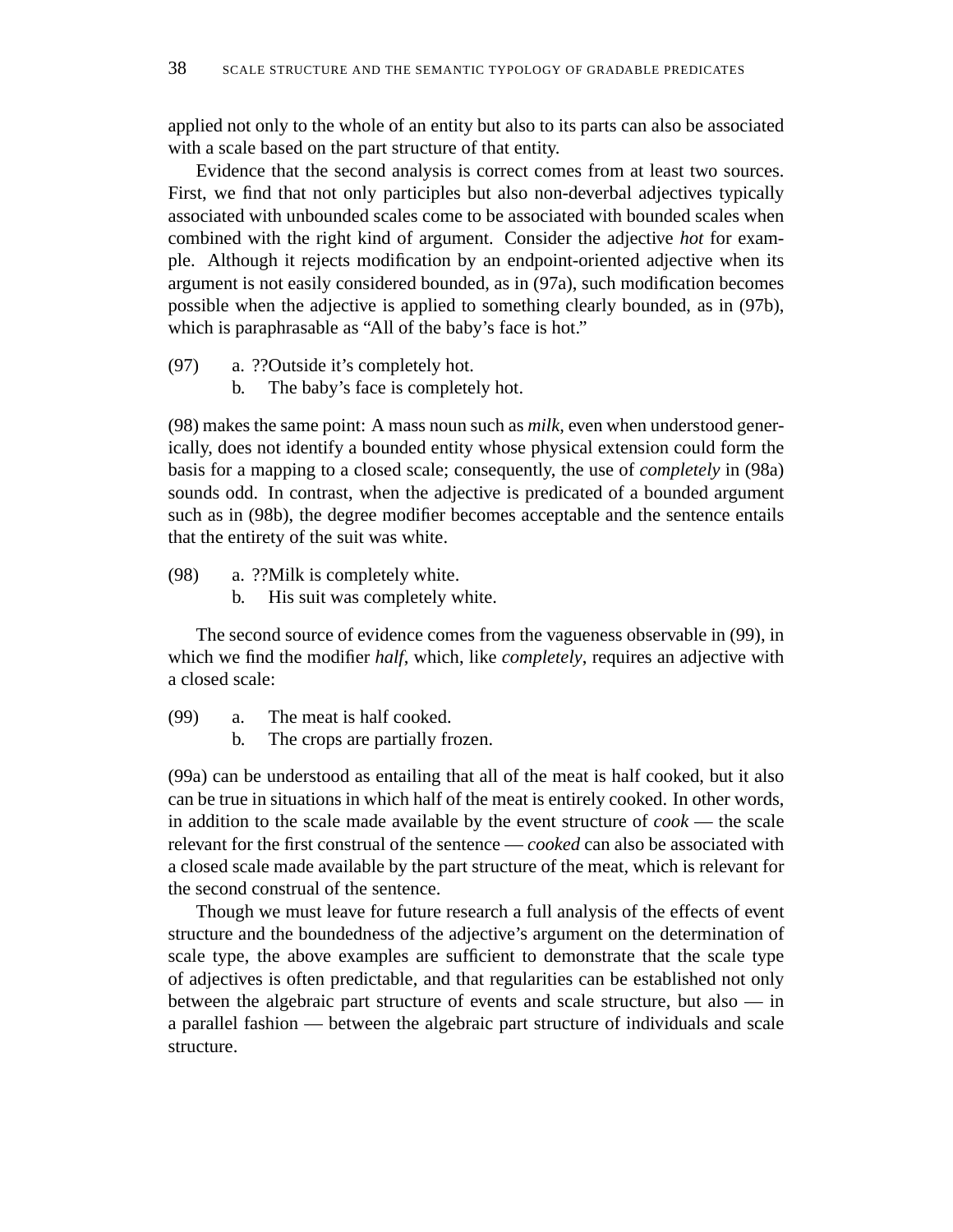**5.2.** PREDICTING THE ORIENTATION OF ABSOLUTE STANDARDS We close this section with one final example of the tight relationship between event structure and scale structure: the role that the former plays in allowing us to predict whether an absolute limit adjective defaults to a minimum or maximum standard.

The data show that in the case of deverbal adjectives, the orientation of the standard depends on the role of the adjective's argument in the event associated with the corresponding verb. Adjectives whose arguments satisfy Mapping to Objects (see (86), above), such as *cut* and *written*, systematically have upper endpoints as standards, while those whose arguments do not, such as *acquainted* and *documented*, have lower endpoints as standards. This correlation is exemplified in (100) and (101). The fact that (100a) and (100b) are mutually entailing supports the claim that the argument of *cut* satisfies Mapping to Objects. The fact that (100a) does *not* entail (100c) shows that the standard for *cut* is the maximum value on the scale (cf. the discussion of in 3.2.4).

- (100) a. The grass is half cut.
	- b. Half of the grass is cut.
	- c. The grass is cut.

A different pattern appears in (101). Here we see that (101a) and (101b) are *not* mutually entailing; rather, (101a) entails (101c). This indicates that the (external) argument of *acquainted* does not satisfy Mapping to Objects. And again in contrast to what happens with *cut*, (101a) entails (101d), as expected if the adjective has a minimum standard.

- (101) a. Beck is partially acquainted with the facts.
	- b. ??Part of Beck is acquainted with the facts.
	- c. Beck is acquainted with part of the facts.
	- d. Beck is acquainted with the facts.

The explanation for these correlations can be traced to the relationship between the truth conditions for the adjective and those for the related verbal predication. Consider first the case of the argument satisfying Mapping to Objects. Because it cannot be asserted that the eventuality corresponding to the participle is completed until the argument has been totally affected (in the relevant way), it follows that an adjectival participle truthfully applies to such an argument only if that argument possesses a maximal amount of the relevant (deverbal) property. The result is a maximum standard.

The situation is different in the case of other types of arguments. Since the completion of the eventuality corresponding to the participle does not depend on affecting all of the relevant argument (or affecting that argument in its entirety), it may be asserted that the eventuality is completed even when that argument has been minimally affected. As a result, the adjectival participle may be truthfully applied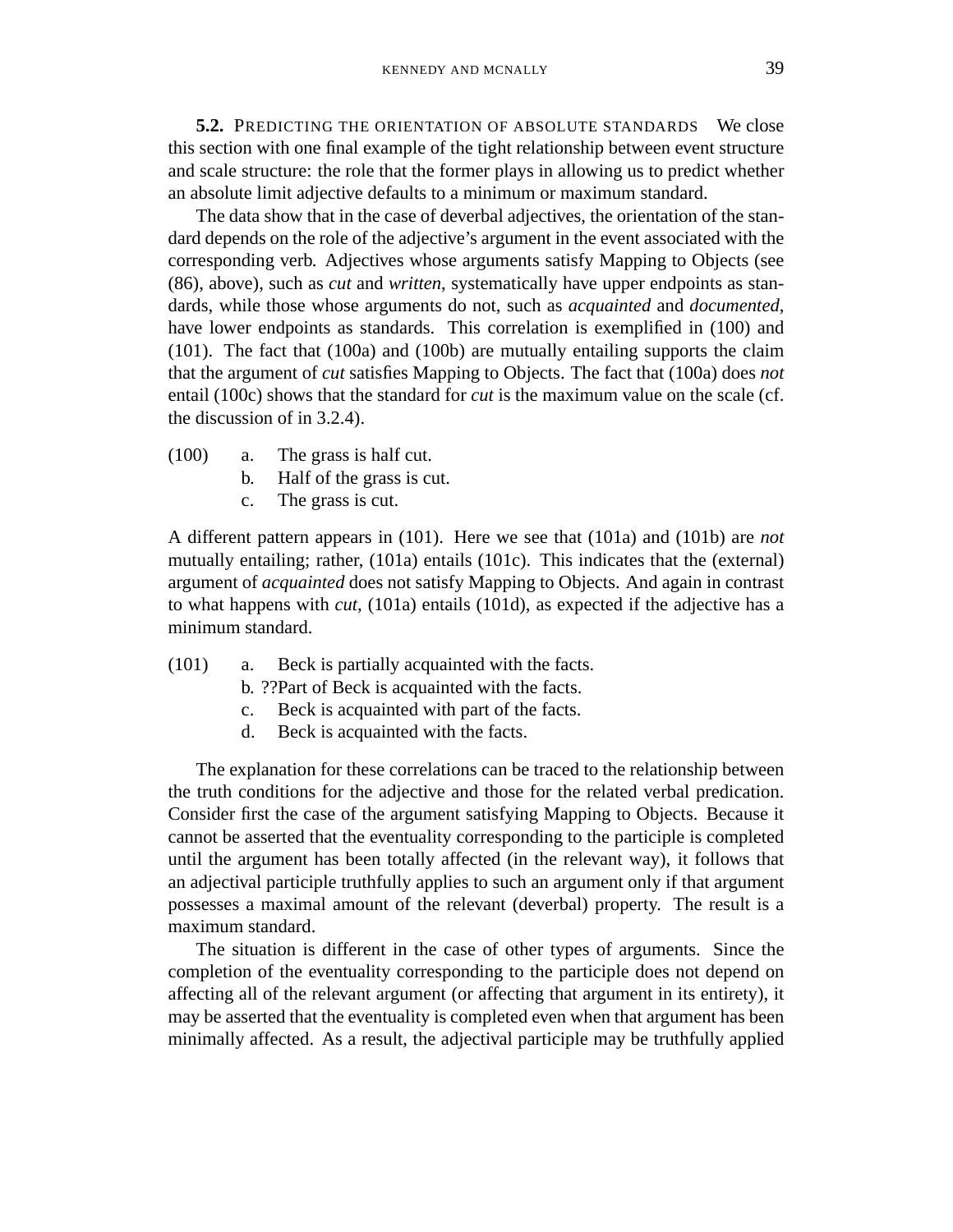to such an argument as long as the argument possesses a minimal degree of the relevant property. This derives a minimum standard.

**6.** CONCLUSION We have argued on the basis of facts involving the felicity of use of gradable adjectives in different contexts, entailment patterns, and in particular the distribution and interpretation of degree modifiers for the linguistic relevance of a scalar typology parameterized along two dimensions — the (un)boundedness of the scale and the nature of the standard value — and we have presented a semantics for the degree modifiers *very*, *much* and *well* which makes crucial use of this typology. In addition, we have shown that an adjective's scale structure is not always arbitrary, but rather there are strong correlations between the structure of the scale and the nature of the standard value, between the event structure of the verb from which a participial adjective is derived and the scale structure of that adjective, and between the part structure of an adjective's argument and the scale structure of that adjective.

This paper clearly leaves many things to be explored. One question is to what extent the orientation of the standard can be predicted in cases of adjectives not obviously related to events. In addition, there are also many more degree modifiers which merit investigation, and it remains to generalize the semantics provided here for *much* and *well* to uses as degree modifiers of other syntactic categories. One of the most important issues, however, is how scale structure should be encoded in the lexical semantic representations of members of different grammatical categories. At the very least, lexical entries should be structured to allow us to explain the influence that (both linguistic and extralinguistic) context can have on the scale with respect to which an adjective is evaluated, and they should also make clear how the scale structures of derivationally-related expressions (verbs and deverbal adjectives, for instance) are related. The facts we have discussed here clearly reinforce the hypotheses put forward by Bolinger and Sapir that gradability is a feature of grammatical categories other than adjectives; future research should be directed towards increasing our understanding of how exactly this central semantic property is encoded in lexical representations.

## REFERENCES

- BARKER, CHRIS. 2002. The dynamics of vagueness. *Linguistics and Philosophy* 25.1–36.
- BARTSCH, RENATE; and THEO VENNEMANN. 1973. *Semantic structures: A study in the relation between syntax and semantics*. Frankfurt: Athäenum Verlag.

BIERWISCH, MANFRED. 1989. The semantics of gradation. In *Dimensional adjectives*, ed. Manfred Bierwisch and Ewald Lang, 71–262. Berlin: Springer-Verlag.

BOLINGER, DWIGHT. 1972. *Degree words*. The Hague: Mouton.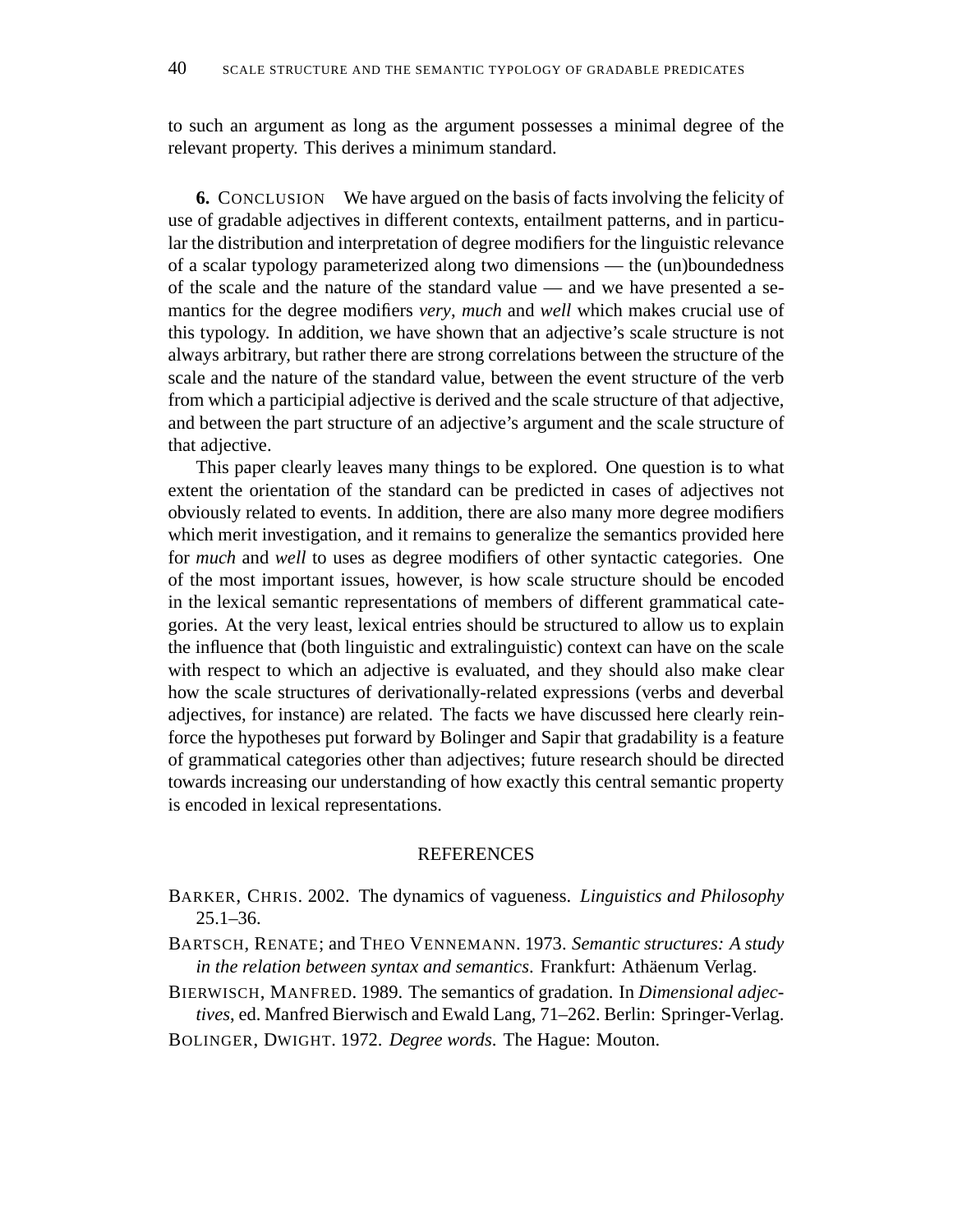- BORER, HAGIT. 1998. Deriving passive without theta roles. In *Morphological interfaces*, ed. Stephen Lapointe et al., 60–99. Stanford, Ca.: CSLI Publications.
- CRESSWELL, M. J. 1977. The semantics of degree. In *Montague grammar*, ed. Barbara Partee, 261–292. New York: Academic Press.
- CRUSE, D. A. 1986. *Lexical semantics*. Cambridge, UK: Cambridge University Press.
- DOETJES, JENNY. 1997. Quantifiers and selection. Doctoral Dissertation, Rijksuniversiteit Leiden.
- DOWTY, DAVID R. 1979. *Word meaning and Montague grammar*. Number 7 in Synthese Language Library. Dordrecht: Reidel.
- DOWTY, DAVID R. 1991. Thematic proto-roles and argument selection. *Language* 67.547–619.
- VON FINTEL, KAI. 1994. Restrictions on quantifier domains. Doctoral Dissertation, University of Massachusetts, Amherst.
- GAZDAR, GERALD. 1981. A phrase structure syntax for comparative clauses. In *Lexical grammar*, ed. T. Hoekstra, J. van der Hulst, and M. Morgan. Oxford: Blackwell.
- GRAFF, DELIA. 2000. Shifting sands: An interest-relative theory of vagueness. *Philosophical Topics* 20.45–81.
- HAY, JEN. 1998. The non-uniformity of degree achievements. Paper presented at the 72nd Annual Meeting of the Linguistic Society of America, New York.
- HAY, JEN; CHRISTOPHER KENNEDY; and BETH LEVIN. 1999. Scale structure underlies telicity in 'degree achievements'. In *Proceedings of SALT IX*, ed. Tanya Matthews and Devon Strolovitch, 127–144. Ithaca, NY: CLC Publications.
- HEIM, IRENE. 1985. Notes on comparatives and related matters. Unpublished ms., University of Texas, Austin.
- HEIM, IRENE. 2000. Degree operators and scope. In *Proceedings of SALT X*. Ithaca, NY: CLC Publications.
- HELLAN, LARS. 1981. *Towards an integrated analysis of comparatives*. Tubingen: ¨ Narr.
- HENDRIKS, PETRA. 1995. Petra hendriks. Doctoral Dissertation, University of Groningen.
- JACKENDOFF, RAY. 1972. *Semantic interpretation in generative grammar*. Cambridge, Mass.: MIT Press.
- JACKENDOFF, RAY. 1996. The proper treatment of measuring out, telicity, and perhaps even quantification in english. *Natural Language and Linguistic Theory* 14.305–354.
- KAMP, J.A.W. 1975. Two theories of adjectives. In *Formal semantics of natural language*, ed. Edward Keenan, 123–155. Cambridge: Cambridge University Press.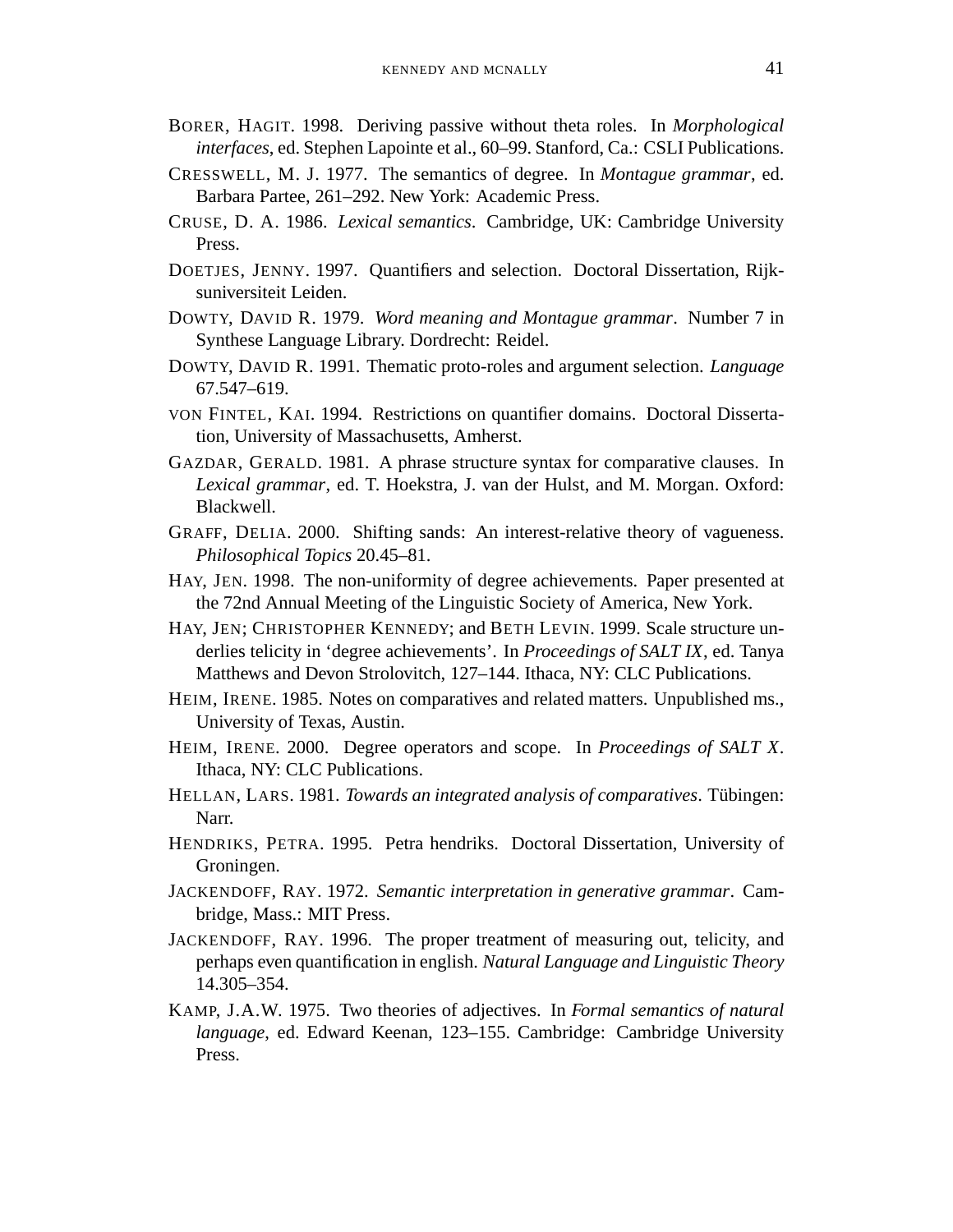- KENNEDY, CHRISTOPHER. 1999a. Gradable adjectives denote measure functions, not partial functions. *Studies in the Linguistic Sciences* 29.65–80.
- KENNEDY, CHRISTOPHER. 1999b. *Projecting the adjective: The syntax and semantics of gradability and comparison*. New York: Garland. (1997 UCSC Ph.D thesis).
- KENNEDY, CHRISTOPHER. 2001a. On the monotonicity of polar adjectives. In *Perspectives on negation and polarity items*, ed. Jack Hoeksema, Hotze Rullmann, Víctor Sánchez-Valencia, and Ton van der Wouden, 201–221. Amsterdam: John Benjamins.
- KENNEDY, CHRISTOPHER. 2001b. Polar opposition and the ontology of 'degrees'. *Linguistics and Philosophy* 24.33–70.
- KENNEDY, CHRISTOPHER. 2002. The grammar of vagueness. Ms., Northwestern University.
- KENNEDY, CHRISTOPHER. to appear. Comparative deletion and optimality in syntax. *Natural Language & Linguistic Theory* .
- KENNEDY, CHRISTOPHER; and BETH LEVIN. 2002. Telicity corresponds to degree of change. Unpublished ms., Northwestern University and Stanford University.
- KENNEDY, CHRISTOPHER; and LOUISE MCNALLY. 1999. From event structure to scale structure: Degree modification in deverbal adjectives. In *Proceedings from SALT IX*, ed. Tanya Matthews and Devon Strolovitch, 163–180. Ithaca, NY: CLC Publications.
- KLEIN, EWAN. 1980. A semantics for positive and comparative adjectives. *Linguistics and Philosophy* 4.1–45.
- KLEIN, EWAN. 1991. Comparatives. In *Semantik: Ein internationales handbuch* der zeitgenössischen forschung, ed. Arnim von Stechow and Dieter Wunderlich. Berlin: Walter de Gruyter.
- KNOWLES, JOHN. 1974. The degree adverbial. *Journal of English Linguistics* 8.21–31.
- KOENIG, JEAN-PIERRE. 1992. From frame semantics to constructional syntax: The case of scalar predicates. In *Proceedings of ESCOL '92*, ed. M. Bernstein, 161–172. Ithaca, NY: CLC Publications.
- KRATZER, ANGELIKA. 2000. Building statives. In *Proceedings of the 26th Meeting of the Berkeley Linguistics Society*, ed. EDITORS, xx–xx. Berkeley, CA: Berkeley Linguistics Society.
- KRIFKA, MANFRED. 1989. Nominal reference, temporal constitution and quantification in event semantics. In *Semantics and contextual expression*, ed. Renate Bartsch, Johann van Benthem, and Peter van Emde Boas, 75–115. Stanford, CA: CSLI Publications.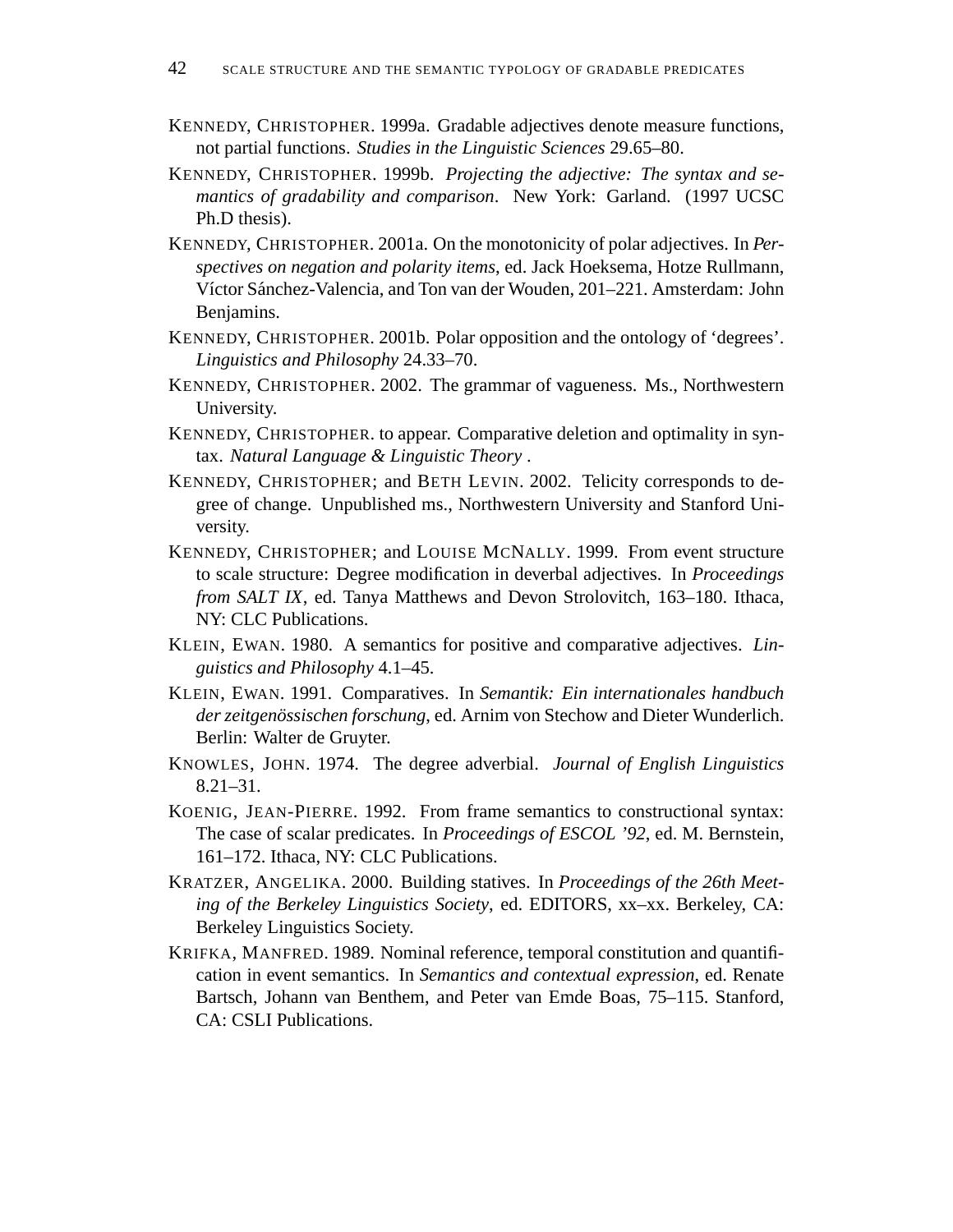- KRIFKA, MANFRED. 1992. Thematic relations as links between nominal reference and temporal constitution. In *Lexical matters*, ed. Ivan Sag and Anna Szabolcsi. Stanford, CA: CSLI Publications.
- KYBURG, ALICE; and MICHAEL MORREAU. 2000. Fitting words: Vague language in context. *Linguistics and Philosophy* 23.577–597.
- LANDMAN, FRED. 1989. Groups, I. *Linguistics and Philosophy* 12.559–605.
- LASERSOHN, PETER. 1995. *Plurality, conjunction and events*. Dordrecht: Kluwer.
- LASERSOHN, PETER. 1999. Pragmatic halos. *Language* 75.522–551.
- LEHRER, ADRIENNE. 1985. Markedness and antonymy. *Journal of Linguistics* 21.397–429.
- LEWIS, DAVID K. 1979. Scorekeeping in a language game. *Journal of Philosophical Logic* 8.339–359.
- LINK, GODEHARD. 1983. The logical analysis of plurals and mass terms: A lattice theoretical approach. In *Meaning, use, and the interpretation of language*, ed. R. Bäuerle, C. Schwarze, and A. von Stechow, 302–323. Berlin: de Gruyter.
- LUDLOW, PETER. 1989. Implicit comparison classes. *Linguistics and Philosophy* 12.519–533.
- MCCONNELL-GINET, SALLY. 1973. Comparative constructions in English: A syntactic and semantic analysis. Doctoral Dissertation, University of Rochester.
- MCNALLY, LOUISE; and CHRISTOPHER KENNEDY. 2002. Degree vs. manner 'well': A case study in selective binding. In *Cuadernos de lingüìstica IX*, ed. María Jesús Arche, Antonio Fábregas, and Augusto M. Trombetta. Madrid: Instituto Universitario Ortega y Gasset. Paper presented at the Workshop on Generative Approaches to the Lexicon, May 2001.
- PARADIS, CARITA. 2001. Adjectives and boundedness. *Cognitive Linguistics* 12.47–65.
- PUSTEJOVSKY, JAMES. 1995. *The generative lexicon*. Cambridge: MIT Press.
- RAMCHAND, GILLIAN C. 1997. *Aspect and predication*. Oxford: Clarendon Press.
- ROTSTEIN, CARMEN; and YOAD WINTER. 2001. Partial adjectives vs. total adjectives: Scale structure and higher-order modification. In *Proceedings of the Amsterdam Colloquium*.
- RULLMANN, HOTZE. 1995. Maximality in the semantics of wh-constructions. Doctoral Dissertation, University of Massachusetts, Amherst.
- SAPIR, EDWARD. 1944. Grading: A study in semantics. *Philosophy of Science* 11.93–116.
- SCHWARZCHILD, ROGER; and KARINA WILKINSON. 1999. Interval semantics for scalar predication. Unpublished ms., Rutgers University.
- SEDIVY, JULIE; MICHAEL TANENHAUS; C. CHAMBERS; and GREGORY CARL-SON. 1999. Achieving incremental semantic interpretation through contextual representations. *Cognition* 71.109–147.